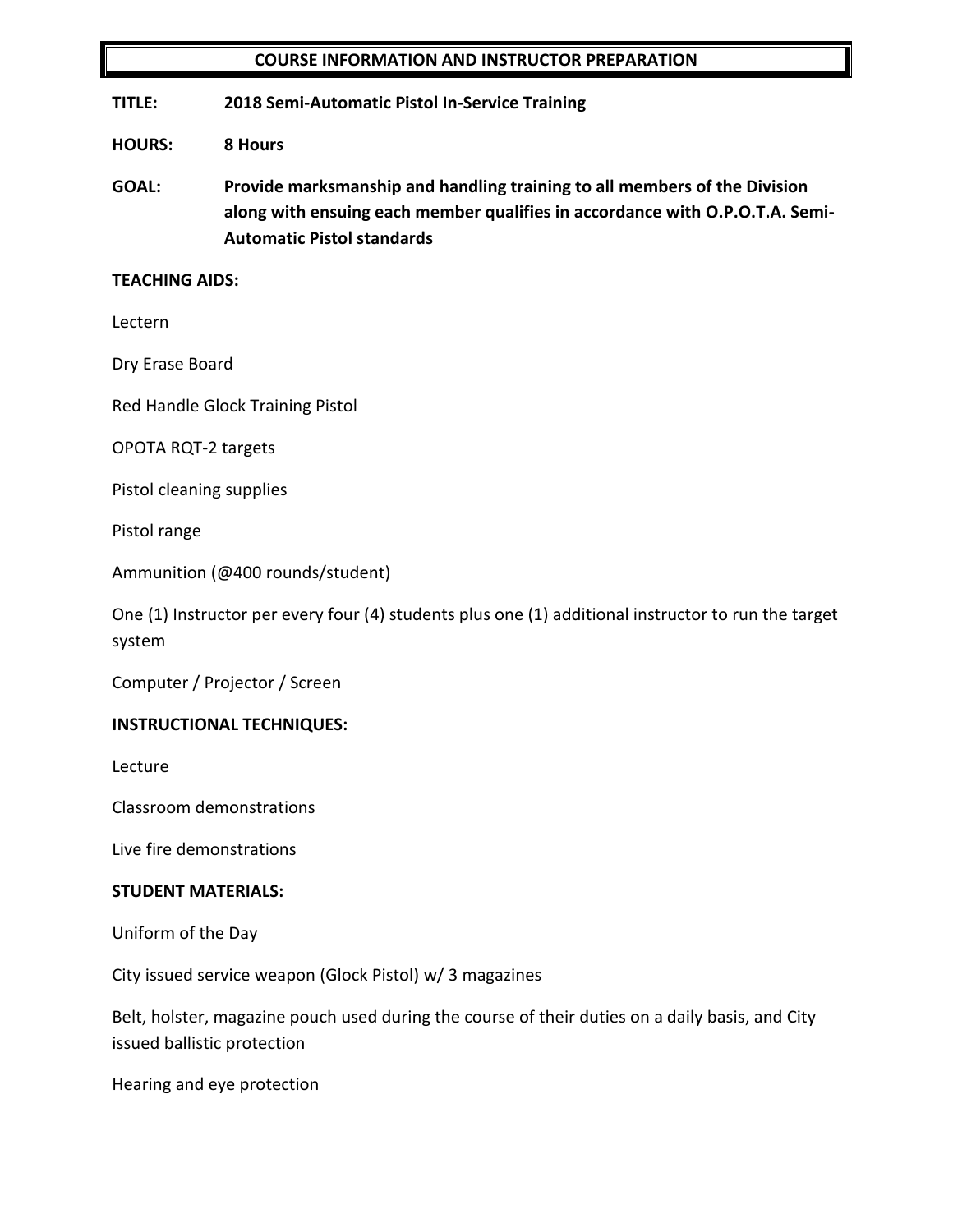#### **REFERENCES**

OPOTA Semi-Automatic Pistol Qualification Course: OPOTA Firearms Instructor Manual. (01/01/2013) [www.ohioattorneygeneral.gov/Law-enforcement/Services-for-Law-Enforcement](http://www.ohioattorneygeneral.gov/Law-enforcement/Services-for-Law-Enforcement)

Glock "Safe Action" Pistol Armorer's Manual (2011), section VII pistol nomenclature, section IX field stripping, section XVII maintenance. [www.glocktraining.com](http://www.glocktraining.com/)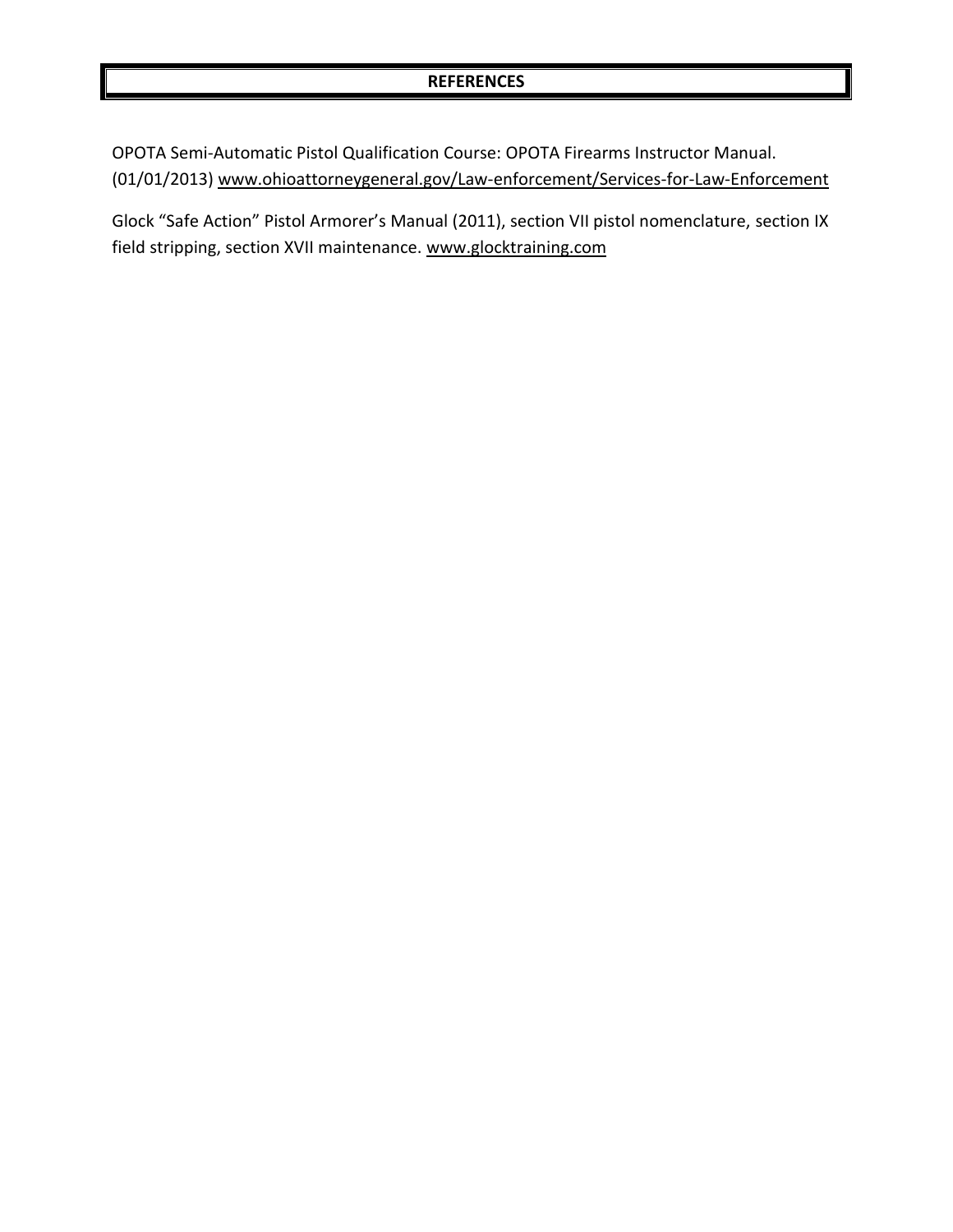#### **STUDENT PERFORMANCE OBJECTIVES**

- 1. Using the Glock Semi-Automatic Pistol the student will successfully qualify by passing the O.P.O.T.A. requalification course of fire effective January 1, 2016
- 2. The student will understand and follow all safety rules when handling firearms
- 3. The student will demonstrate proper use of stance, grip, sight alignment, sight picture, trigger management and after action while using the Glock Semi-Automatic Pistol
- 4. The student will demonstrate proper loading of the Glock Semi-Automatic Pistol
- 5. The student will demonstrate proper unloading of the Glock Semi-Automatic Pistol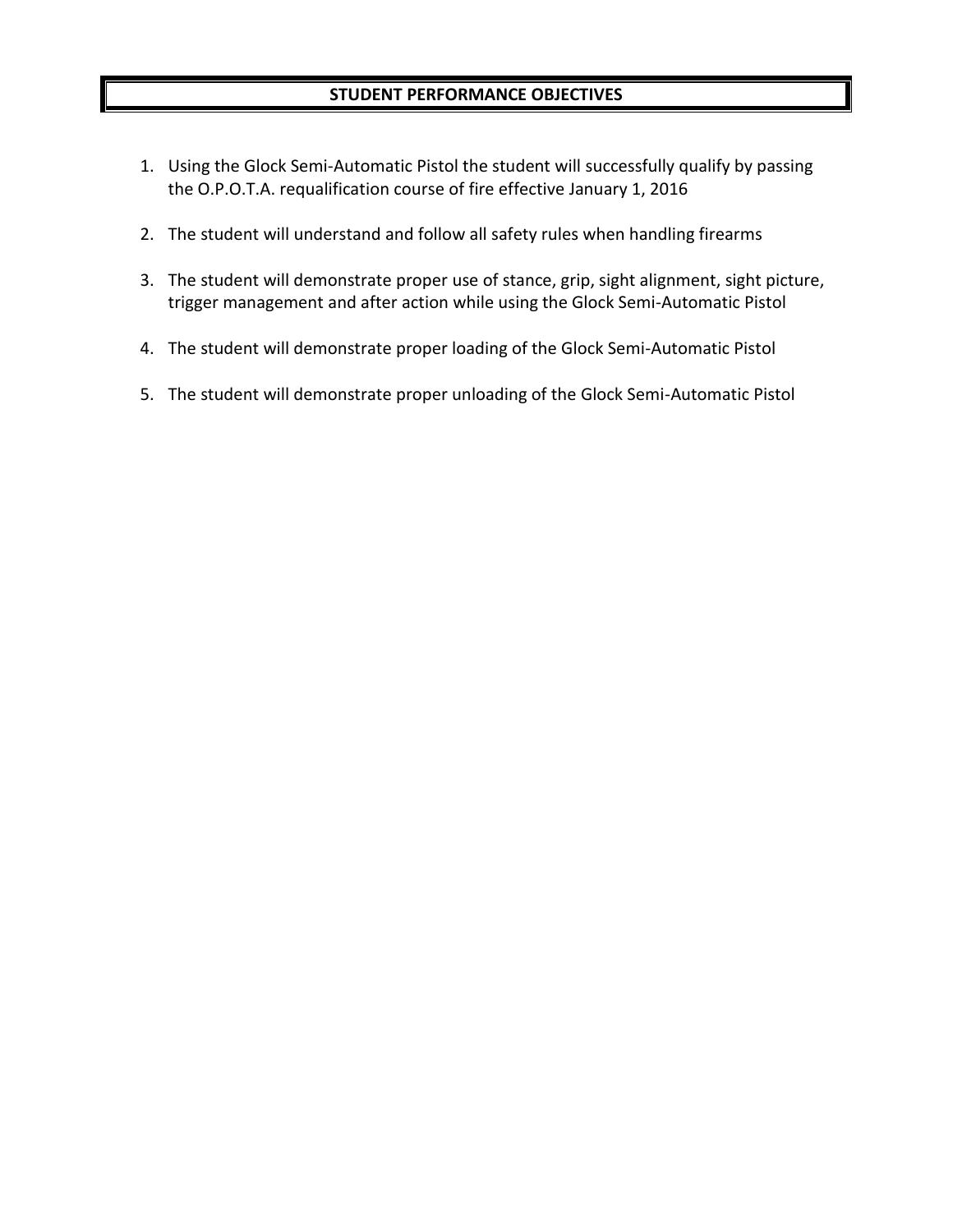| ı. | <b>INTRODUCTION</b>     |                                                                                                                                                                                                                                                                                            | <b>INSTRUCTOR(S)</b> |  |
|----|-------------------------|--------------------------------------------------------------------------------------------------------------------------------------------------------------------------------------------------------------------------------------------------------------------------------------------|----------------------|--|
|    | А.                      | <b>Cleveland Police Ordnance Unit</b>                                                                                                                                                                                                                                                      |                      |  |
|    | В.                      | 2018 Pistol In-Service                                                                                                                                                                                                                                                                     | Slide #1             |  |
|    | C.                      | <b>Purpose of Course</b>                                                                                                                                                                                                                                                                   |                      |  |
|    |                         | 1.<br>To familiarize the student with the proper use<br>of the Glock semi-auto pistol and to have them<br>successfully requalify as per OPTOA standards                                                                                                                                    |                      |  |
|    | D.                      | <b>Student Performance Objectives</b>                                                                                                                                                                                                                                                      | <b>SEE SPOs</b>      |  |
|    | <b>II. PRESENTATION</b> |                                                                                                                                                                                                                                                                                            | <b>CLASSROOM</b>     |  |
|    | А.                      | Four primary firearms safety rules                                                                                                                                                                                                                                                         | Slide #2             |  |
|    |                         | Treat all firearms as if they were loaded / know<br>1.<br>the status of your firearm                                                                                                                                                                                                       |                      |  |
|    |                         | Keep your finger off the trigger and outside the<br>2.<br>trigger guard until you have made the conscious<br>decision to shoot<br>3.<br>Keep your firearm pointed in a safe direction,<br>predetermined by your environment and situation.<br>Be aware of your surroundings, target,<br>4. |                      |  |
|    |                         | backstop, and beyond                                                                                                                                                                                                                                                                       |                      |  |
|    | В.                      | <b>Clearing Process for the Semi-Automatic Pistol</b>                                                                                                                                                                                                                                      | Slide #3             |  |
|    |                         | Students will ensure their service weapon is<br>1.<br>safe and clear upon handling it utilizing the safety<br>mantra of Safety, Ammo, Action, Inspect                                                                                                                                      |                      |  |
|    | C.                      | <b>Safety</b>                                                                                                                                                                                                                                                                              | Slide #4             |  |
|    |                         | <b>Student will:</b><br>1.                                                                                                                                                                                                                                                                 |                      |  |
|    |                         | Treat all firearms as if they were loaded<br>a)                                                                                                                                                                                                                                            |                      |  |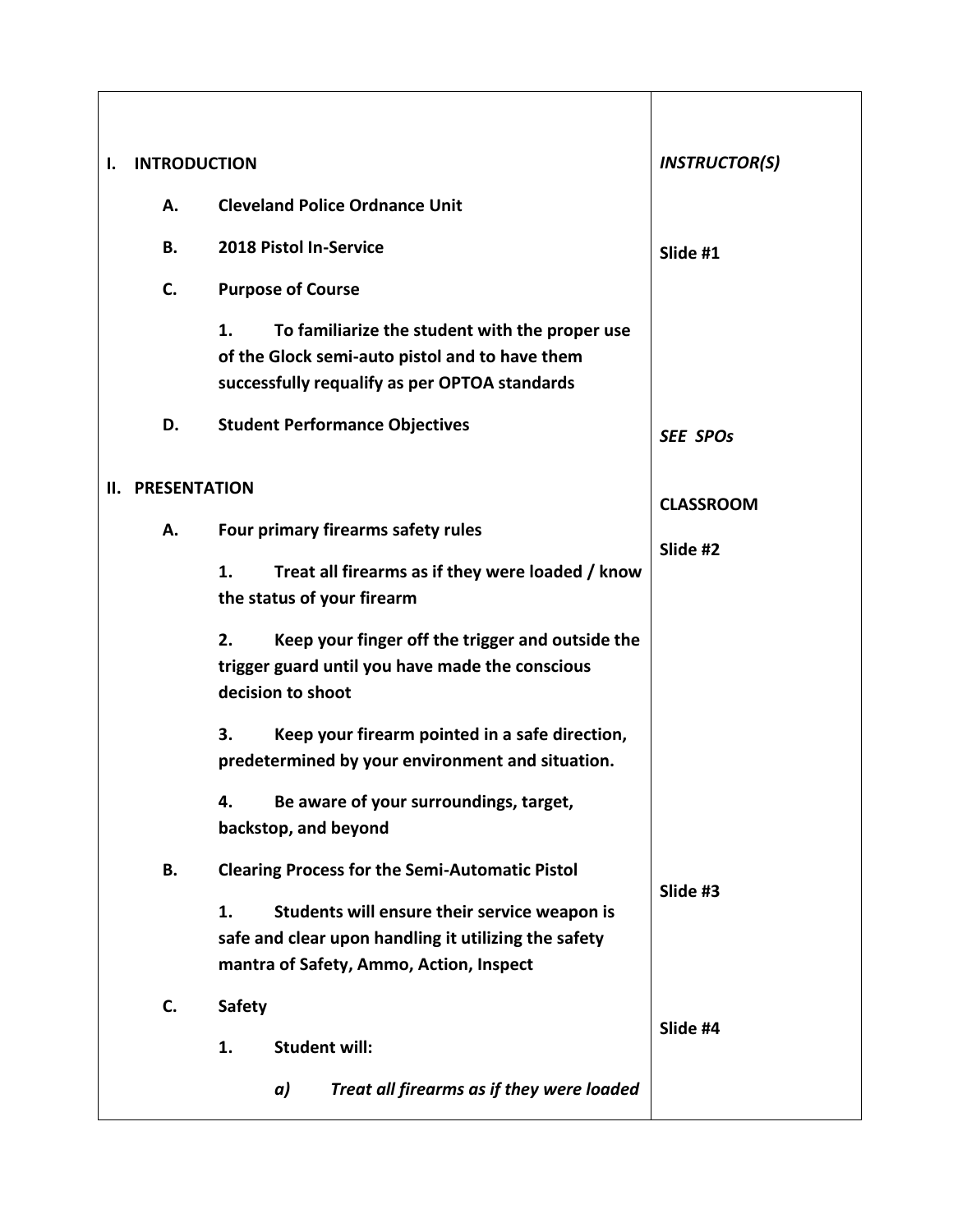|    |               | / know the status of your firearm                           |          |
|----|---------------|-------------------------------------------------------------|----------|
|    |               | b)<br>Keep your finger off the trigger and                  |          |
|    |               | outside the trigger guard until you have made               |          |
|    |               | the conscious decision to shoot                             |          |
|    |               | Keep your firearm pointed in a safe<br>$\mathcal{C}$        |          |
|    |               | direction, predetermined by your environment                |          |
|    |               | and situation                                               |          |
|    |               | $\boldsymbol{d}$<br>Be aware of your surroundings, target,  |          |
|    |               | backstop, and beyond                                        |          |
| D. | Ammo          |                                                             |          |
|    | 1.            | Remove the source of ammunition, which for                  | Slide #5 |
|    |               | the semi-auto pistol is the magazine                        |          |
| E. | <b>Action</b> |                                                             |          |
|    | 1.            | <b>Student will:</b>                                        | Slide #6 |
|    |               | "Run" the action (slide) several times (3<br>a)             |          |
|    |               | to 5) while observing the<br>ejection port                  |          |
|    |               | b)<br>Only one cartridge should be ejected (if              |          |
|    |               | chamber is loaded)                                          |          |
|    |               | (1)<br>Multiple cartridges being ejected                    |          |
|    |               | indicates an error of not removing the                      |          |
|    |               | magazine and the student needs to stop                      |          |
|    |               | and remove the magazine                                     |          |
|    |               | $\mathcal{C}$<br>Lock the slide to the rear using the slide |          |
|    |               | stop located on the left side of the pistol                 |          |
|    |               | $\boldsymbol{d}$<br>Right handed students will use their    |          |
|    |               | right thumb                                                 |          |
|    |               | Left handed students can use their right<br>e)              |          |
|    |               | thumb or left index finger                                  |          |
| F. | Inspect       |                                                             |          |
|    | 1.            | <b>Student will:</b>                                        |          |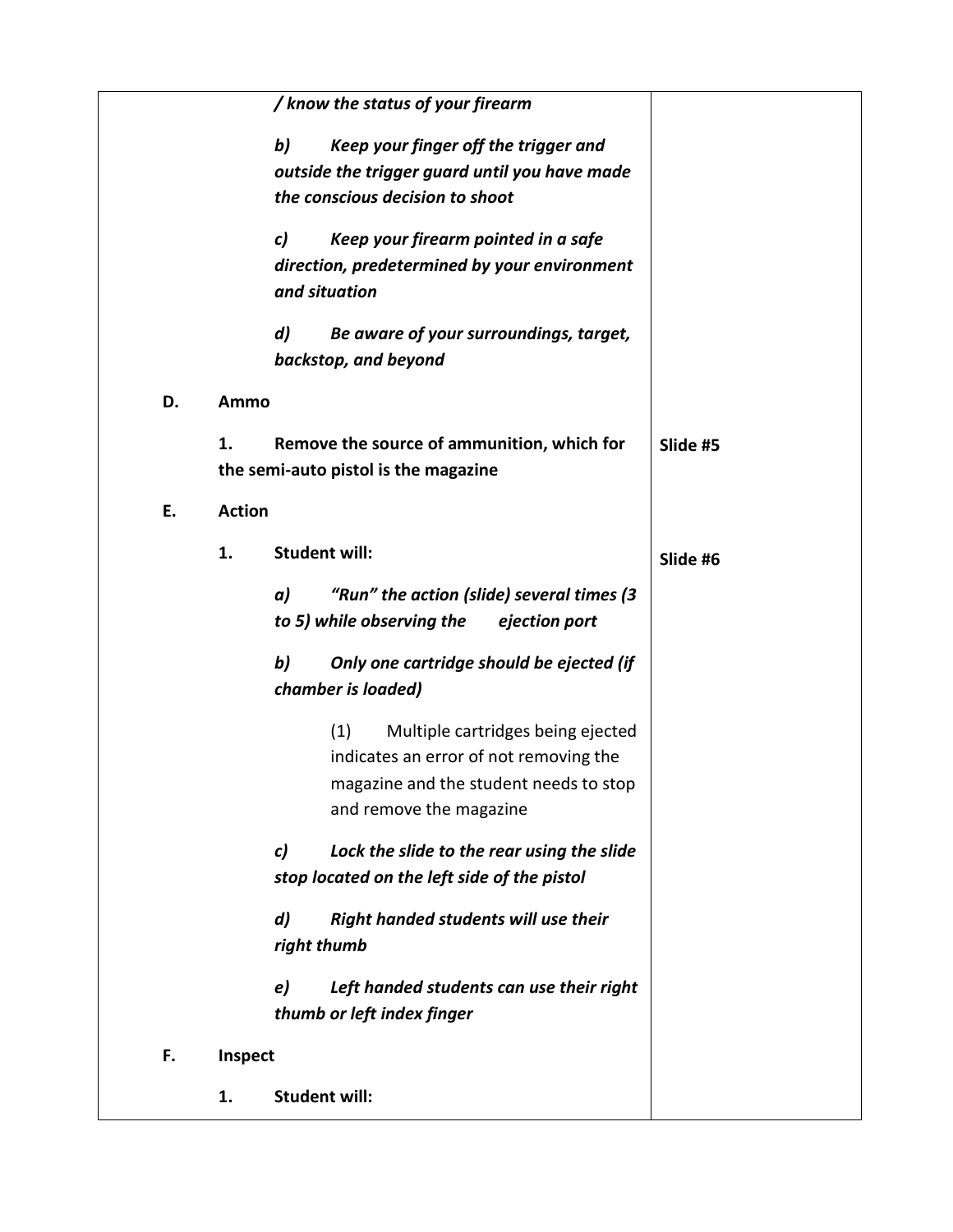|    | a)<br>Visibly/physically inspect the chamber                 | Slide #7                                    |
|----|--------------------------------------------------------------|---------------------------------------------|
|    | and magazine well to ensure they are clear                   |                                             |
|    |                                                              |                                             |
|    | b)<br><b>Break their focal attention by looking</b>          |                                             |
|    | away                                                         |                                             |
|    | Visibly/physically inspect the chamber<br>c)                 |                                             |
|    | and magazine well to ensure they are clear a                 |                                             |
|    | second time to confirm they are both clear                   |                                             |
|    | $\boldsymbol{d}$<br>Verbally announce clear if the pistol is |                                             |
|    | determine to be safe and clear                               |                                             |
|    |                                                              |                                             |
| G. | <b>Ammunition Collection (Classroom)</b>                     |                                             |
|    | 1.<br>Upon instruction student will:                         |                                             |
|    |                                                              | Slide #8<br><b>Close attention shall be</b> |
|    | a)<br>Remove the magazine from their                         | given to ensure no                          |
|    | weapon while the weapon remains in the                       | student draws their                         |
|    | holster                                                      | weapon form their                           |
|    | b)<br>Remove their two additional magazines                  | holster                                     |
|    | from their magazine pouch                                    |                                             |
|    |                                                              |                                             |
|    | c)<br><b>Empty the ammunition from all three</b>             |                                             |
|    | magazines placing it into the provided trays,                |                                             |
|    | bullet head facing for collection and inspection             |                                             |
|    | $\boldsymbol{d}$<br>Discrepancies shall be brought to the    |                                             |
|    | attention of the Officer-in-Charge                           |                                             |
| н. | <b>Unload and Show Clear Process (Pistol Range)</b>          |                                             |
|    | Students will form a line where instructed on<br>1.          |                                             |
|    | the pistol range at which time the students will follow      | Slide #9 & 10                               |
|    | the safety mantra of Safety, Ammo, Action, Inspect to        |                                             |
|    | unload and clear their Glock pistols                         |                                             |
|    | Students will be asked if down range is clear<br>2.          |                                             |
|    | It will be emphasized to the students<br>a)                  |                                             |
|    | that it is their responsibility to also ensure               |                                             |
|    | down range, the target and backstop are safe                 |                                             |
|    |                                                              |                                             |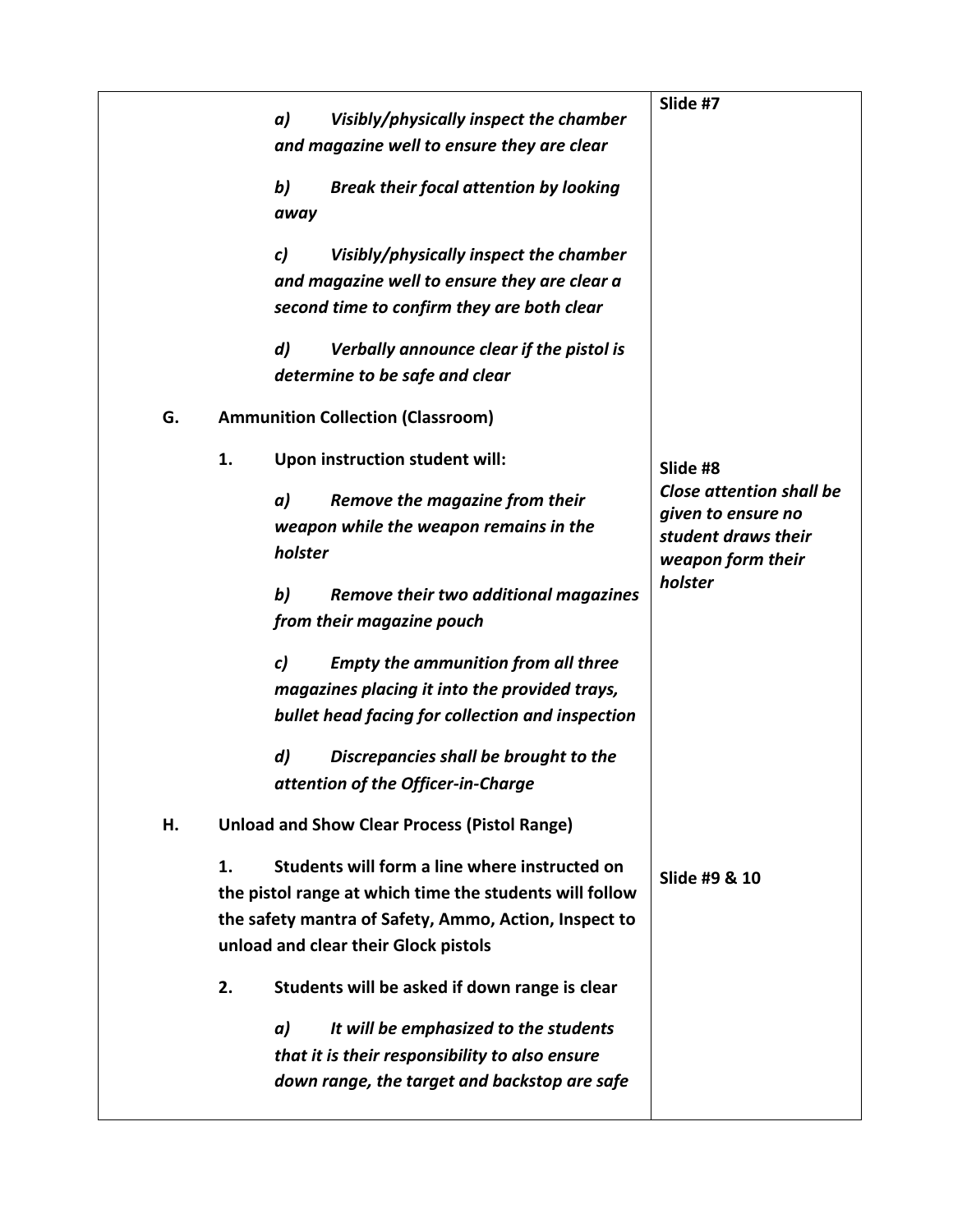|    |                | to draw and handle firearms                                                                                                                                                         |  |
|----|----------------|-------------------------------------------------------------------------------------------------------------------------------------------------------------------------------------|--|
|    |                | b)<br>It will be emphasized to the students<br>that they are administratively unloading their<br>service weapons and that there is no need for<br>their finger to be on the trigger |  |
|    | 3.             | Students will be given the command of<br>"Unload and Show Clear" and will be expected to<br>follow the safety mantra                                                                |  |
| Ι. | Safety:        |                                                                                                                                                                                     |  |
|    | 1.             | <b>Students will:</b>                                                                                                                                                               |  |
|    |                | a)<br>Look down range to ensure it is to safe<br>draw their pistol                                                                                                                  |  |
|    |                | b)<br>Draw their pistol making sure it is<br>pointed in a safe direction and their finger is<br>OFF the trigger                                                                     |  |
| J. | Ammo:          |                                                                                                                                                                                     |  |
|    | 1.             | Students will remove the source of<br>ammunition by removing the magazine and placing it<br>into a pocket or checking the magazine well to ensure<br>that it is empty               |  |
| К. | <b>Action:</b> |                                                                                                                                                                                     |  |
|    | 1.             | <b>Student will:</b>                                                                                                                                                                |  |
|    |                | "Run" the action (slide) a minimum of<br>a)<br>three times and a maximum of five times while<br>observing the ejection port                                                         |  |
|    |                | b)<br>Only one cartridge should be ejected (if<br>chamber is loaded)                                                                                                                |  |
|    |                | Multiple cartridges being ejected<br>(1)<br>indicates an error of not removing the<br>magazine and the student needs to stop<br>and remove the magazine                             |  |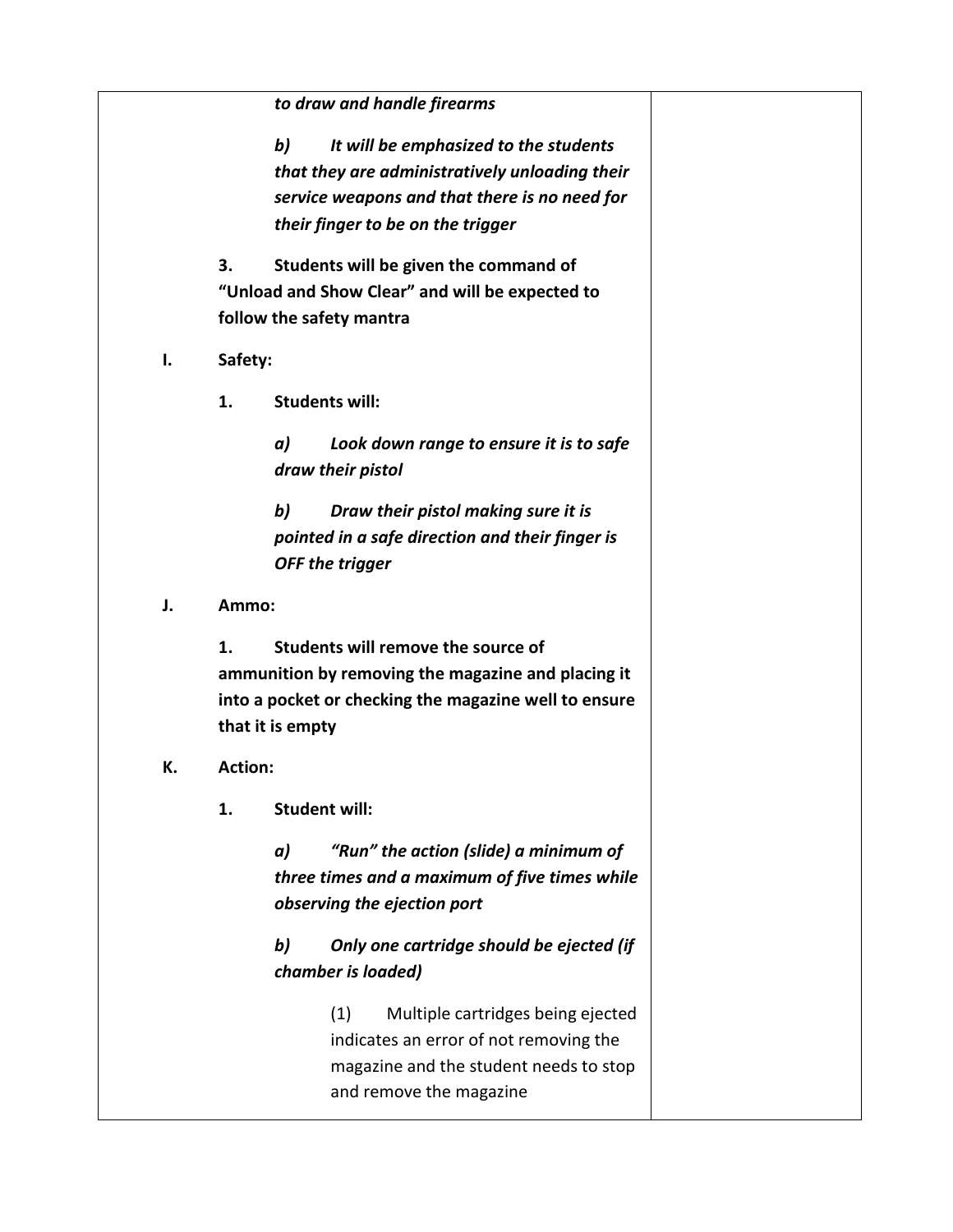|    |          | c)<br>Lock the slide to the rear using the slide<br>stop located on the left side of the pistol                                            |                                                       |
|----|----------|--------------------------------------------------------------------------------------------------------------------------------------------|-------------------------------------------------------|
|    |          | Right handed students will use<br>(1)<br>their right thumb                                                                                 |                                                       |
|    |          | (2)<br>Left handed students can use<br>their right thumb or left index finger                                                              |                                                       |
| L. | Inspect: |                                                                                                                                            |                                                       |
|    | 1.       | <b>Student will:</b>                                                                                                                       |                                                       |
|    |          | a)<br>Visibly/physically inspect the chamber<br>and magazine well to ensure they are clear                                                 |                                                       |
|    |          | b)<br><b>Break their focal attention by looking</b><br>away                                                                                |                                                       |
|    |          | c)<br>Visibly/physically inspect the chamber<br>and magazine well to ensure they are clear a<br>second time to confirm they are both clear |                                                       |
|    |          | $\boldsymbol{d}$<br>Verbally announce clear if the pistol is<br>determine to be safe and clear                                             |                                                       |
| М. |          | <b>Disassemble the Glock pistol (Range)</b>                                                                                                |                                                       |
|    | 1.       | Students will be given the command of<br>"Disassemble your Weapon"                                                                         | Assistance shall be given<br>to students experiencing |
|    | 2.       | The student will:                                                                                                                          | difficulty with the proper<br>disassemble of their    |
|    |          | a)<br>Ensure the pistol is safe and clear                                                                                                  | <b>Glock pistol</b>                                   |
|    |          | b)<br>Keep the pistol pointed in a safe<br>direction                                                                                       |                                                       |
|    |          | Apply appropriate pressure to the<br>c)<br>trigger                                                                                         |                                                       |
|    |          | It will be emphasized to the<br>(1)<br>students that the ONLY reason the<br>trigger is being depressed at this point is                    |                                                       |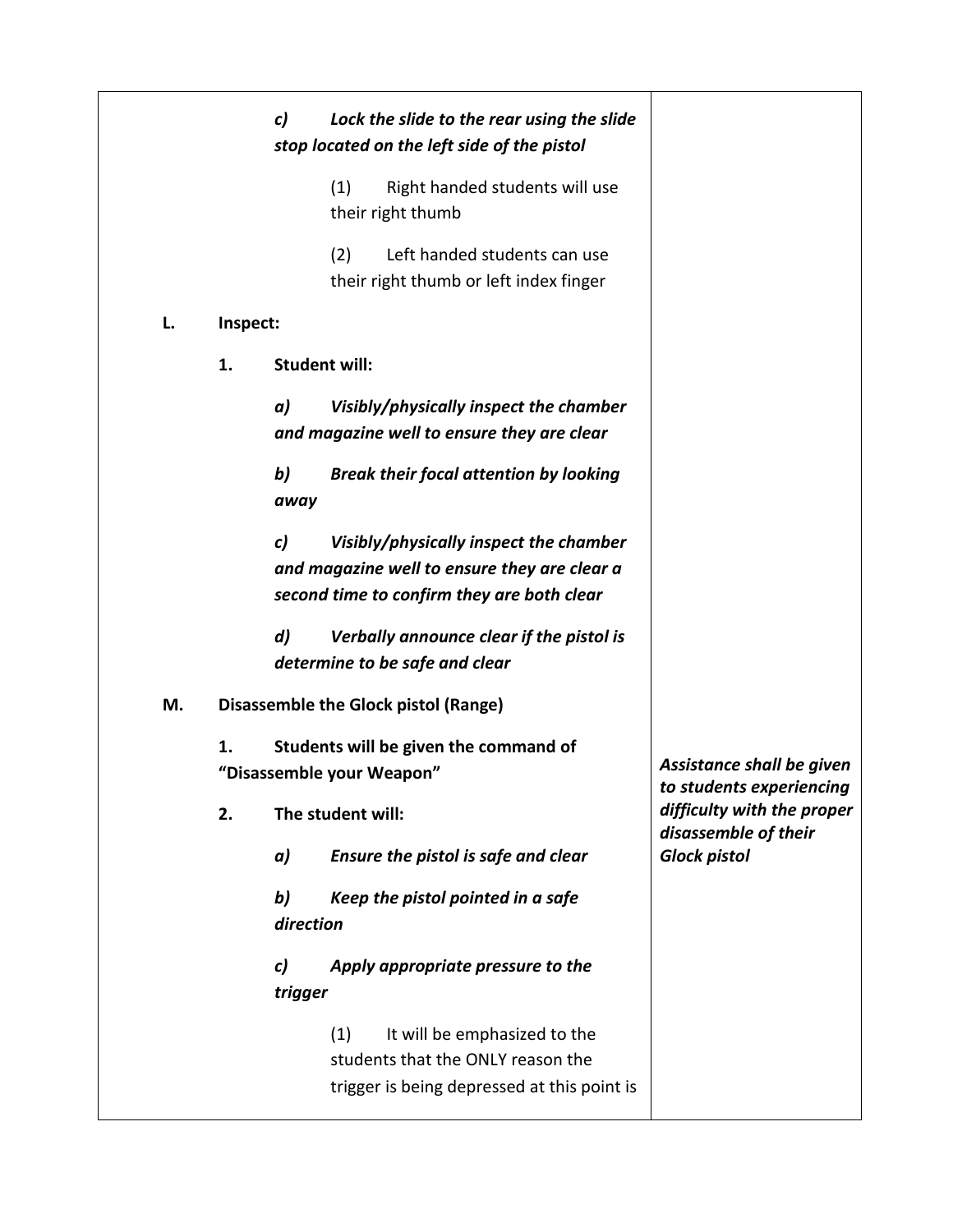to disassemble the weapon and that the must always be made safe and clear prior to *d) Keeping the pistol pointed in a safe direction, wrap their strong hand over top of the slide while keeping their thumb behind the grip at the top of the backstrap e) Draw the slide to the rear approximately 1/8 of an inch f) With their reactionary hand grasp the slide lock on both sides of the frame and pull straight down. g) Continue to apply downward pressure on the both sides of the slide lock h) Push the slide forward approximately a ½ inch releasing it past the slide stop i) Grasp the frame with strong hand (normal shooting grip) j) Grasp the slide over the top with reactionary hand k) Pull the slide forward and off the frame l) While apply slight pressure to the trigger with the strong hand index finger if resistance is felt m) Holster the frame n) While holding the slide upside down, grasp the spring guide rod assembly and pull it upward, removing it o) Grasp the locking lugs of the barrel and pull the barrel up and out of the slide* (1) Explain to the students that this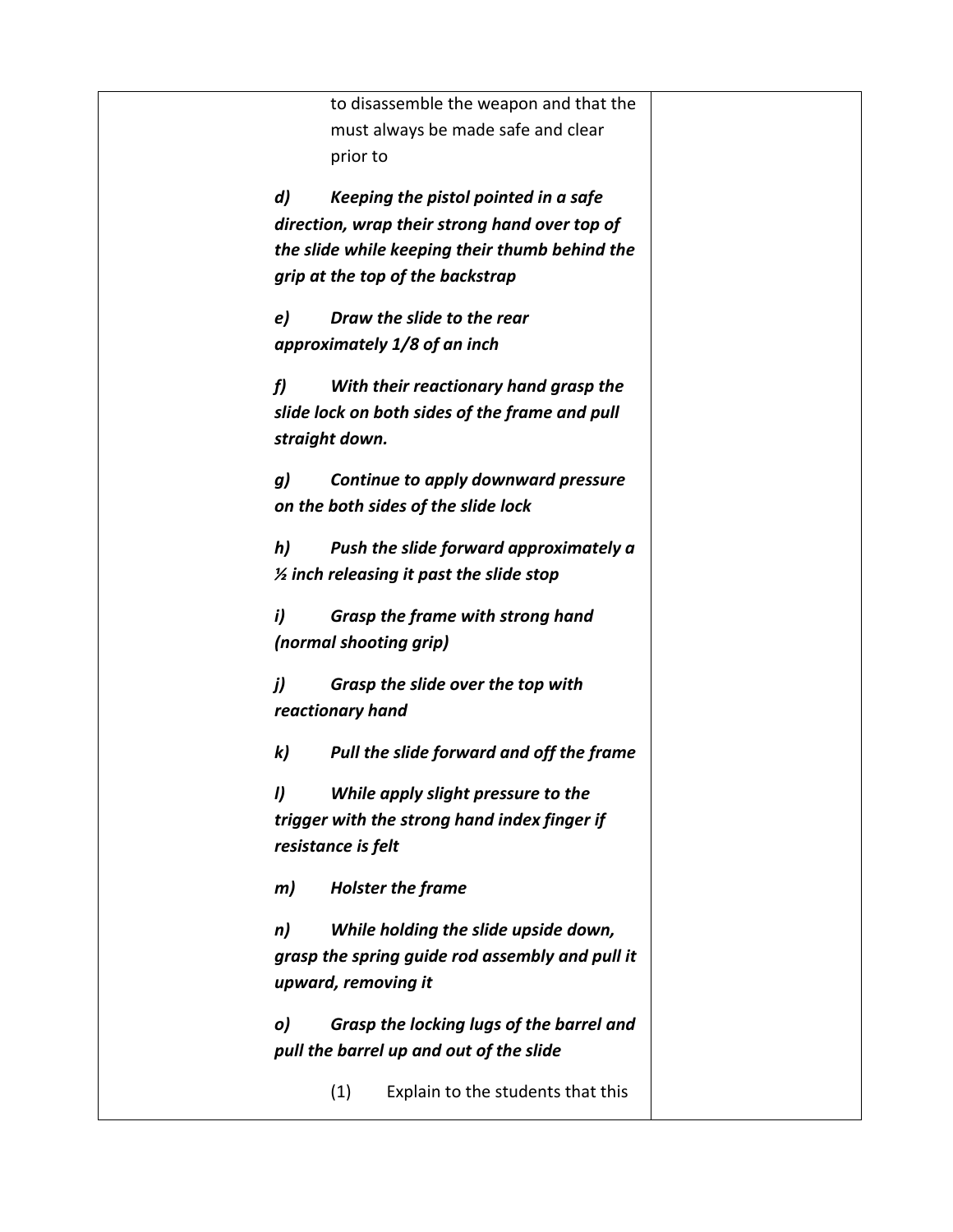|    |                       | is as far as they are permitted to                                                                                               |           |
|----|-----------------------|----------------------------------------------------------------------------------------------------------------------------------|-----------|
|    |                       | disassemble the Glock pistol                                                                                                     |           |
|    |                       |                                                                                                                                  |           |
|    | $p$ )                 | Be instructed recover any live                                                                                                   |           |
|    |                       | ammunition from the ground and to place it                                                                                       |           |
|    |                       | into appropriate containers                                                                                                      |           |
|    |                       | (1)<br>It will be emphasized to the                                                                                              |           |
|    |                       | students that no live ammunition is                                                                                              |           |
|    |                       | permitted in the classroom and that all                                                                                          |           |
|    |                       | ammunition must be purged prior to                                                                                               |           |
|    |                       | returning to the classroom                                                                                                       |           |
|    | q)                    | Be instructed to return to the classroom                                                                                         |           |
| N. |                       | <b>Classroom PowerPoint Presentation</b>                                                                                         |           |
| 0. |                       | <b>Inspection of the Glock pistol</b>                                                                                            |           |
|    | 1.                    | Discrepancies will be brought to Ordnance Unit<br>staff and be immediately rectified                                             | Slide #11 |
| Ρ. | <b>Serial Numbers</b> |                                                                                                                                  |           |
|    | 1.                    | The student will ensure the serial numbers on<br>the frame, slide and barrel match                                               | Slide #12 |
| Q. | <b>Slide</b>          |                                                                                                                                  |           |
|    | 1.                    | The Student will inspect:                                                                                                        |           |
|    | a)                    | For unusual wear and tear, cracks,<br>metal shavings and overall cleanliness                                                     | Slide #13 |
|    | $\mathbf{b}$          | The front and rear sights for tightness<br>and alignment                                                                         |           |
|    | c)                    | For the firing pin pushing past the firing<br>pin safety by applying rearward and then<br>forward pressure to the firing pin lug |           |
|    |                       | (1)<br>The firing pin should not push<br>past the firing pin safety and protrude<br>through the hole in the breech face          |           |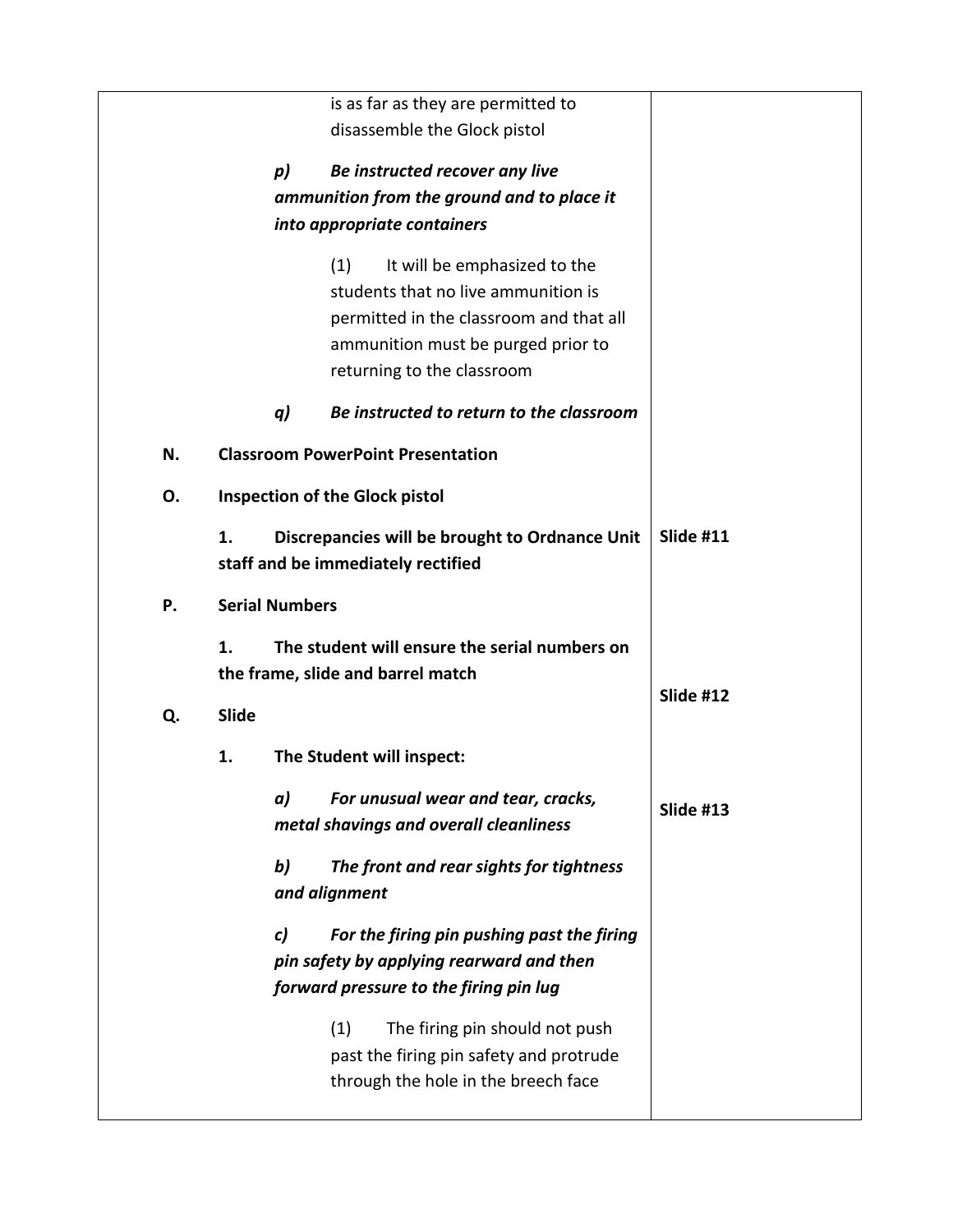|    |               | d) | For free movement of the firing pin by<br>depressing the firing pin safety and moving the<br>slide back and forth aggressively                  |                |
|----|---------------|----|-------------------------------------------------------------------------------------------------------------------------------------------------|----------------|
|    |               |    | (1)<br>While holding the firing pin<br>safety in and moving the slide the<br>student firing pin should move freely<br>making a "clicking" sound |                |
| R. | <b>Barrel</b> |    |                                                                                                                                                 |                |
|    | 1.            |    | The student will inspect:                                                                                                                       |                |
|    |               | a) | For unusual wear and tear, cracks,<br>metal shavings and overall cleanliness                                                                    | Slide #14      |
| S. |               |    | <b>Spring Guide Rod Assembly</b>                                                                                                                |                |
|    | 1.            |    | The student will inspect:                                                                                                                       |                |
|    |               | a) | For unusual wear and tear, cracks,<br>metal shavings and overall cleanliness                                                                    |                |
|    | 2.            |    | The Spring Guide Rod Assembly should be dry<br>and clean of lubricant                                                                           |                |
|    | 3.            |    | The ends of the rod should be clear of any<br>damage such as cracks or pieces of plastic missing                                                |                |
| Т. | <b>Frame</b>  |    |                                                                                                                                                 |                |
|    | 1.            |    | The Student will inspect:                                                                                                                       |                |
|    |               | a) | For unusual wear and tear, cracks,<br>metal shavings and overall cleanliness                                                                    |                |
| U. |               |    | <b>Lubrication of the Glock pistol</b>                                                                                                          |                |
|    | 1.            |    | Each area or item instructed to lubricate shall<br>only require one droplet of oil                                                              | Slide #15 & 16 |
|    |               | a) | Oil should be seen and felt, but if<br>gravity is affecting it, you have over lubricated<br>and some should be wiped back off                   |                |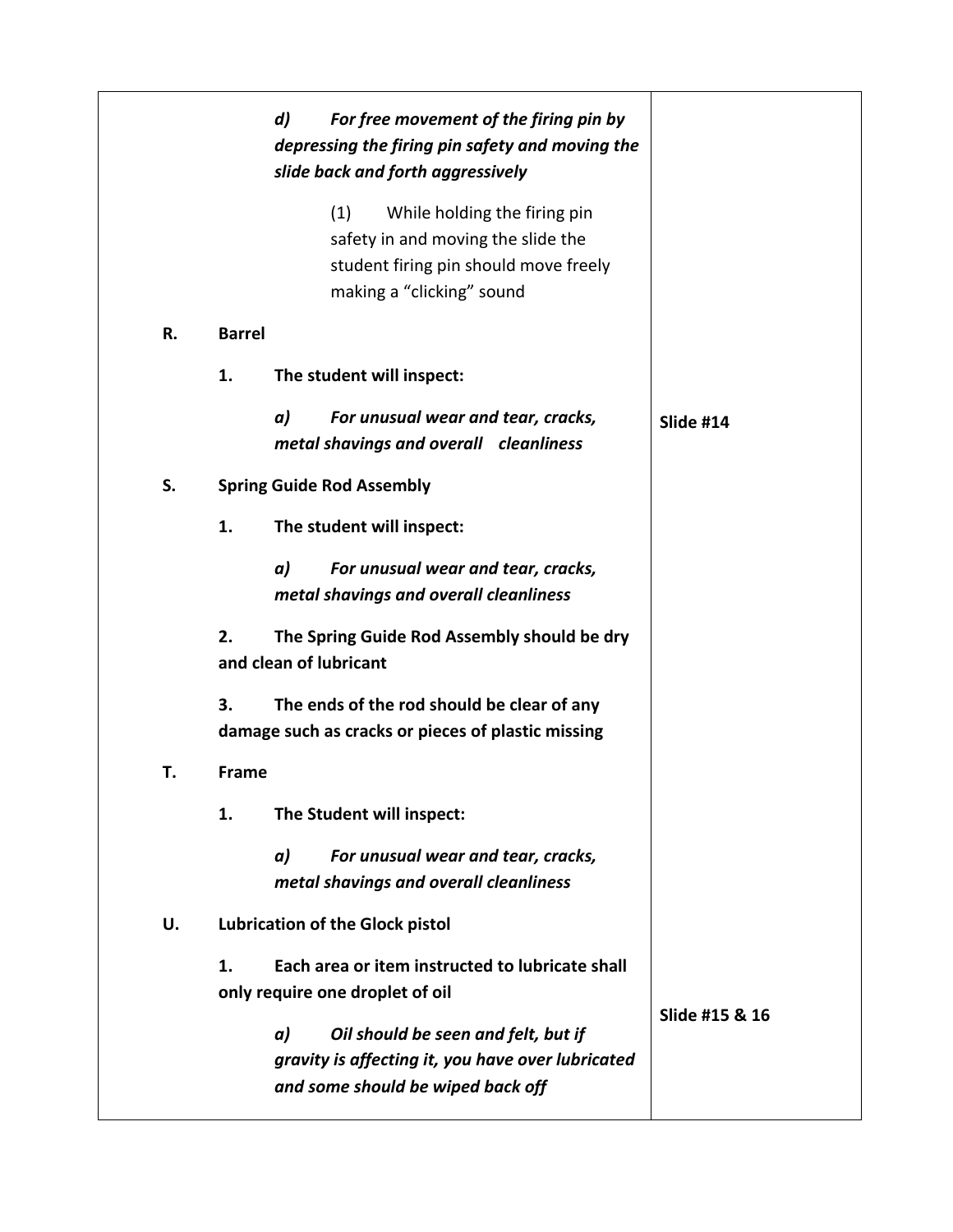|    |               |                                                             | <b>DEMONSTRATE:</b>      |
|----|---------------|-------------------------------------------------------------|--------------------------|
|    |               | b)<br>Over lubrication or lubrication of areas              | <b>Students properly</b> |
|    |               | meant to remain dry may cause contamination                 | lubricate after          |
|    |               | of primers or powder and possible failure to                | demonstration            |
|    |               | fire                                                        |                          |
| V. | <b>Slide</b>  |                                                             |                          |
|    | 1.            | One lubrication point                                       |                          |
|    | 2.            | One drop on the inside of the "hood"                        | Slide #17                |
|    |               | Area just forward of the ejection port<br>a)                |                          |
|    |               | opening where the top of the barrel makes                   |                          |
|    |               | contact                                                     |                          |
|    |               | b)<br>Spread the oil forward toward the                     |                          |
|    |               | barrel opening                                              |                          |
|    |               |                                                             |                          |
|    |               | Caution should be used not to over oil<br>c)                |                          |
|    |               | the slide and/or allow oil to get inside the                |                          |
|    |               | firing pin channel                                          |                          |
|    |               | $\boldsymbol{d}$<br>The holes in the slide are NOT meant to |                          |
|    |               | be lubricated                                               |                          |
| W. | <b>Barrel</b> |                                                             |                          |
|    | 1.            | <b>Three lubrication points</b>                             |                          |
|    | 2.            | One drop between the locking lugs                           | Slide #18                |
|    | 3.            | One drop on the 90 degree ledge just forward                |                          |
|    | of the hood   |                                                             |                          |
|    | 4.            | One drop an inch from the muzzle                            |                          |
|    |               | Spread the oil all around the top,<br>a)                    |                          |
|    |               | bottom and sides of the barrel                              |                          |
| Х. | Frame         |                                                             |                          |
|    | 1.            | <b>Five lubrication points</b>                              |                          |
|    | 2.            |                                                             | Slide #19 & 20           |
|    |               | One drop on each of the four rails                          |                          |
|    |               |                                                             |                          |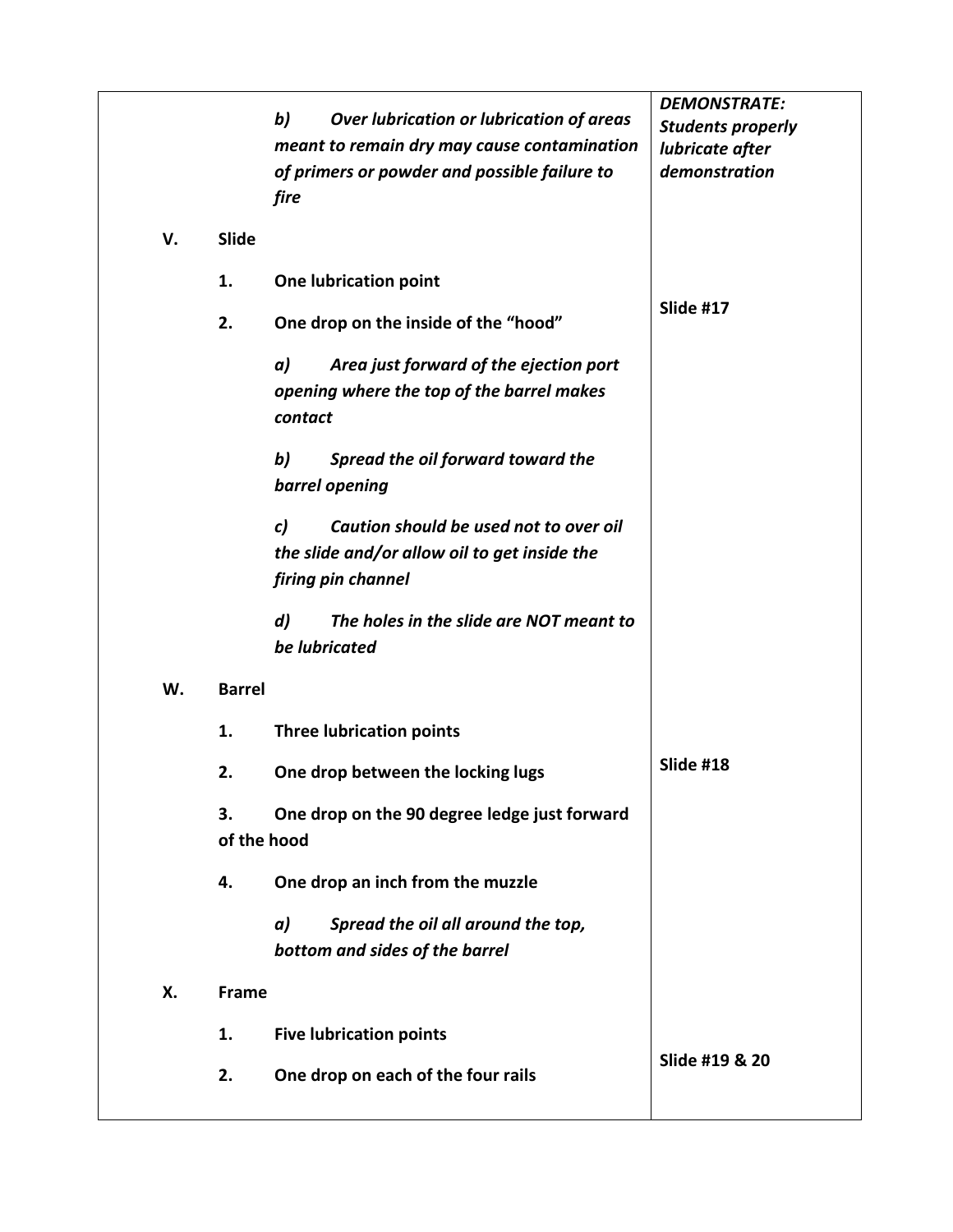|                | 3. | One drop on the minus connector                                                                                                       |           |
|----------------|----|---------------------------------------------------------------------------------------------------------------------------------------|-----------|
| Y.<br>in place |    | Reassemble the Glock pistol with a safety barrel block                                                                                |           |
|                | 1. | Prior to reassembling the Glock pistol a safety<br>barrel block will be inserted into the barrel                                      | Slide #21 |
|                | 2. | Safety barrel blocks allow the functioning of<br>the Glock pistol while ensuring no ammunition can be<br>loaded into the Glock pistol |           |
|                | 3. | <b>Student will:</b>                                                                                                                  |           |
|                |    | a)<br>Insert the appropriate length safety<br>barrel block into the barrel from the chamber<br>end                                    | Slide #22 |
|                |    | b)<br>Reinsert the barrel (with the safety<br>barrel block) back into the slide                                                       |           |
|                |    | Reinsert the spring guide rod ensuring it<br>c)<br>is properly seated in the forward notch in front<br>of the locking lugs            |           |
|                |    | $\boldsymbol{d}$<br><b>Grasp the frame with strong hand</b><br>(normal shooting grip)                                                 |           |
|                |    | e)<br>Grasp the slide over the top with<br>reactionary hand                                                                           |           |
|                |    | Align the slide rail cutouts with the<br>f)<br>forward frame rails                                                                    |           |
|                |    | Slowly and carefully pull the slide<br>g)<br>rearward ensuring the slide rail cutouts are<br>aligned with the rear frame rails        |           |
|                |    | Pull the slide backward to its most<br>h)<br>rearward point of travel and release it                                                  |           |
| Z.             |    | <b>Function test</b>                                                                                                                  |           |
|                | 1. | Done every time the Glock is disassembled and                                                                                         |           |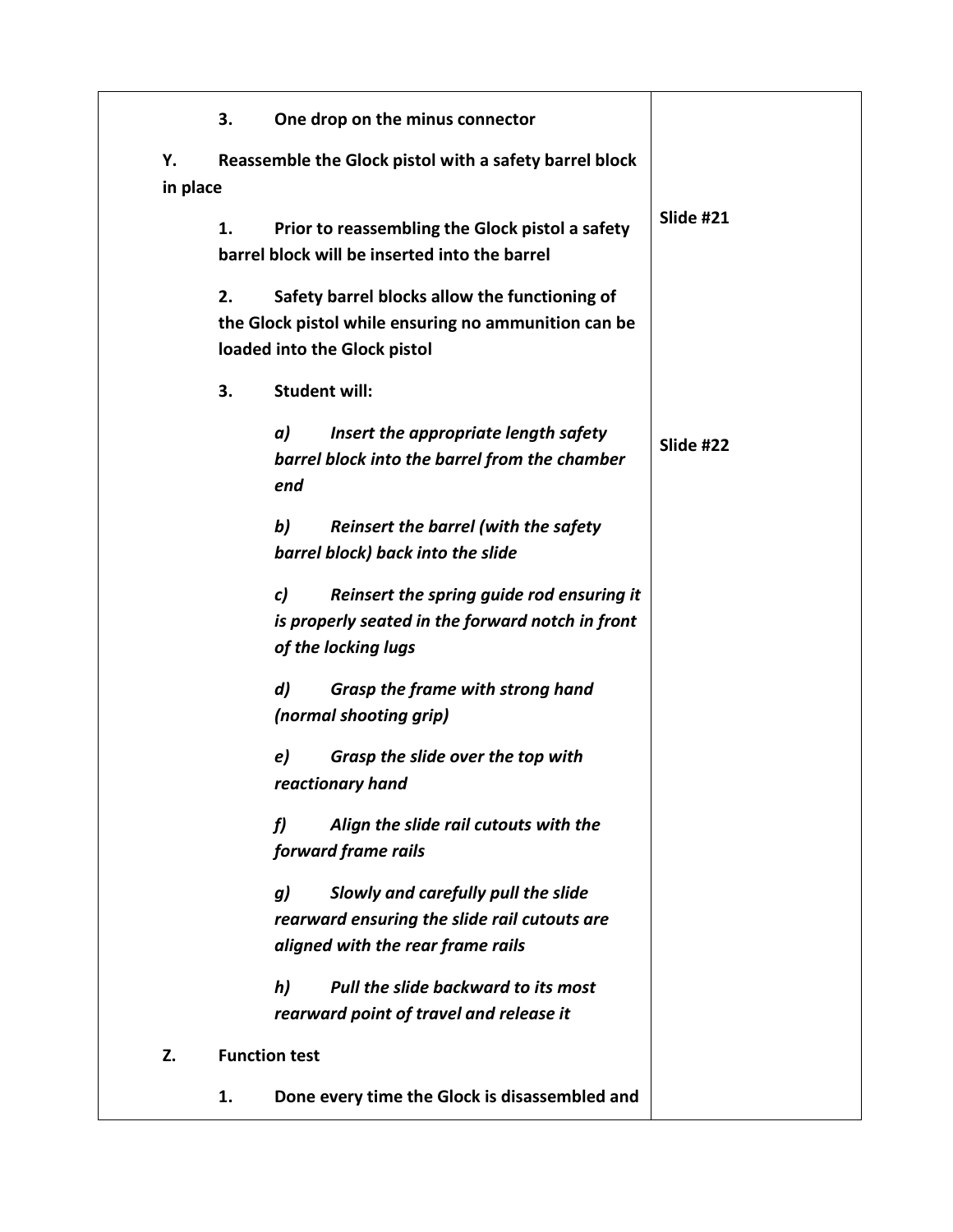|     | reassemble to ensure the pistol is functioning properly | Slide #23 & 24   |                    |                                                                                                    |           |
|-----|---------------------------------------------------------|------------------|--------------------|----------------------------------------------------------------------------------------------------|-----------|
|     |                                                         | a)               |                    | The student will:                                                                                  |           |
|     |                                                         |                  | (1)                | Ensure the pistol is safe and clear<br>using the safety mantra of safety, ammo,<br>action, inspect |           |
|     |                                                         |                  | (2)                | Observe the orange safety barrel<br>block in the barrel                                            |           |
|     |                                                         |                  | (3)                | Release the slide forward                                                                          |           |
|     |                                                         |                  | (4)<br>direct      | Keep the pistol pointed in a safe                                                                  |           |
|     |                                                         |                  | (5)<br>the trigger | Apply appropriate pressure to                                                                      |           |
|     |                                                         |                  | (6)                | Hold the trigger to the rear                                                                       |           |
|     |                                                         |                  | (7)                | While still holding the trigger to<br>the rear cycle the slide one time                            |           |
|     |                                                         |                  | (8)                | Slowly release the trigger hearing<br>and feeling a click as the trigger is reset                  |           |
| AA. |                                                         |                  |                    | <b>Drawing or Deploying a Weapon</b>                                                               |           |
|     | 1.                                                      |                  |                    | Consider the totality of the circumstances                                                         |           |
|     |                                                         | a)               |                    | What is the nature of the call?                                                                    | Slide #25 |
|     |                                                         | b)               |                    | Has the subject committed a<br>misdemeanor or felony?                                              |           |
|     |                                                         | c)               |                    | Is the subject known to you?                                                                       |           |
|     |                                                         |                  | (1)                | History of violence                                                                                |           |
|     |                                                         |                  | (2)                | <b>Mental disabilities</b>                                                                         | Slide 26  |
|     |                                                         | $\boldsymbol{d}$ |                    | What is the subject's demeanor?                                                                    |           |
|     |                                                         |                  | (1)                | Angry                                                                                              |           |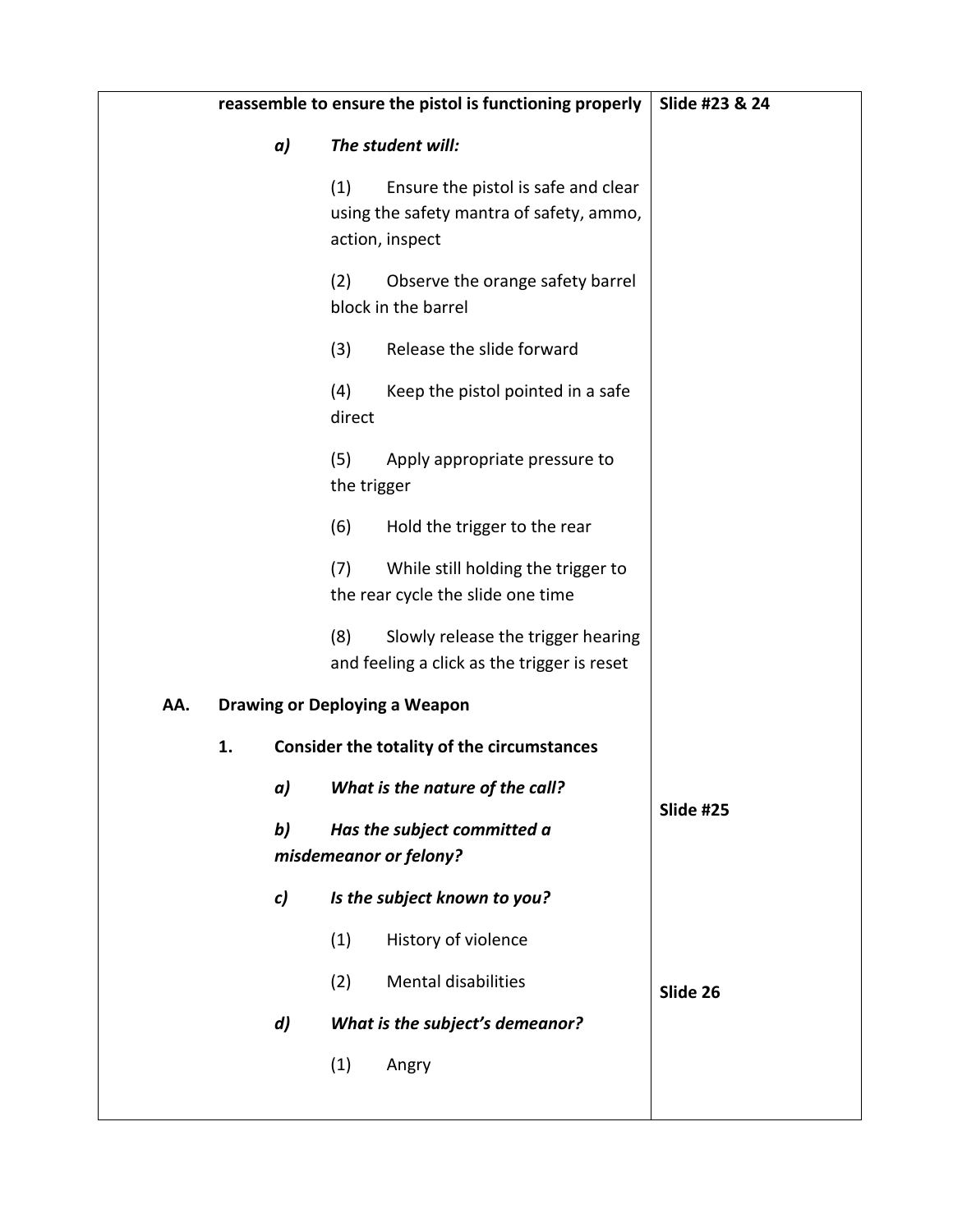|     |                  | (2)             | Aggressive                                                       |           |
|-----|------------------|-----------------|------------------------------------------------------------------|-----------|
|     |                  | (3)             | Yelling                                                          |           |
|     |                  | (4)             | Depressed                                                        |           |
|     |                  | (5)             | Sad                                                              |           |
|     |                  | (6)             | Crying                                                           |           |
|     |                  | (7)             | Silent                                                           |           |
|     |                  | (8)             | Suicidal                                                         |           |
|     |                  | (9)             | Distant                                                          |           |
|     | e)               |                 | What level of cooperation are you<br>receiving from the subject? |           |
|     |                  | (1)             | Are they ignoring you?                                           | Slide #27 |
|     |                  | (2)             | Are they argumentative?                                          |           |
|     |                  | (3)<br>orders?  | Are they discarding lawful                                       |           |
|     | f                |                 | Are weapons present?                                             |           |
|     |                  | (1)<br>weapon?  | Does the subject possess a                                       | Slide #28 |
|     |                  | (2)<br>subject? | Is a weapon within reach of the                                  |           |
|     | g)               |                 | Are the subject's hands in view?                                 |           |
|     | h)<br>officer(s) |                 | <b>Number of subjects compared to</b>                            | Slide 29  |
|     | i)               |                 | <b>Proximity of the subject</b>                                  |           |
|     | j)               |                 | Age of the subject                                               |           |
|     | $\mathbf{k}$     |                 | Size of subject                                                  |           |
| BB. |                  |                 | Loading the Glock Semi-Automatic Pistol                          |           |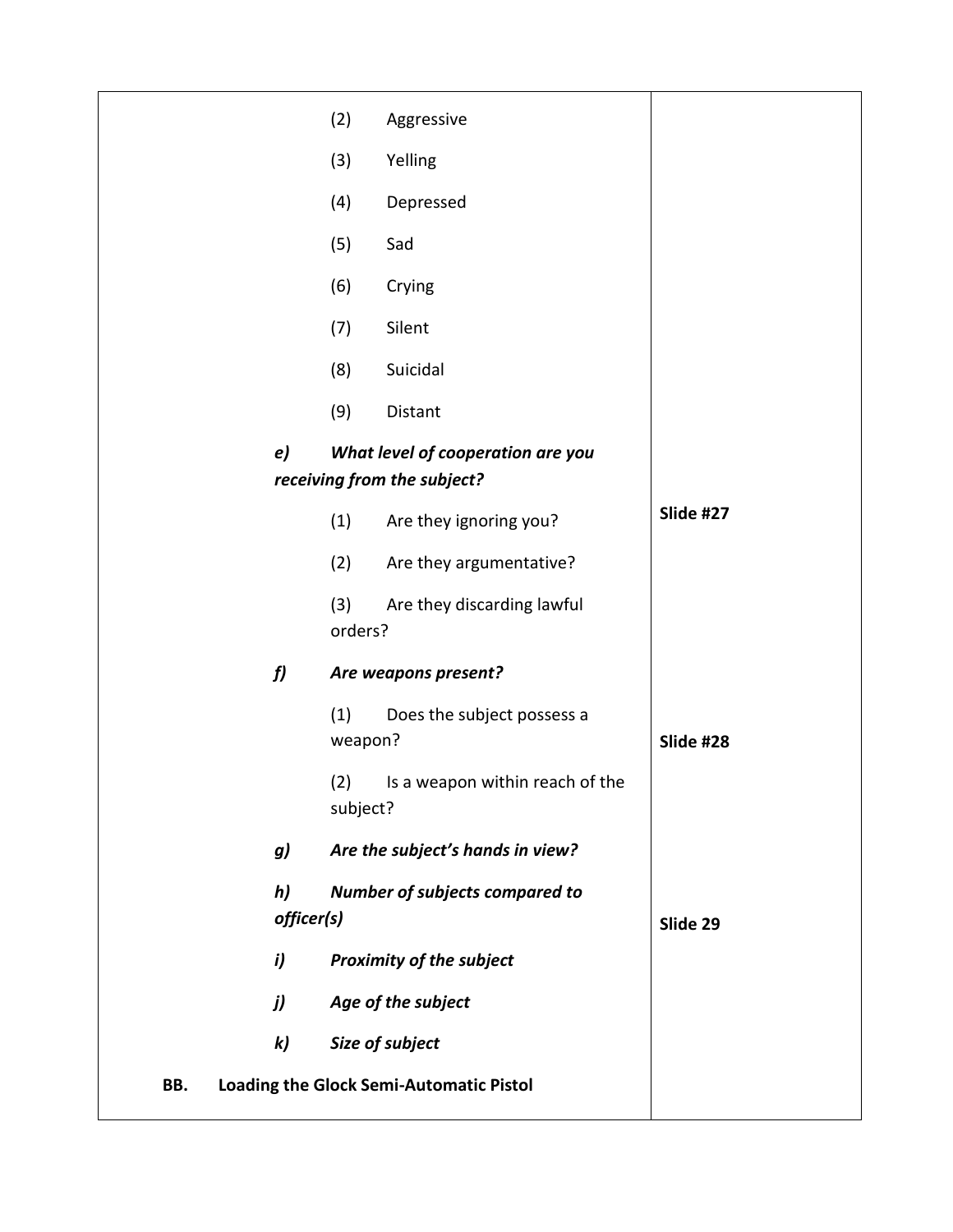| 1. |             | <b>Administrative Load</b>                                                                                                                                                            | Slide #30 |
|----|-------------|---------------------------------------------------------------------------------------------------------------------------------------------------------------------------------------|-----------|
|    | a)          | Completed when the weapon needs to<br>be loaded and there is no threat present                                                                                                        |           |
|    | b)<br>clear | Students will be asked if down range is                                                                                                                                               |           |
|    |             | It will be emphasized to the<br>(1)<br>students that it is their responsibility to<br>also ensure down range, the target and<br>backstop are safe to draw and handle<br>firearms      |           |
|    |             | It will be emphasized to the<br>(2)<br>students that they are administratively<br>loading their service weapons and that<br>there is no need for their finger to be on<br>the trigger |           |
|    | c)          | The shooter will:                                                                                                                                                                     |           |
|    |             | (1)<br>Be given the command of "Load<br>and Make Ready"                                                                                                                               |           |
|    |             | (2)<br>Draw their weapon from their<br>holster bringing it to their "Workspace"                                                                                                       |           |
|    |             | Workspace is high chest,<br>(a)<br>to eye lever                                                                                                                                       |           |
|    |             | (3)<br>Retrieve a magazine from where<br>they normally store spare ammunition                                                                                                         |           |
|    |             | Usually their magazine<br>(a)<br>pouch                                                                                                                                                |           |
|    |             | (4)<br>Insert the retrieved magazine<br>into the magazine well and ensure it is<br>seated                                                                                             |           |
|    |             | (5)<br>Charge the weapon by releasing<br>or charging the slide                                                                                                                        |           |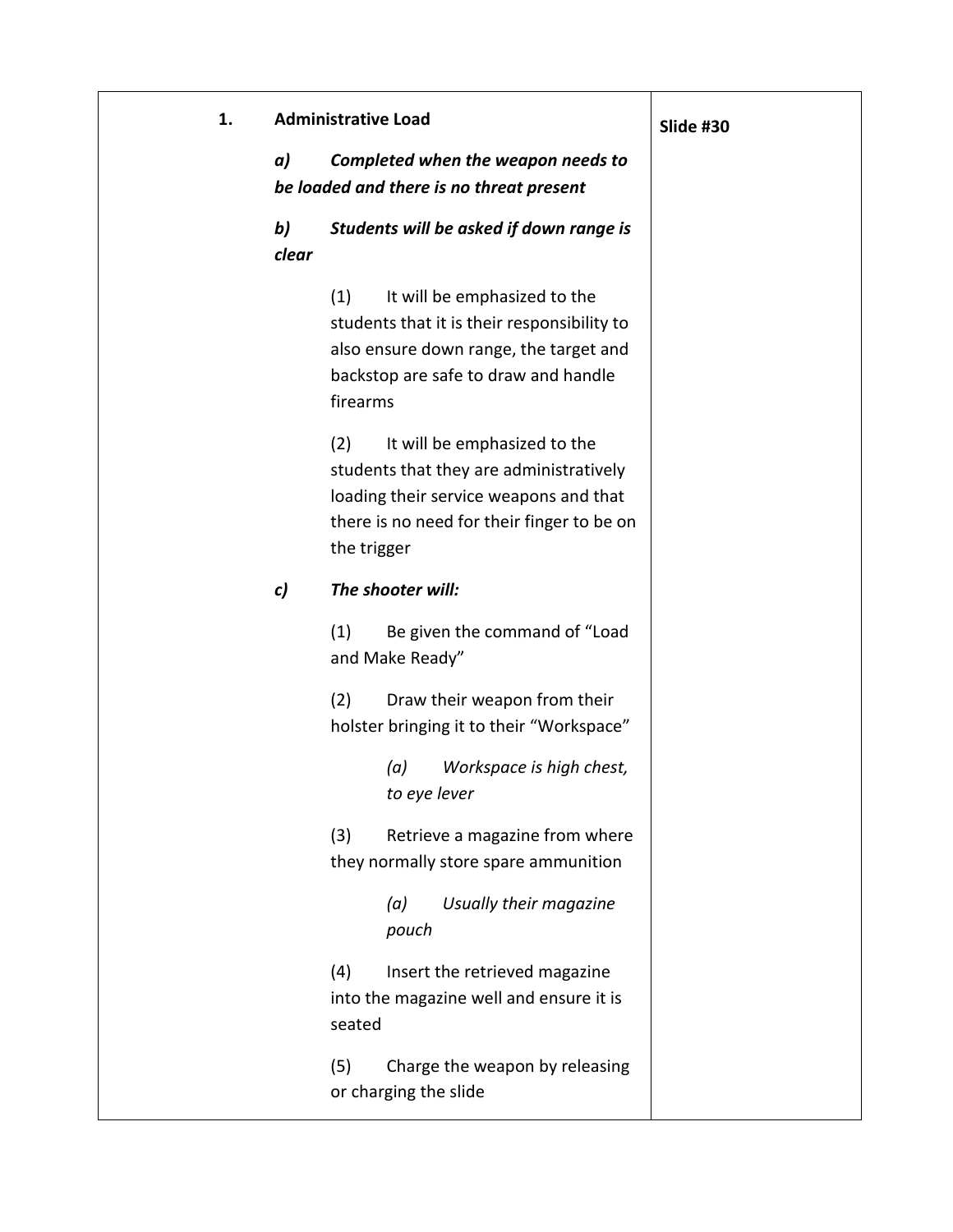| (a) |                     | Right hand shooter:                                                                                                                                                     |  |
|-----|---------------------|-------------------------------------------------------------------------------------------------------------------------------------------------------------------------|--|
|     | (i)                 | Slingshot                                                                                                                                                               |  |
|     |                     | Reach over<br>(a)<br>top of the slide<br>grasping it with<br>their left hand,<br>pulling backwards<br>and releasing it,<br>allowing it to<br>move forward on<br>its own |  |
|     | (ii)<br><b>Stop</b> | Depress the Slide                                                                                                                                                       |  |
|     |                     | Release the<br>(a)<br>slide by depressing<br>the slide stop with<br>their right or left<br>thumb                                                                        |  |
| (b) |                     | Left hand shooter:                                                                                                                                                      |  |
|     | (i)                 | Slingshot                                                                                                                                                               |  |
|     |                     | Reach over<br>(a)<br>top of the slide<br>grasping it with<br>their left hand,<br>pulling backwards<br>and releasing it,<br>allowing it to<br>move forward on<br>its own |  |
|     | (ii)<br><b>Stop</b> | Depress the Slide                                                                                                                                                       |  |
|     |                     | (a)<br>Release the<br>slide by depressing                                                                                                                               |  |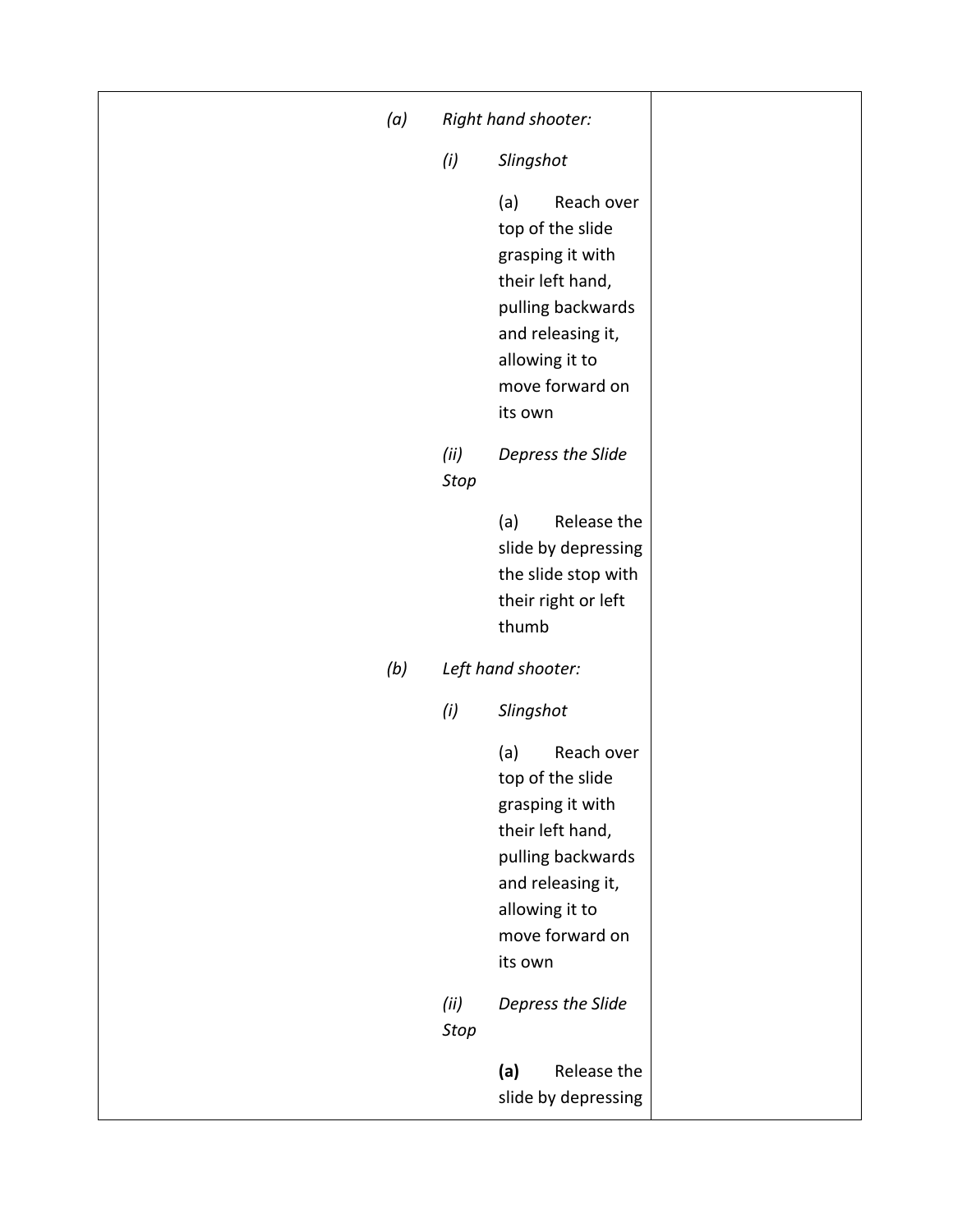|    |            |                       |                     |     | the slide stop with<br>their left index<br>finger                              |                 |
|----|------------|-----------------------|---------------------|-----|--------------------------------------------------------------------------------|-----------------|
| 2. |            |                       |                     |     |                                                                                |                 |
|    | a)<br>back | <b>Emergency Load</b> |                     |     | Completed when the weapon is<br>depleted of ammunition and the slide is locked | Slide #31 & #32 |
|    | b)         |                       |                     |     | Should be done with a since of urgency                                         |                 |
|    | c)         |                       | The shooter will:   |     |                                                                                |                 |
|    |            | (1)                   |                     |     | Recognize that the gun is empty                                                |                 |
|    |            | (2)<br>magazine       |                     |     | Immediately eject the empty                                                    |                 |
|    |            | (3)<br>"Workspace"    |                     |     | Bring the weapon to their                                                      |                 |
|    |            |                       | (a)<br>to eye lever |     | Workspace is high chest                                                        |                 |
|    |            | (4)                   |                     |     | Retrieve a magazine from where<br>they normally store spare ammunition         |                 |
|    |            | (5)                   |                     |     | Usually their magazine pouch                                                   |                 |
|    |            | (6)<br>seated         |                     |     | Insert the retrieved magazine<br>into the magazine well and ensure it is       |                 |
|    |            | (7)<br>the slide      |                     |     | Charge the weapon by releasing                                                 |                 |
|    |            |                       | (a)                 |     | Right hand shooter:                                                            |                 |
|    |            |                       |                     | (i) | Slingshot                                                                      |                 |
|    |            |                       |                     |     | Reach over<br>(a)<br>top of the slide<br>grasping it with<br>their left hand,  |                 |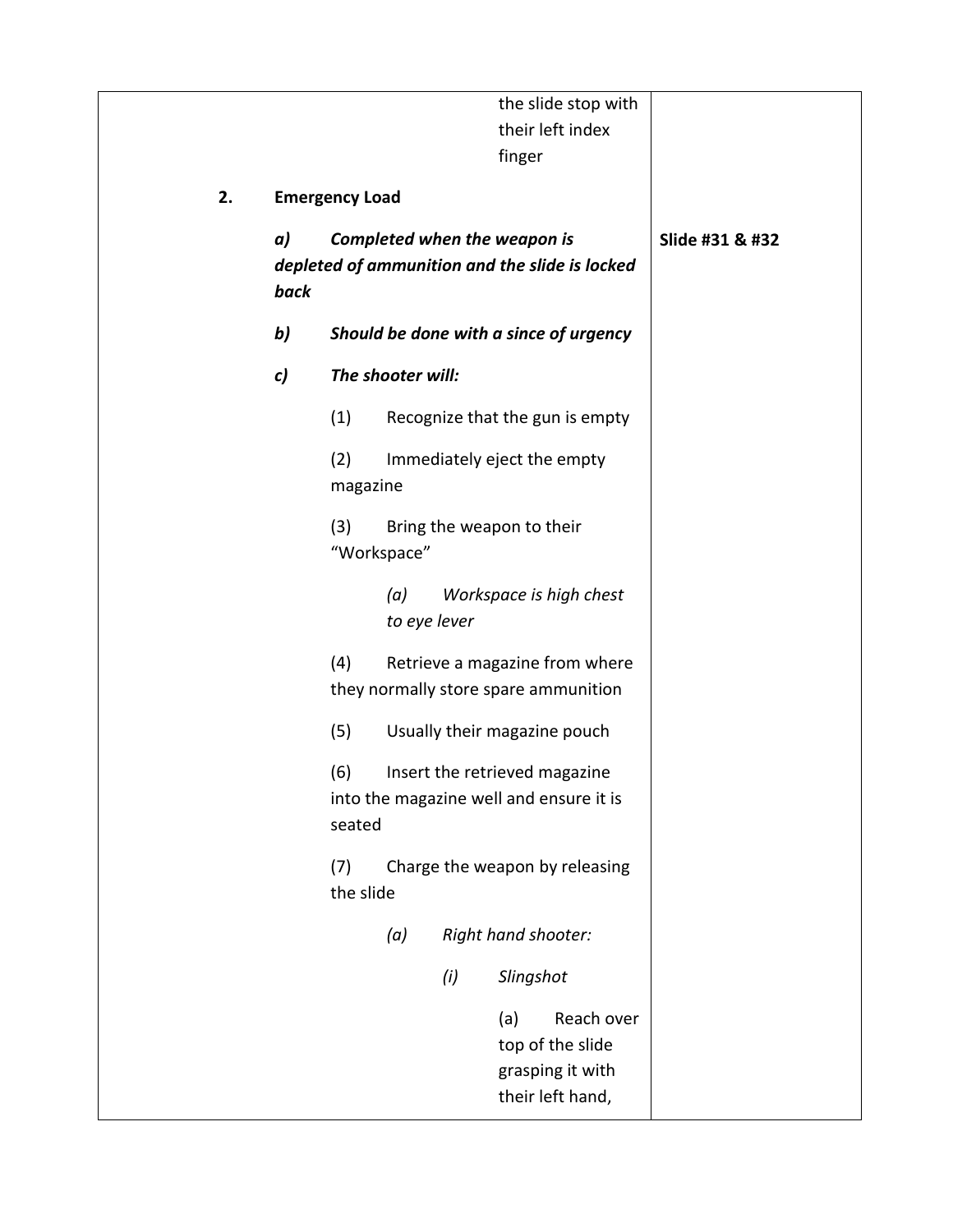|     | (ii)         | allowing it to<br>move forward on<br>its own<br>Depress the Slide                                                       |  |
|-----|--------------|-------------------------------------------------------------------------------------------------------------------------|--|
|     |              | Reach over<br>(a)<br>top of the slide<br>grasping it with<br>their left hand,<br>pulling backwards<br>and releasing it, |  |
|     | (i)          | Slingshot                                                                                                               |  |
| (b) |              | Release the<br>(a)<br>slide by depressing<br>the slide stop with<br>their right or left<br>thumb<br>Left hand shooter:  |  |
|     | (ii)<br>Stop | its own<br>Depress the Slide                                                                                            |  |
|     |              | pulling backwards<br>and releasing it,<br>allowing it to<br>move forward on                                             |  |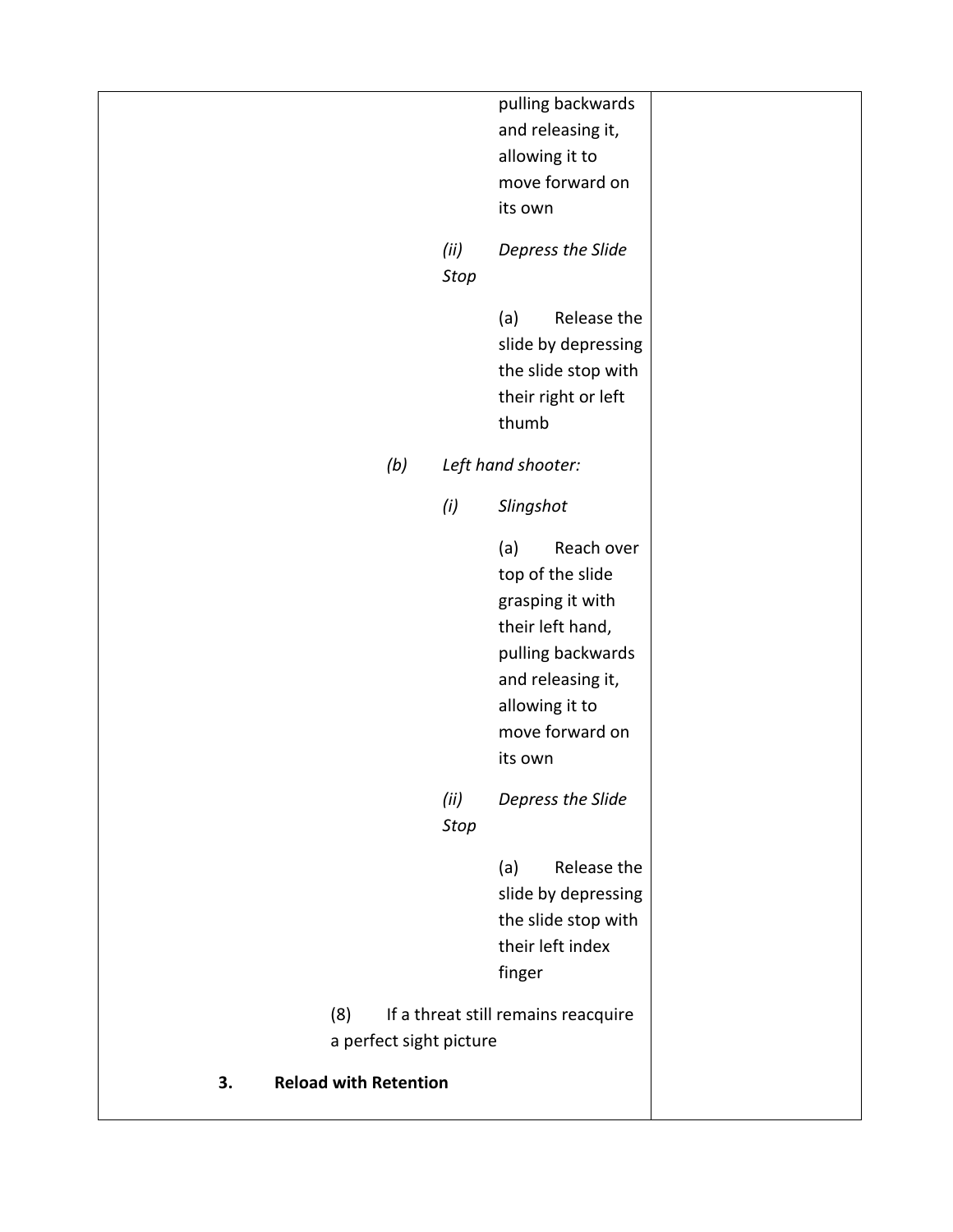| a) | <b>Completed when the shooter has</b><br>addressed a threat with an unknown amount<br>of ammunition, there is a lull, and they are<br>concerned as to how much ammunition is left<br>in the weapon should the threat reattack or<br>another threat appear | Slide #34 & #35 |
|----|-----------------------------------------------------------------------------------------------------------------------------------------------------------------------------------------------------------------------------------------------------------|-----------------|
|    | (1)<br>It should be emphasized to the<br>shooter that barring exigent<br>circumstances this should be done from<br>a place of cover                                                                                                                       |                 |
| b) | Should be done with a since of urgency                                                                                                                                                                                                                    |                 |
| c) | The shooter will:                                                                                                                                                                                                                                         |                 |
|    | (1)<br>Recognize the threat is at least<br>temporarily stopped and no other threat<br>currently exists                                                                                                                                                    |                 |
|    | (2)<br>Remove their finger off the<br>trigger                                                                                                                                                                                                             |                 |
|    | (3)<br>Move to cover (if available)                                                                                                                                                                                                                       |                 |
|    | (4)<br>Bring the weapon to their<br>"Workspace"                                                                                                                                                                                                           |                 |
|    | (a)<br>Workspace is high chest,<br>to eye lever                                                                                                                                                                                                           |                 |
|    | (5)<br>Retrieve a magazine from where<br>they normally store spare ammunition<br>ensuring they leave space in their hand<br>to grasp the ejected magazine from the<br>weapon                                                                              |                 |
|    | Usually their magazine<br>(a)<br>pouch                                                                                                                                                                                                                    |                 |
|    | (6)<br>Bring the magazine up to the<br>weapon                                                                                                                                                                                                             |                 |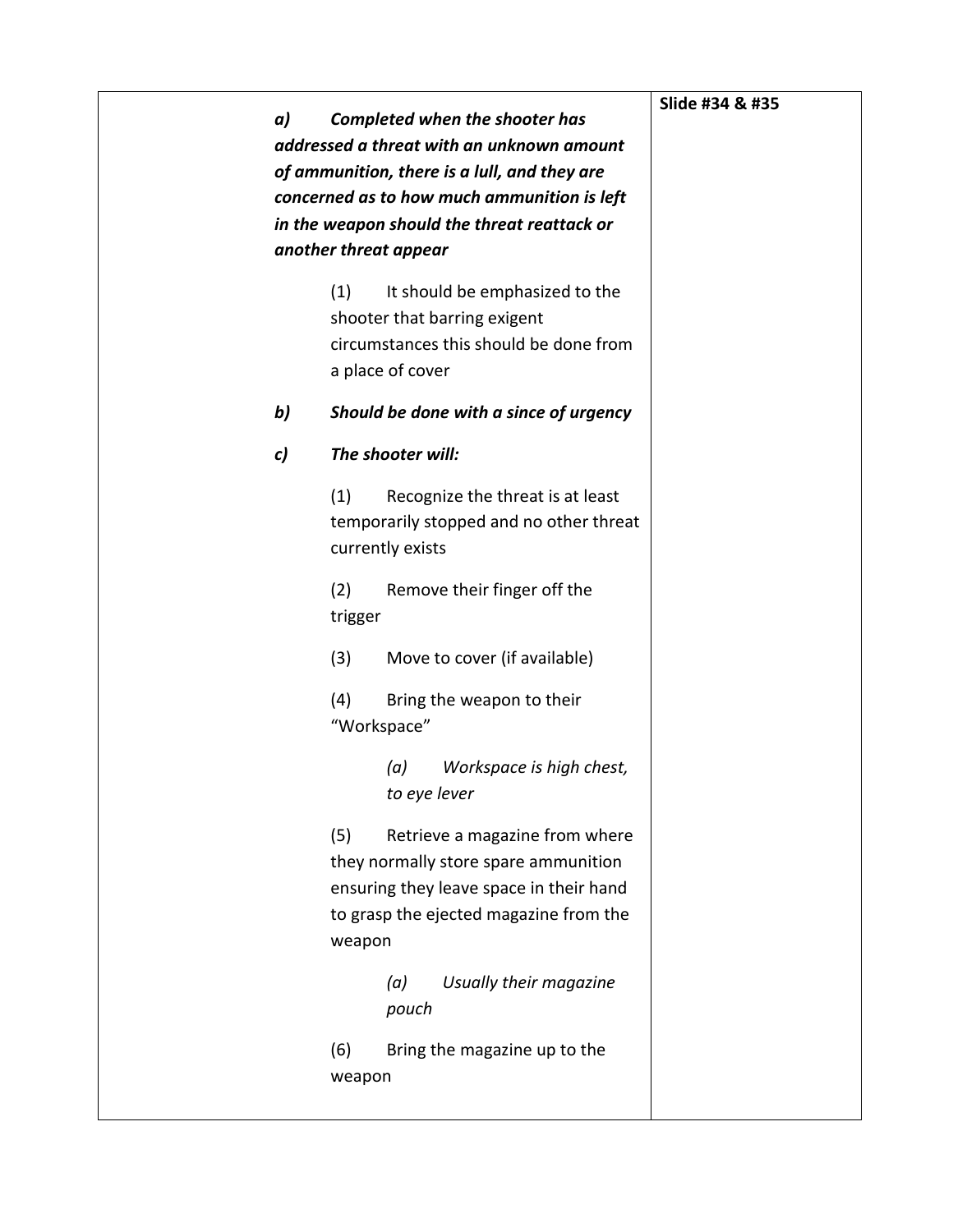|    |                | Depress the magazine release<br>(7)<br>button allowing the ejected magazine<br>from the weapon to fall into the palm of<br>their hand                                                                                                                     |                 |
|----|----------------|-----------------------------------------------------------------------------------------------------------------------------------------------------------------------------------------------------------------------------------------------------------|-----------------|
|    |                | (8)<br>Insert the retrieved magazine<br>into the magazine well and ensure it is<br>seated                                                                                                                                                                 |                 |
|    |                | (9)<br>Store the partial magazine                                                                                                                                                                                                                         |                 |
| 4. |                | <b>Reload without Retention</b>                                                                                                                                                                                                                           | Slide #36 & #37 |
|    | a)             | <b>Completed when the shooter has</b><br>addressed a threat with an unknown amount<br>of ammunition, there is a lull, and they are<br>concerned as to how much ammunition is left<br>in the weapon should the threat reattack or<br>another threat appear |                 |
|    |                | (1)<br>It should be emphasized to the<br>shooter that barring exigent<br>circumstances this should be done from<br>a place of cover                                                                                                                       |                 |
|    | b)<br>retained | Due to a true since of urgency or the<br>amount of ammunition that has been<br>discharged the magazine in the weapon is not                                                                                                                               |                 |
|    | c)             | The shooter will:                                                                                                                                                                                                                                         |                 |
|    |                | (1)<br>Recognize the threat is at least<br>temporarily stopped and no other threat<br>currently exists                                                                                                                                                    |                 |
|    |                | Remove their finger off the<br>(2)<br>trigger                                                                                                                                                                                                             |                 |
|    |                | (3)<br>Move to cover (if available)                                                                                                                                                                                                                       |                 |
|    |                | (4)<br>Bring the weapon to their<br>"Workspace"                                                                                                                                                                                                           |                 |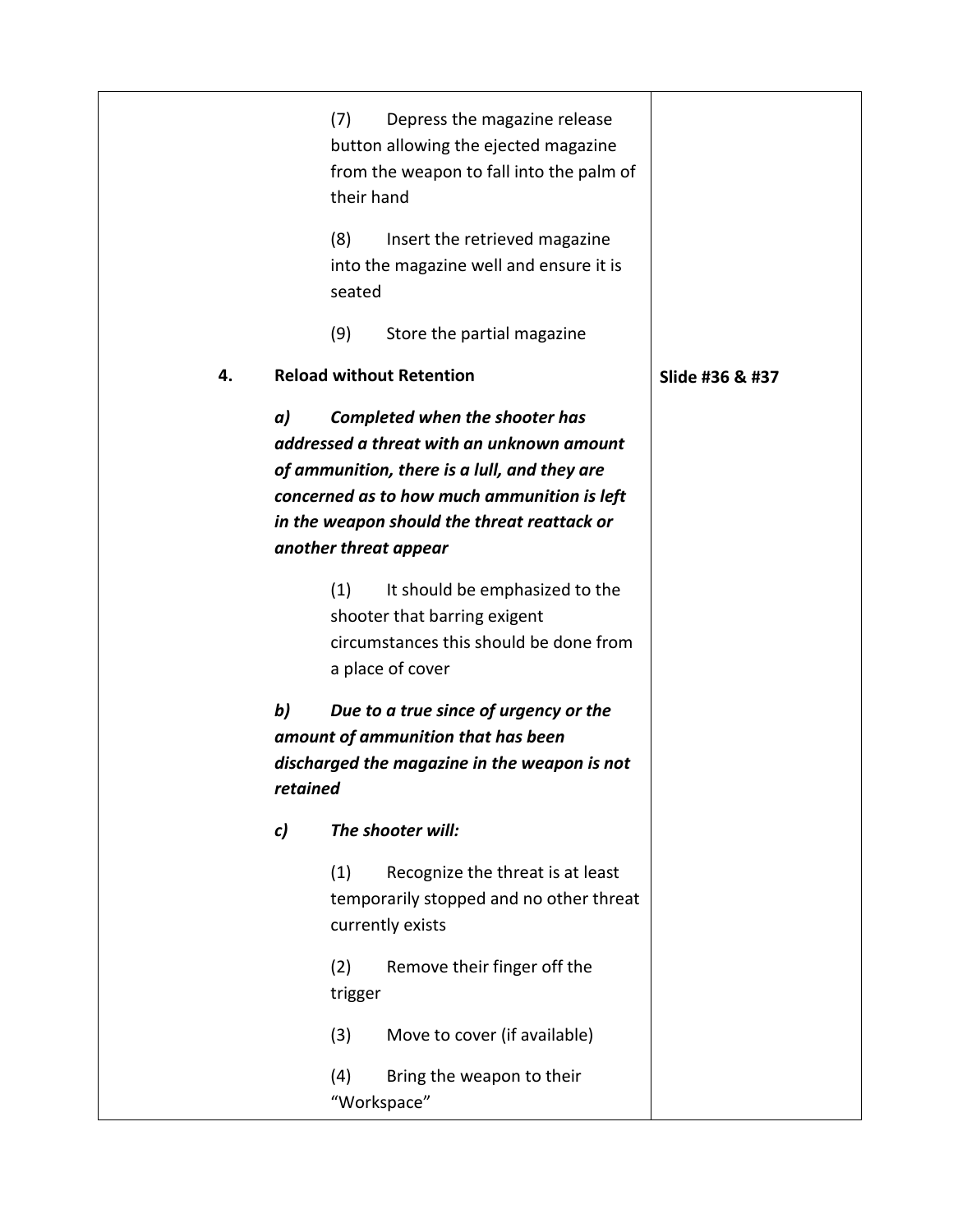|     |                     |    | (5)             | (a)<br>to eye lever   |                                                    | Workspace is high chest,<br>Retrieve a magazine from where<br>they normally store spare ammunition |           |  |  |
|-----|---------------------|----|-----------------|-----------------------|----------------------------------------------------|----------------------------------------------------------------------------------------------------|-----------|--|--|
|     |                     |    |                 | (a)<br>pouch          |                                                    | Usually their magazine                                                                             |           |  |  |
|     |                     |    | (6)<br>weapon   |                       | Bring the magazine up to the                       |                                                                                                    |           |  |  |
|     |                     |    | (7)             |                       | Depress the magazine release                       | button allowing the ejected magazine<br>from the weapon to fall to the ground                      |           |  |  |
|     |                     |    | (8)<br>seated   |                       | Insert the retrieved magazine                      | into the magazine well and ensure it is                                                            |           |  |  |
|     |                     |    |                 |                       |                                                    |                                                                                                    |           |  |  |
| CC. | <b>After Action</b> |    |                 |                       |                                                    |                                                                                                    |           |  |  |
|     | 1.<br>awareness     |    |                 |                       | no longer a threat they shall ensure of 360 degree | Once the shooter has determined the threat is                                                      | Slide #38 |  |  |
|     |                     | a) |                 | <b>Shooter shall:</b> |                                                    |                                                                                                    |           |  |  |
|     |                     |    | (1)             | ready position        |                                                    | Bring the weapon back to high                                                                      |           |  |  |
|     |                     |    | (2)             | a deep breath         |                                                    | Scan and assess the area to the<br>right and left while taking and releasing                       |           |  |  |
|     |                     |    | (3)<br>position |                       | Lower the muzzle to the Sul                        |                                                                                                    |           |  |  |
|     |                     |    |                 | (a)                   |                                                    | Modified hand position is<br>permitted as long as the shooter<br>maintains control of the weapon   |           |  |  |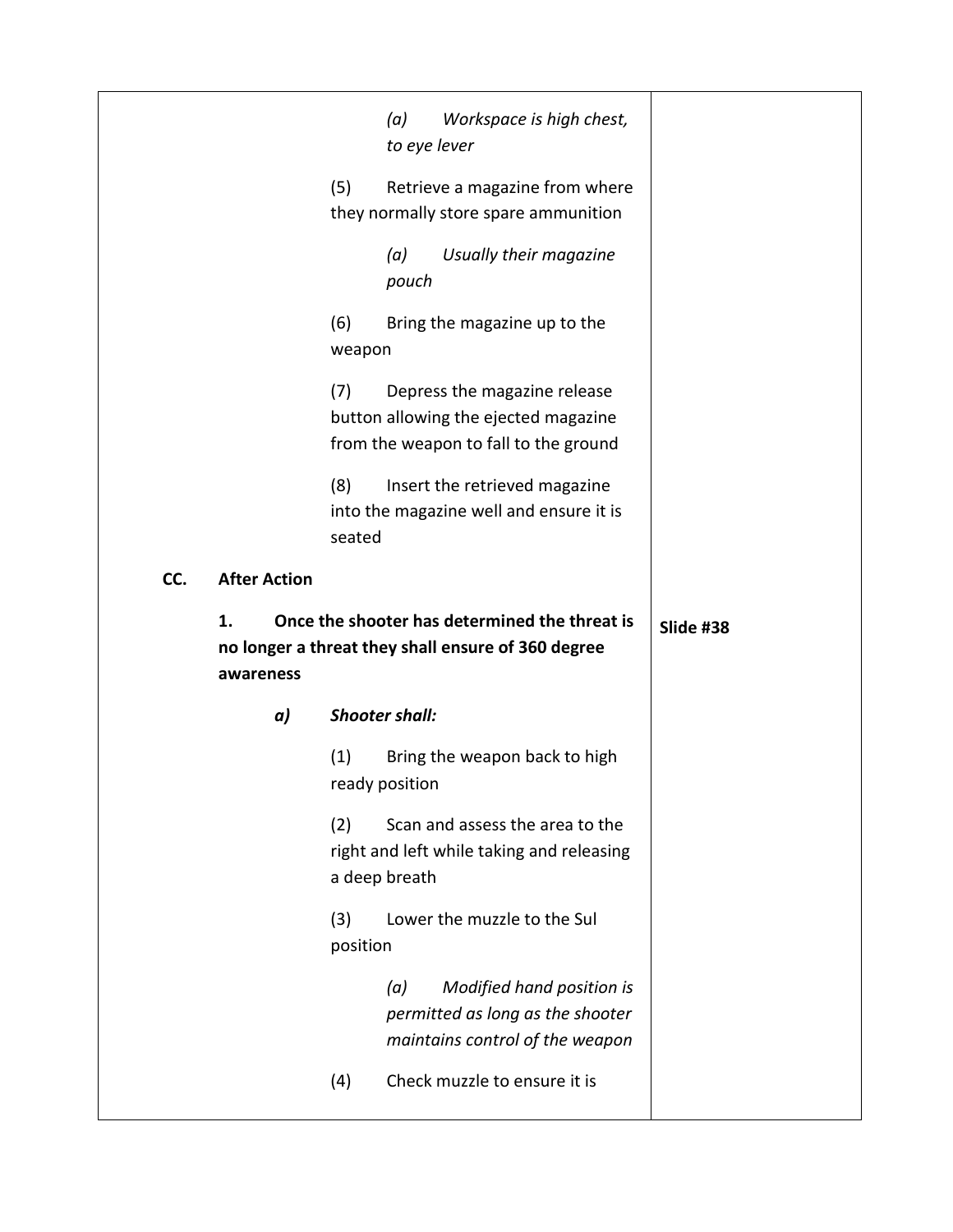|     |    |                              | pointed straight down between feet                                                                                                                                     |           |
|-----|----|------------------------------|------------------------------------------------------------------------------------------------------------------------------------------------------------------------|-----------|
|     |    | (5)                          | Continue to breathe slowly and<br>controlled while pivoting either back or<br>forward 180 degrees with one foot to<br>assess the entire area for additional<br>threats |           |
|     |    | (6)                          | Remain in position sul while<br>scanning unless you encounter a threat                                                                                                 |           |
|     |    | (7)                          | After situational assessment<br>return to your original position at the<br>high ready                                                                                  |           |
|     |    | (8)                          | If no other threats remain,<br>reluctantly holster                                                                                                                     |           |
| DD. |    |                              | Dry Fire Trigger Reset Drills (Classroom)                                                                                                                              |           |
|     | 1. |                              | Done to assist the shooter in understanding<br>proper trigger manipulation and reset                                                                                   | Slide #40 |
|     | 2. |                              | The goal is to apply appropriate pressure to the<br>trigger and rest it during recoil                                                                                  |           |
|     | 3. | with the face of the trigger | The trigger finger should remain in contact                                                                                                                            |           |
|     | 4. | The student will:            |                                                                                                                                                                        |           |
|     |    | a)<br>inspect                | Ensure the pistol is safe and clear using<br>the safety mantra of safety, ammo, action,                                                                                |           |
|     |    | b)<br>in the barrel          | Observe the orange safety barrel block                                                                                                                                 |           |
|     |    |                              | <b>Release the slide forward</b>                                                                                                                                       |           |
|     |    | c)                           |                                                                                                                                                                        |           |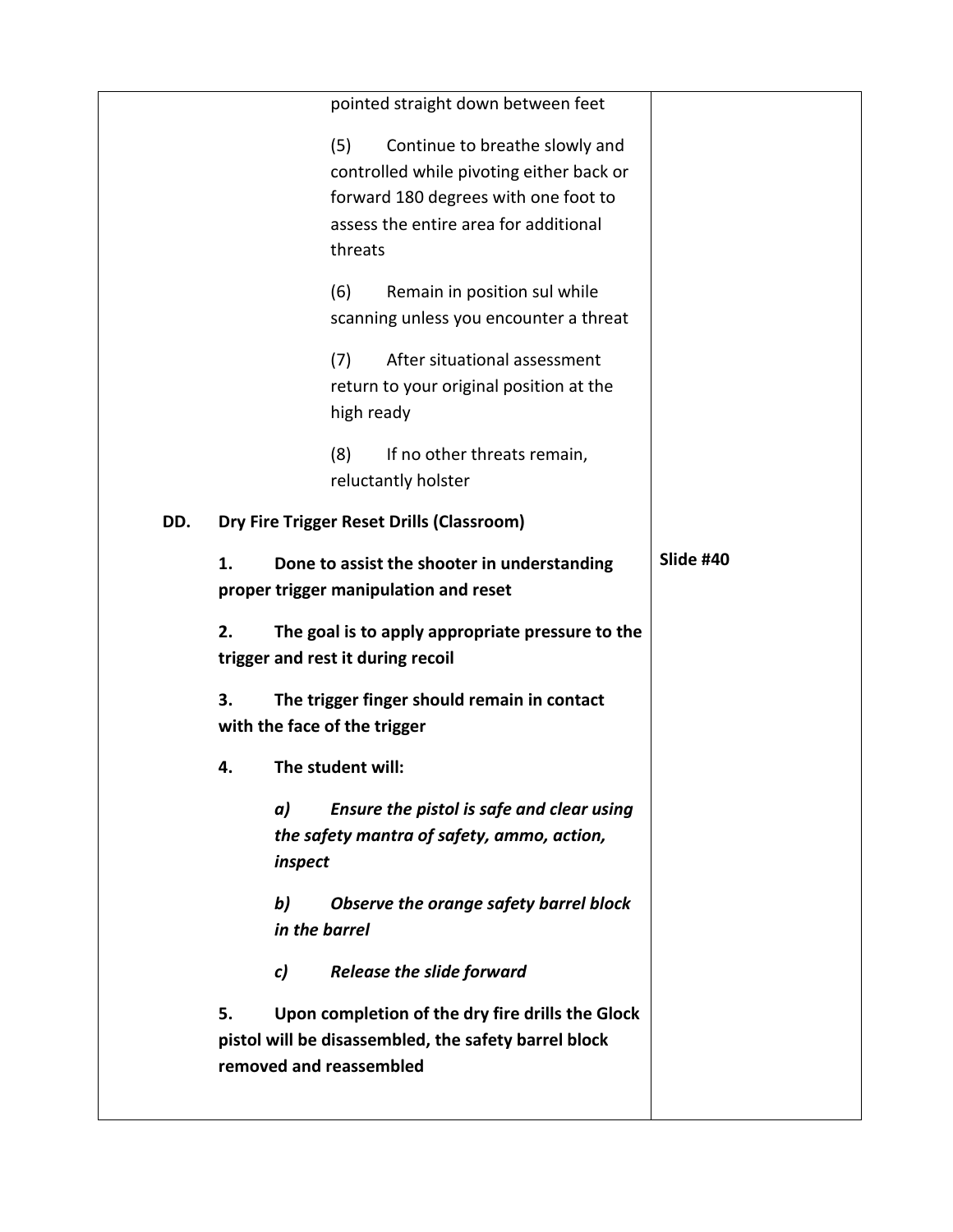| EE. |    | Dry fire drill |                                                                                                                                                            |                                                   |
|-----|----|----------------|------------------------------------------------------------------------------------------------------------------------------------------------------------|---------------------------------------------------|
|     | 1. |                | Keep the pistol pointed in a safe direct                                                                                                                   |                                                   |
|     | 2. |                | Apply appropriate pressure to the trigger                                                                                                                  |                                                   |
|     | 3. |                | Hold the trigger to the rear                                                                                                                               |                                                   |
|     | 4. | slide one time | While still hold the trigger to the rear cycle the                                                                                                         |                                                   |
|     | 5. |                | Slowly release the trigger hearing and feeling a<br>click as the trigger is reset, noting the distance they<br>had to release trigger to allow it to reset |                                                   |
|     | 6. |                | While keeping their trigger finger in contact<br>with the face of the trigger, apply appropriate<br>pressure to the trigger again                          |                                                   |
|     | 7. |                | Hold the trigger to the rear                                                                                                                               |                                                   |
|     | 8. | slide one time | While still hold the trigger to the rear cycle the                                                                                                         |                                                   |
|     | 9. |                | Slowly release the trigger hearing and feeling a<br>click as the trigger is reset, noting the distance they<br>had to release trigger to allow it to reset |                                                   |
| FF. |    |                | Live Fire Training (Pistol Range)                                                                                                                          |                                                   |
|     | 1. |                | <b>Ball and Dummy Live Fire Drill</b>                                                                                                                      |                                                   |
|     |    | a)             | The student will:                                                                                                                                          | <b>Start with a new</b>                           |
|     |    |                | Be issued twelve dummy training<br>(1)<br>cartridges to be loaded throughout their<br>three magazines                                                      | <b>OPOTA-RQT2 Target and</b><br>replace as needed |
|     |    |                | (2)<br>Be assigned a partner who will<br>load their magazines while they load<br>their partner's magazines                                                 |                                                   |
|     |    |                | (3)<br>Be instructed to fully load all<br>three magazines with both live and                                                                               |                                                   |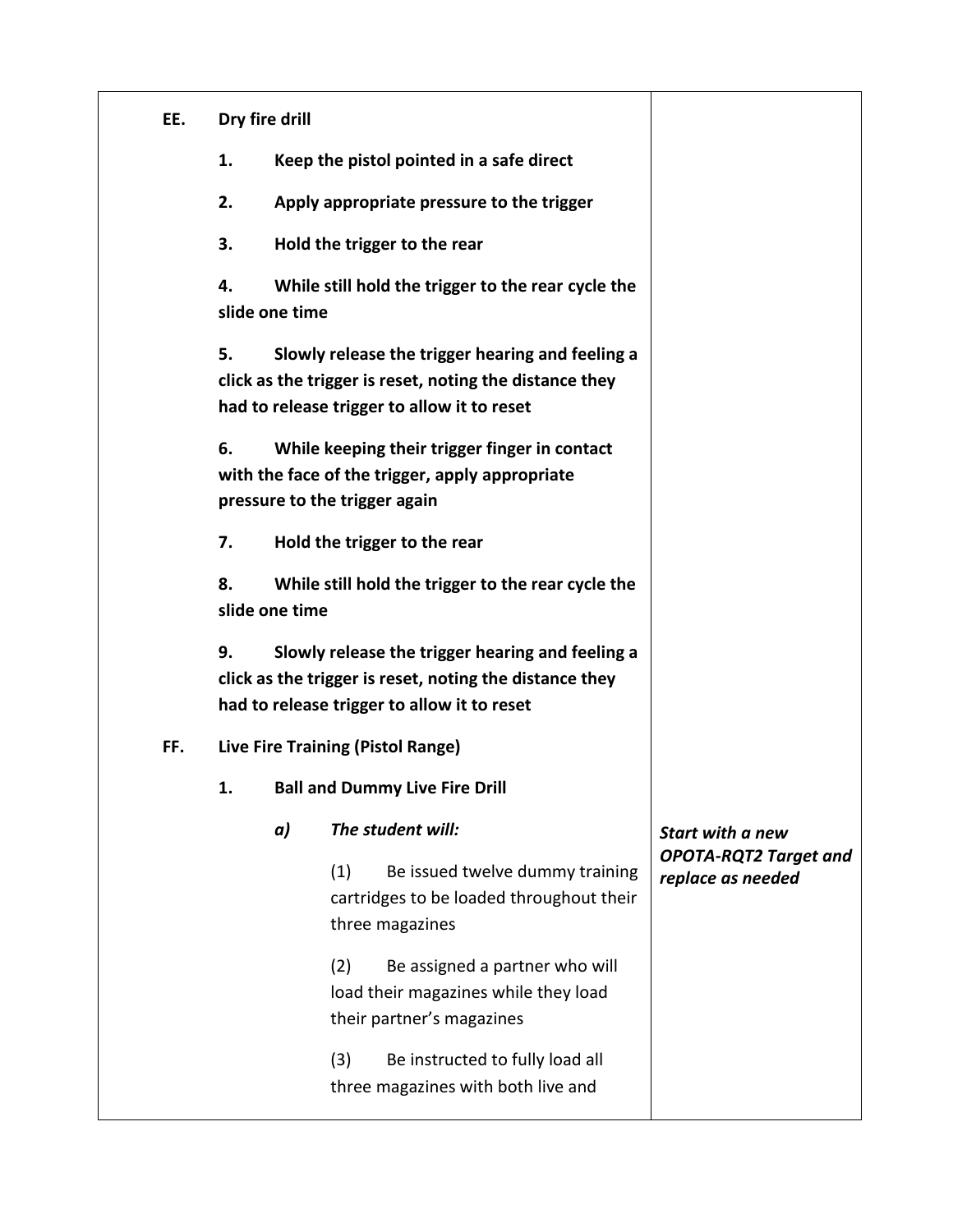## dummy cartridges

|                    | adililiy caratages                                                                                                                                                                    |
|--------------------|---------------------------------------------------------------------------------------------------------------------------------------------------------------------------------------|
|                    | (a)<br>It will be emphasized to<br>the students to evenly distribute<br>the dummy cartridges amongst<br>all three magazines                                                           |
| (4)<br>once loaded | Be instructed to return the<br>magazines to their assigned partner                                                                                                                    |
| (5)                | Instructed to place two<br>magazines in their magazine pouch and<br>one in their pocket                                                                                               |
| (6)                | Be instructed to fall in on the 18<br>foot firing line                                                                                                                                |
| (7)<br>clear       | Will be asked if down range is                                                                                                                                                        |
|                    | It will be emphasized to<br>(a)<br>the students that it is their<br>responsibility to also ensure down<br>range, the target and backstop<br>are safe for live fire training           |
| (8)                | Will be given the command of<br>"Load and Make Ready"                                                                                                                                 |
|                    | (a) It will be emphasized to<br>the students that they are<br>administratively loading their<br>service weapons and that there is<br>no need for their finger to be on<br>the trigger |
|                    | (b)<br>It will be emphasized to<br>the students that once they have<br>loaded and made ready their<br>weapons they are to complete<br>after action checks and return to               |

 $\mathsf{l}$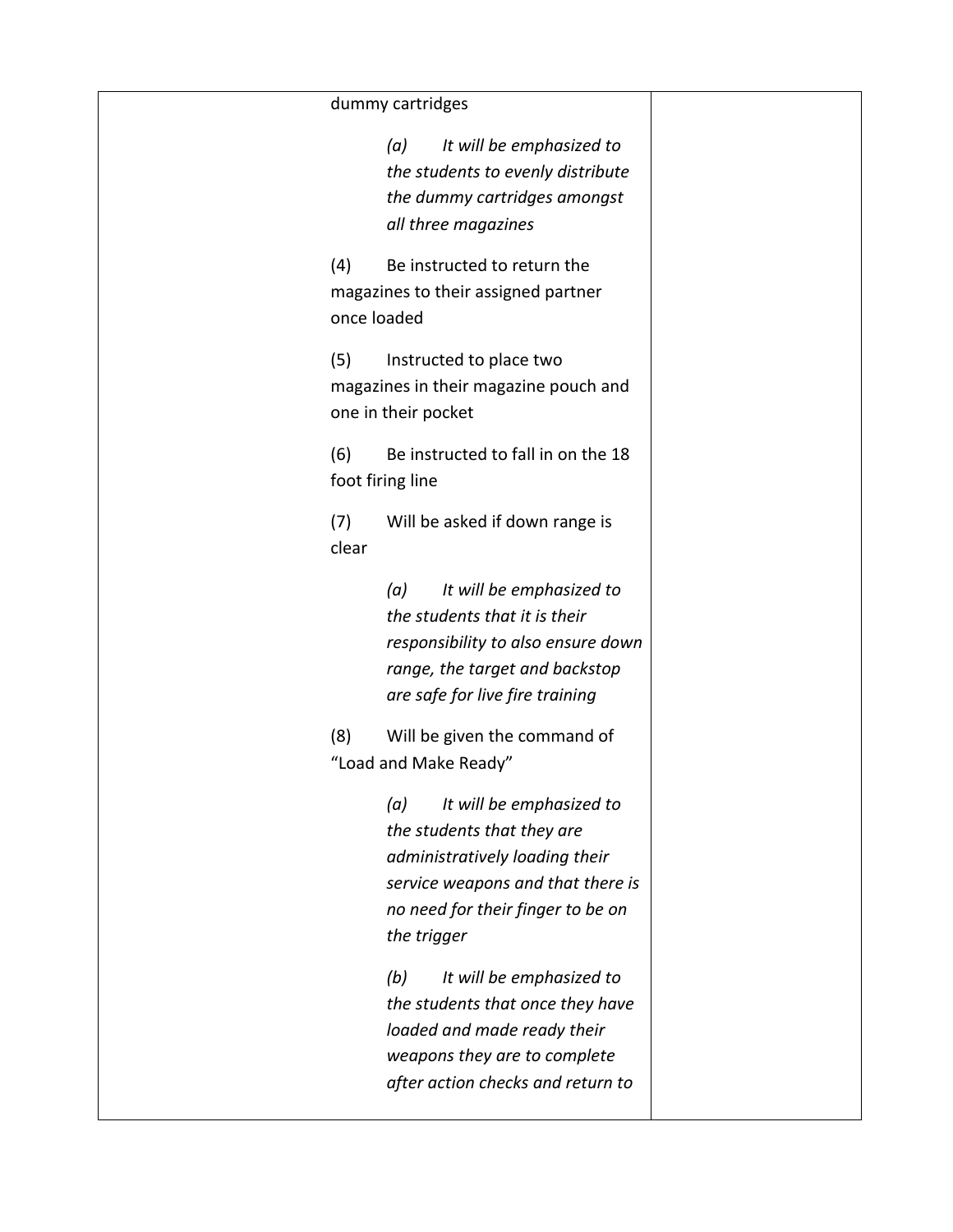|    | the holster    |                                                                                                                                   |  |  |
|----|----------------|-----------------------------------------------------------------------------------------------------------------------------------|--|--|
| b) |                | Will be instructed to                                                                                                             |  |  |
|    |                | Shoot the amount of<br>(a)<br>rounds instructed                                                                                   |  |  |
|    |                | (b)<br>Treat a failure to fire as<br>an opportunity to observe any<br>misaligning of the sights as they<br>apply trigger pressure |  |  |
|    |                | Treat the failure to fire as<br>(c)<br>a phase one malfunction by:                                                                |  |  |
|    |                | Taking a flanking step<br>(d)                                                                                                     |  |  |
|    |                | (e)<br>Removing their finger off<br>the trigger                                                                                   |  |  |
|    |                | (f)<br>Tapping the bottom of the<br>magazine well                                                                                 |  |  |
|    |                | (g)<br>Racking the slide once                                                                                                     |  |  |
|    |                | (h)<br>Reobtain a proper sight<br>alignment and sight picture                                                                     |  |  |
|    |                | (i)<br>Cover the target until the<br>target turns away or shoot again<br>if instructed to shoot more than<br>one round            |  |  |
|    | (2)<br>holster | Complete after action to the                                                                                                      |  |  |
| c) | regard to:     | Instructors will pay close attention to<br>the shooter and target to observe errors in                                            |  |  |
|    | (1)            | <b>Stance</b>                                                                                                                     |  |  |
|    | (2)            | Grip                                                                                                                              |  |  |
|    | (3)            | Sight Alignment                                                                                                                   |  |  |
|    |                |                                                                                                                                   |  |  |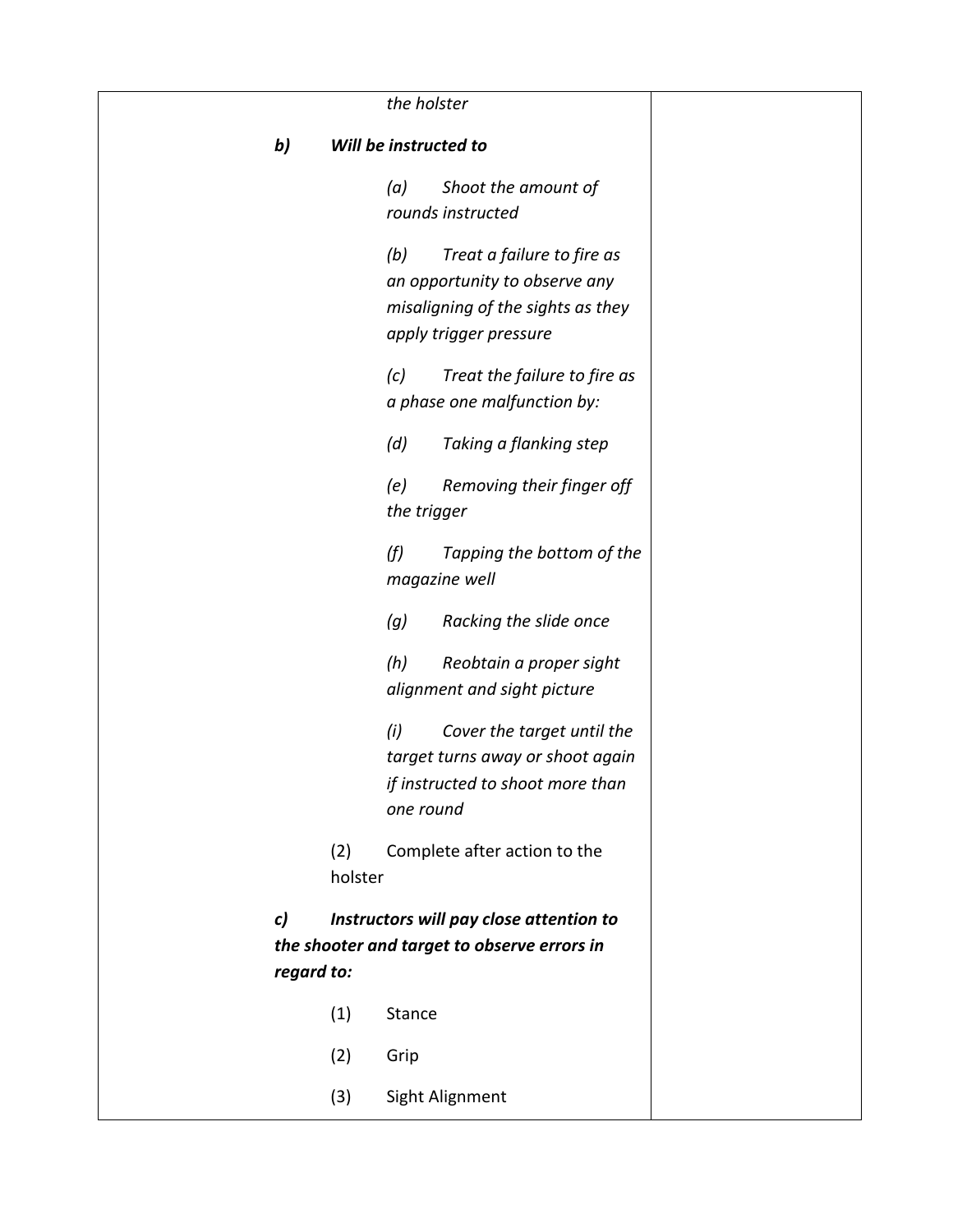|    |                  | (4)                |                                                                                       | Sight Picture        |                                                                |  |
|----|------------------|--------------------|---------------------------------------------------------------------------------------|----------------------|----------------------------------------------------------------|--|
|    |                  | (5)                |                                                                                       | Trigger management   |                                                                |  |
|    | $\boldsymbol{d}$ | are corrected      | Instructors will provide instruction,<br>guidance and assistance to ensure any errors |                      |                                                                |  |
| 2. |                  |                    | <b>First Magazine (Singles)</b><br>On the turning of the target the shooter           |                      |                                                                |  |
|    | a)<br>will:      |                    |                                                                                       |                      |                                                                |  |
|    |                  | (1)                |                                                                                       | Properly draw while  | simultaneously taking a flanking step                          |  |
|    |                  | (2)                |                                                                                       |                      | Obtain a proper stance                                         |  |
|    |                  | (3)                |                                                                                       | Obtain a proper grip |                                                                |  |
|    |                  | (4)                | and sight picture                                                                     |                      | Obtain proper sight alignment                                  |  |
|    |                  | (5)<br>the trigger |                                                                                       |                      | Apply appropriate pressure to                                  |  |
|    |                  |                    | (a)                                                                                   |                      | If the weapon discharges<br>a live cartridge the shooter will: |  |
|    |                  |                    |                                                                                       | (i)<br>recoil        | Recover from the                                               |  |
|    |                  |                    |                                                                                       | (ii)<br>picture      | Reobtain a proper<br>sight alignment and sight                 |  |
|    |                  |                    |                                                                                       | (iii)<br>away        | Cover the target<br>until the target turns                     |  |
|    |                  |                    | (b)                                                                                   | malfunction          | If the weapon fails to fire<br>treat, it as a phase one        |  |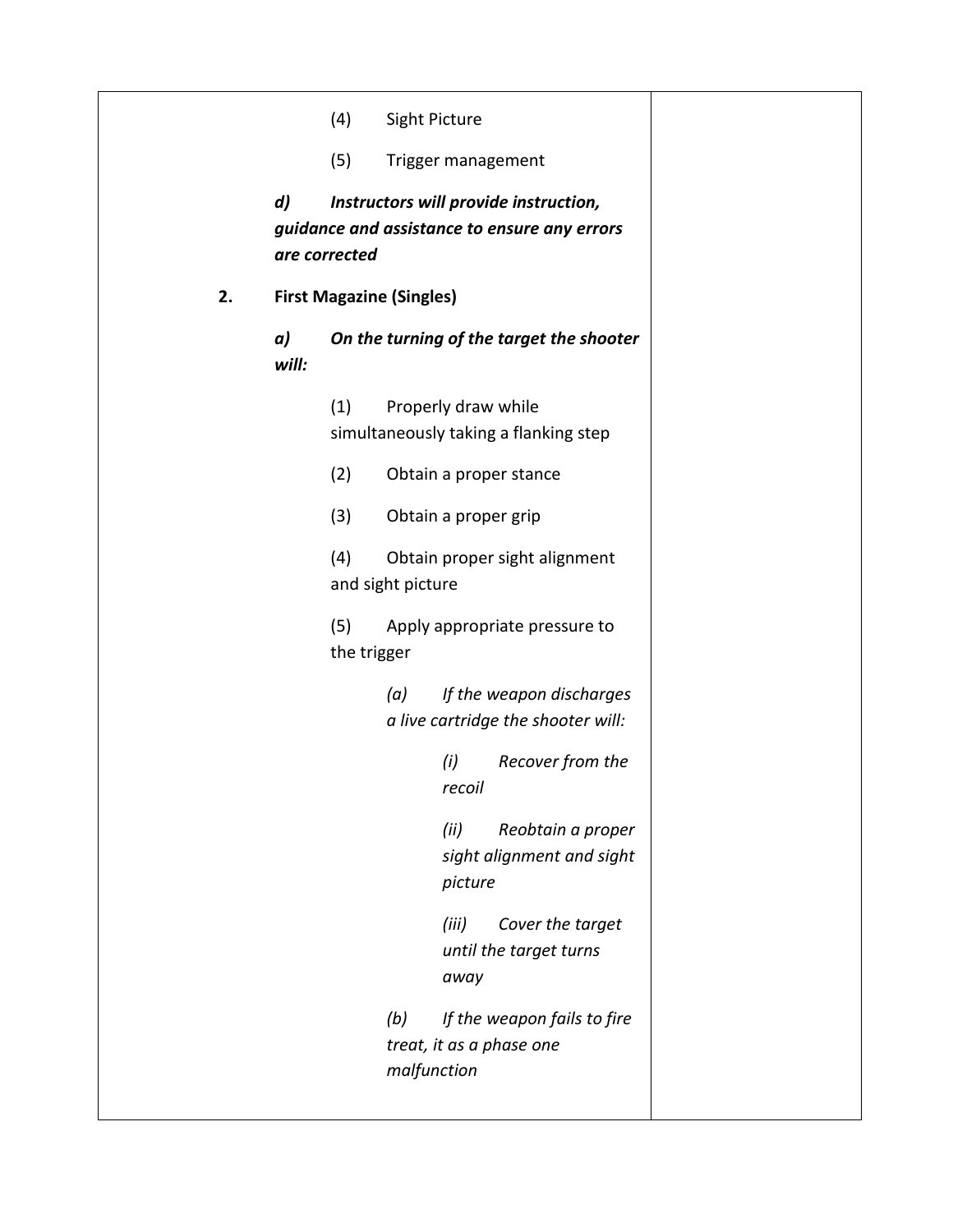|    | b)          |                          | Complete after action to the holster                                         |
|----|-------------|--------------------------|------------------------------------------------------------------------------|
| 3. |             |                          | <b>Second Magazine (Controlled Pairs)</b>                                    |
|    | a)<br>will: |                          | On the turning of the target the shooter                                     |
|    |             | (1)                      | Properly draw while<br>simultaneously taking a flanking step                 |
|    |             | (2)                      | Obtain a proper stance                                                       |
|    |             | (3)                      | Obtain a proper grip                                                         |
|    |             | (4)<br>and sight picture | Obtain proper sight alignment                                                |
|    |             | (5)                      | Apply appropriate pressure to<br>the trigger for the first shot              |
|    |             | (a)                      | If the weapon discharges<br>a live cartridge the shooter will:               |
|    |             |                          | (i)<br>Recover from the<br>recoil                                            |
|    |             |                          | Reobtain a proper<br>(ii)<br>sight alignment and sight<br>picture            |
|    |             |                          | (iii)<br>Apply appropriate<br>pressure to the trigger for<br>the second shot |
|    |             |                          | Recover from the<br>(iv)<br>recoil                                           |
|    |             |                          | (v)<br>Reobtain a proper<br>sight alignment and sight<br>picture             |
|    |             |                          | (vi)<br>Cover the target<br>until the target turns<br>away                   |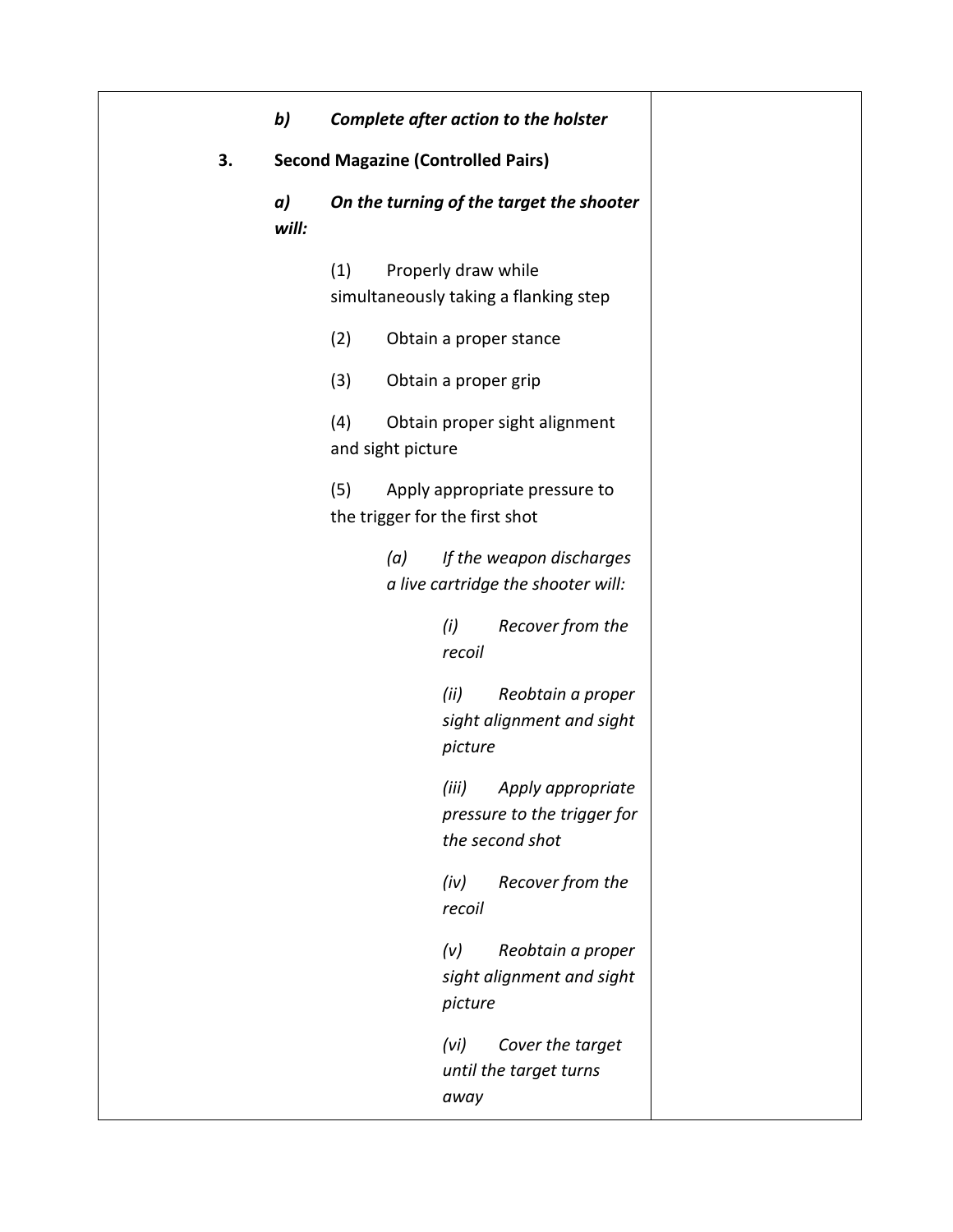*(b) If the weapon fails to fire treat, it as a phase one malfunction* (6) Apply appropriate pressure to the trigger for the second shot *(a) If the weapon discharges a live cartridge the shooter will: (i) Recover from the recoil (ii) Reobtain a proper sight alignment and sight picture (iii) Apply appropriate pressure to the trigger for the second shot (iv) Recover from the recoil (v) Reobtain a proper sight alignment and sight picture (vi) Cover the target until the target turns away (b) If the weapon fails to fire, treat it as a phase one malfunction b) Complete after action to the holster* **4. Third Magazine (Controlled Triples)** *a) On the turning of the target the shooter will:*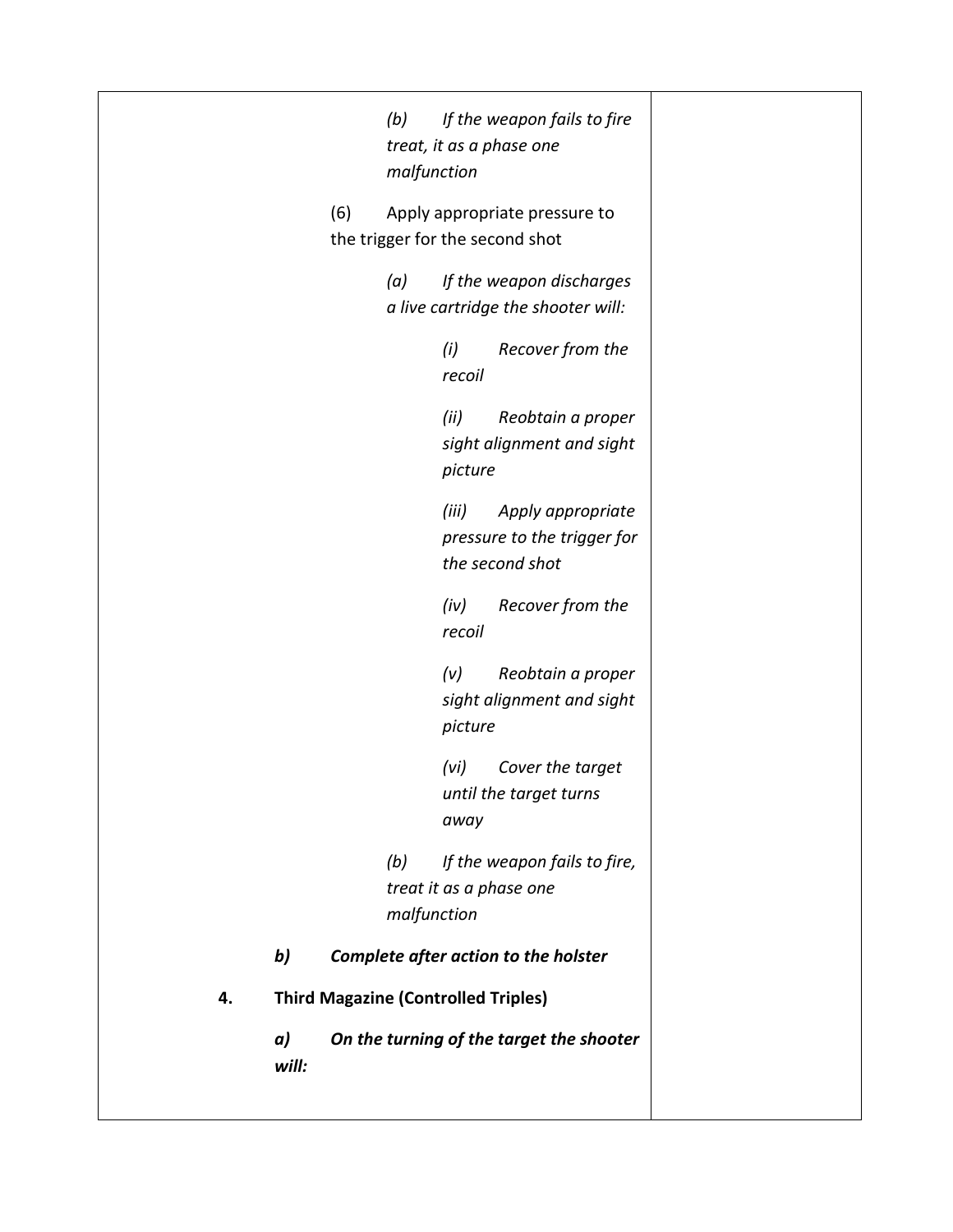| (1) | Properly draw while<br>simultaneously taking a flanking step                  |
|-----|-------------------------------------------------------------------------------|
| (2) | Obtain a proper stance                                                        |
| (3) | Obtain a proper grip                                                          |
| (4) | Obtain proper sight alignment<br>and sight picture                            |
| (5) | Apply appropriate pressure to<br>the trigger for the first shot               |
|     | If the weapon discharges<br>(a)<br>a live cartridge the shooter will:         |
|     | Recover from the<br>(i)<br>recoil                                             |
|     | (ii)<br>Reobtain a proper<br>sight alignment and sight<br>picture             |
|     | (iii)<br>Apply appropriate<br>pressure to the trigger for<br>the second shot  |
|     | Recover from the<br>(iv)<br>recoil                                            |
|     | (v)<br>Reobtain a proper<br>sight alignment and sight<br>picture              |
|     | (vi)<br>Cover the target<br>until the target turns<br>away                    |
|     | (b)<br>If the weapon fails to fire<br>treat, it as a phase one<br>malfunction |
| (6) | Apply appropriate pressure to                                                 |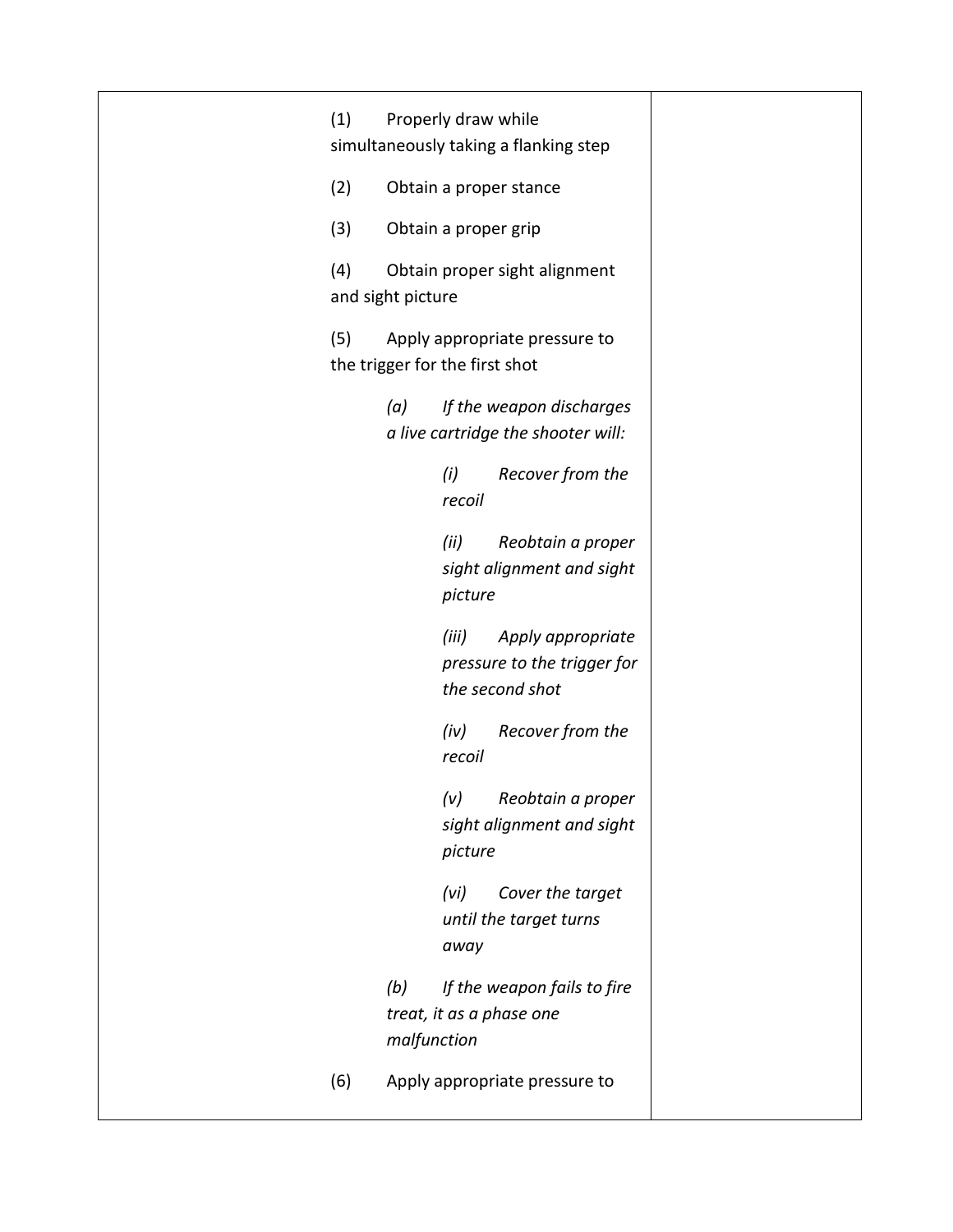| the trigger for the second shot                                               |  |
|-------------------------------------------------------------------------------|--|
| (a)<br>If the weapon discharges<br>a live cartridge the shooter will:         |  |
| Recover from the<br>(i)<br>recoil                                             |  |
| (ii)<br>Reobtain a proper<br>sight alignment and sight<br>picture             |  |
| (iii)<br>Apply appropriate<br>pressure to the trigger for<br>the second shot  |  |
| Recover from the<br>(iv)<br>recoil                                            |  |
| (v)<br>Reobtain a proper<br>sight alignment and sight<br>picture              |  |
| (vi)<br>Cover the target<br>until the target turns<br>away                    |  |
| (b)<br>If the weapon fails to fire,<br>treat it as a phase one<br>malfunction |  |
| (7)<br>Apply appropriate pressure to<br>the trigger for the third shot        |  |
| If the weapon discharges<br>(a)<br>a live cartridge the shooter will:         |  |
| Recover from the<br>(i)<br>recoil                                             |  |
| Reobtain a proper<br>(ii)<br>sight alignment and sight<br>picture             |  |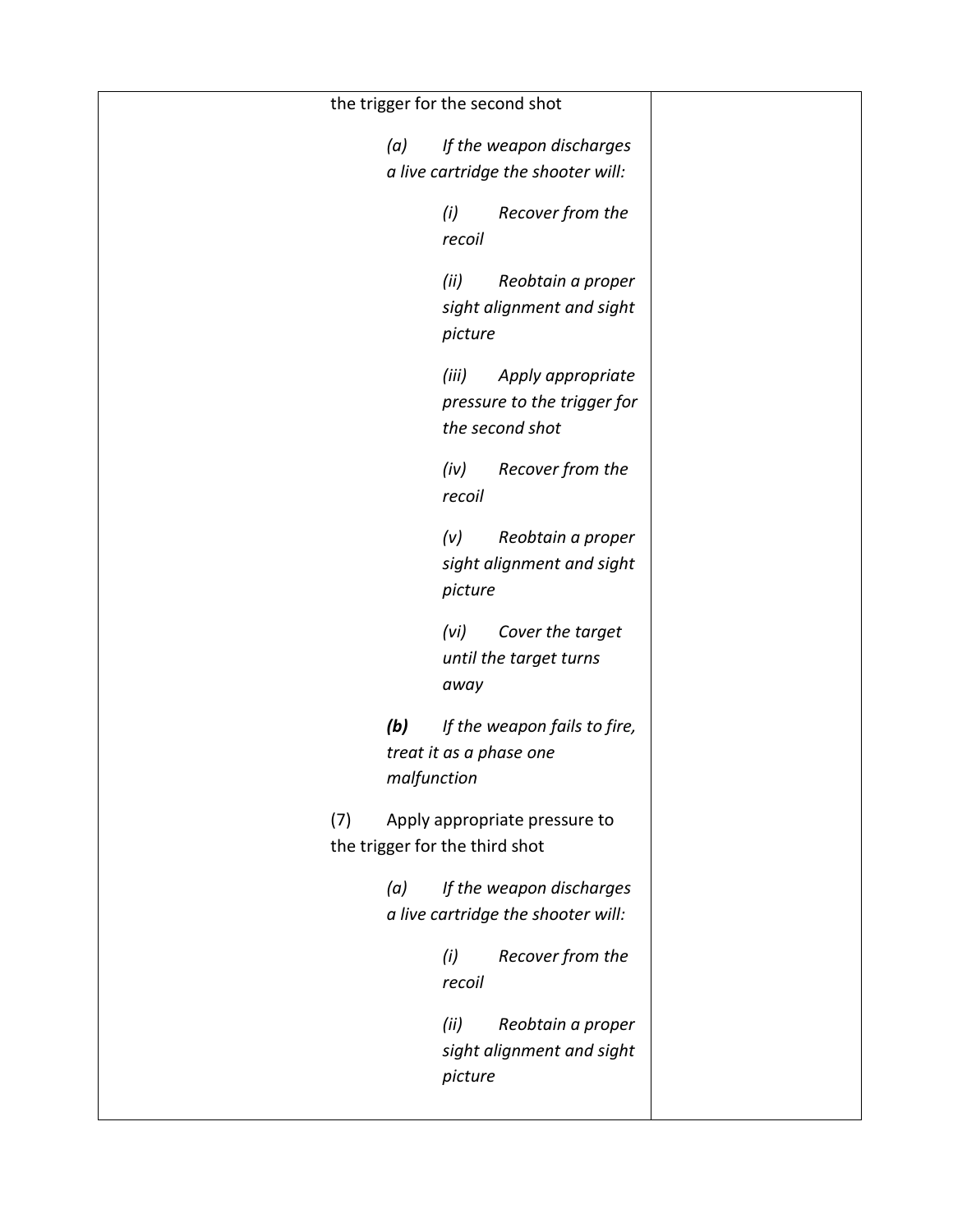*(iii) Apply appropriate pressure to the trigger for the second shot*

*(iv) Recover from the recoil*

*(v) Reobtain a proper sight alignment and sight picture* 

*(vi) Cover the target until the target turns away* 

*(b) If the weapon fails to fire, treat it as a phase one malfunction*

#### *b) Complete after action to the holster*

#### **5. Intermediate Distance (30') Live Fire Drill**

#### *a) The student will:*

(1) Be instructed to load fully load all three magazines

(2) Be instructed to place two magazines in their magazine pouch and one in their pocket

(3) Instructed to fall in on the 30 foot firing line

(4) Be asked if down range is clear

*(a) It will be emphasized to the students that it is their responsibility to also ensure down range, the target and backstop are safe for live fire training*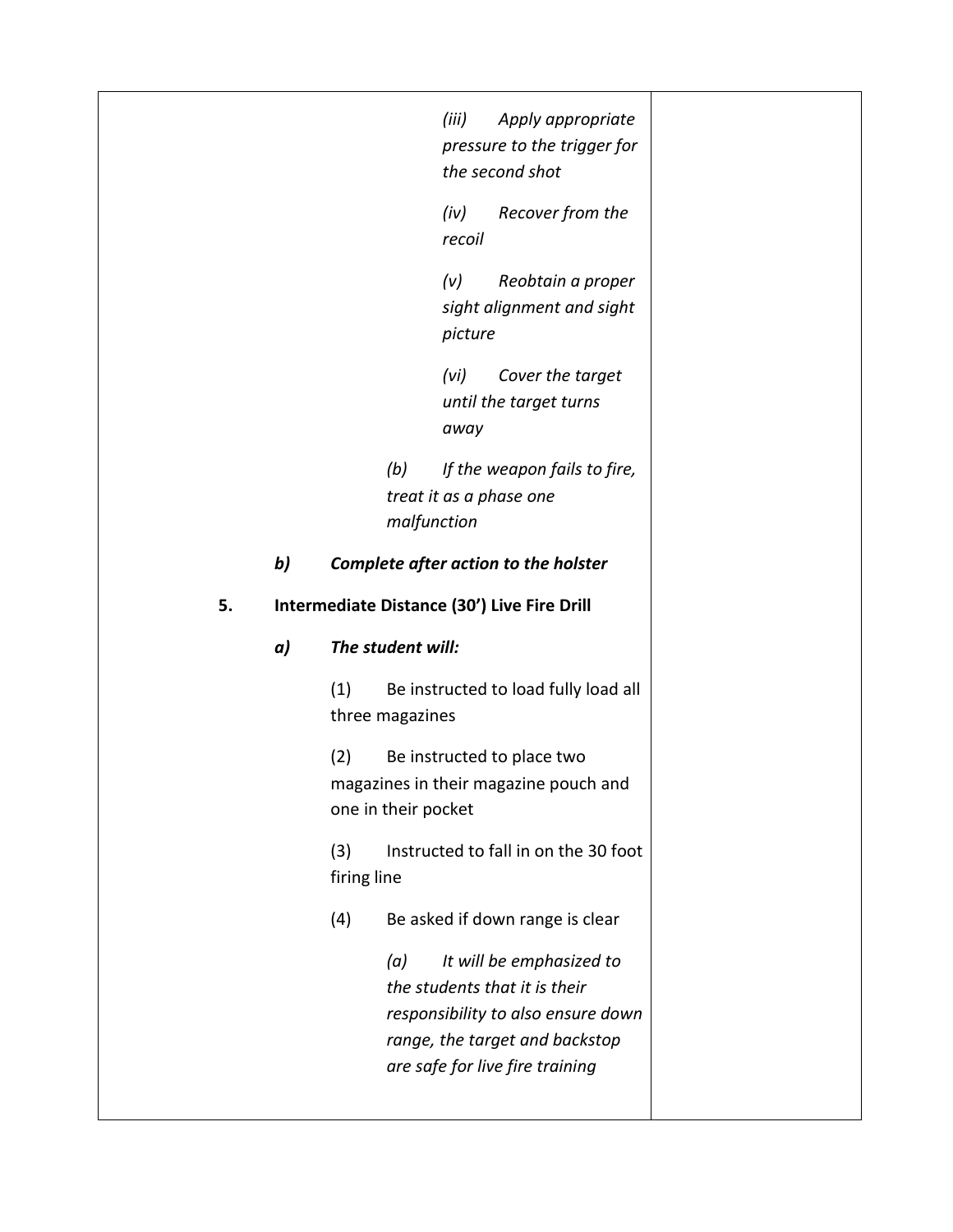(5) Be given the command of "Load and Make Ready"

> *(a) It will be emphasized to the students that they are administratively loading their service weapons and that there is no need for their finger to be on the trigger*

*(b) It will be emphasized to the students that once they have loaded and made ready their weapons they are to complete after action checks and return to the holster*

#### *b) Be instructed to:*

*(a) Shoot random amounts of rounds within random time limits*

*c) Instructors will pay close attention to the shooter and target to observe errors in regard to:*

- (1) Stance
- (2) Grip
- (3) Sight Alignment
- (4) Sight Picture
- (5) Trigger management

*d) Instructors will provide instruction, guidance and assistance to ensure any errors are corrected* 

- **6. Long Distance (50') Live Fire Drill**
	- *a) The student will:*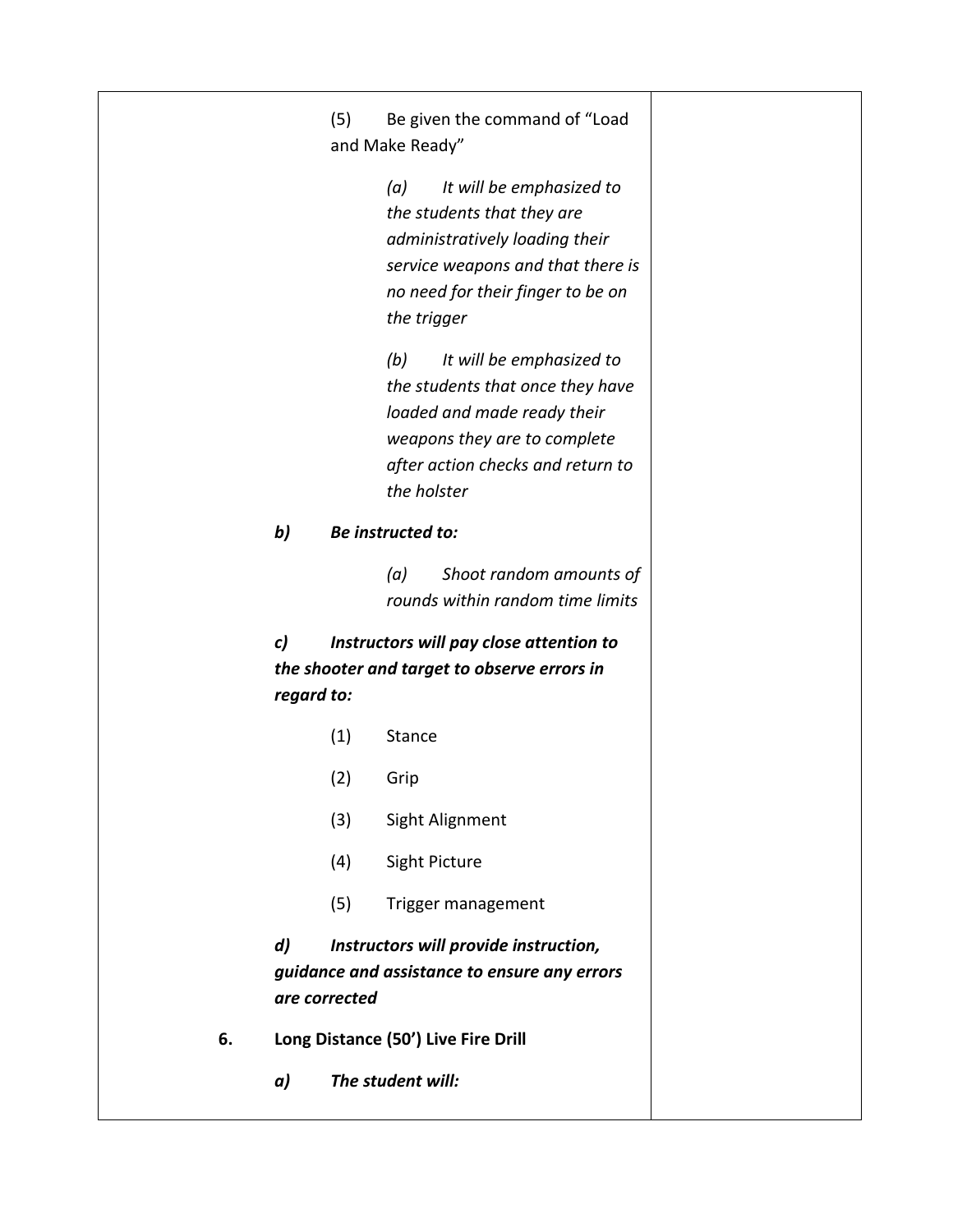(1) Be instructed to load fully load all three magazines

(2) Be instructed to place two magazines in their magazine pouch and one in their pocket

(3) Instructed to fall in on the 50 foot firing line

(4) Be asked if down range is clear

*(a) It will be emphasized to the students that it is their responsibility to also ensure down range, the target and backstop are safe for live fire training*

(5) Be given the command of "Load and Make Ready"

> *(a) It will be emphasized to the students that they are administratively loading their service weapons and that there is no need for their finger to be on the trigger*

*(b) It will be emphasized to the students that once they have loaded and made ready their weapons they are to complete after action checks and return to the holster*

#### *b) Be instructed to:*

*(a) Shoot random amounts of rounds within random time limits*

*c) Instructors will pay close attention to the shooter and target to observe errors in*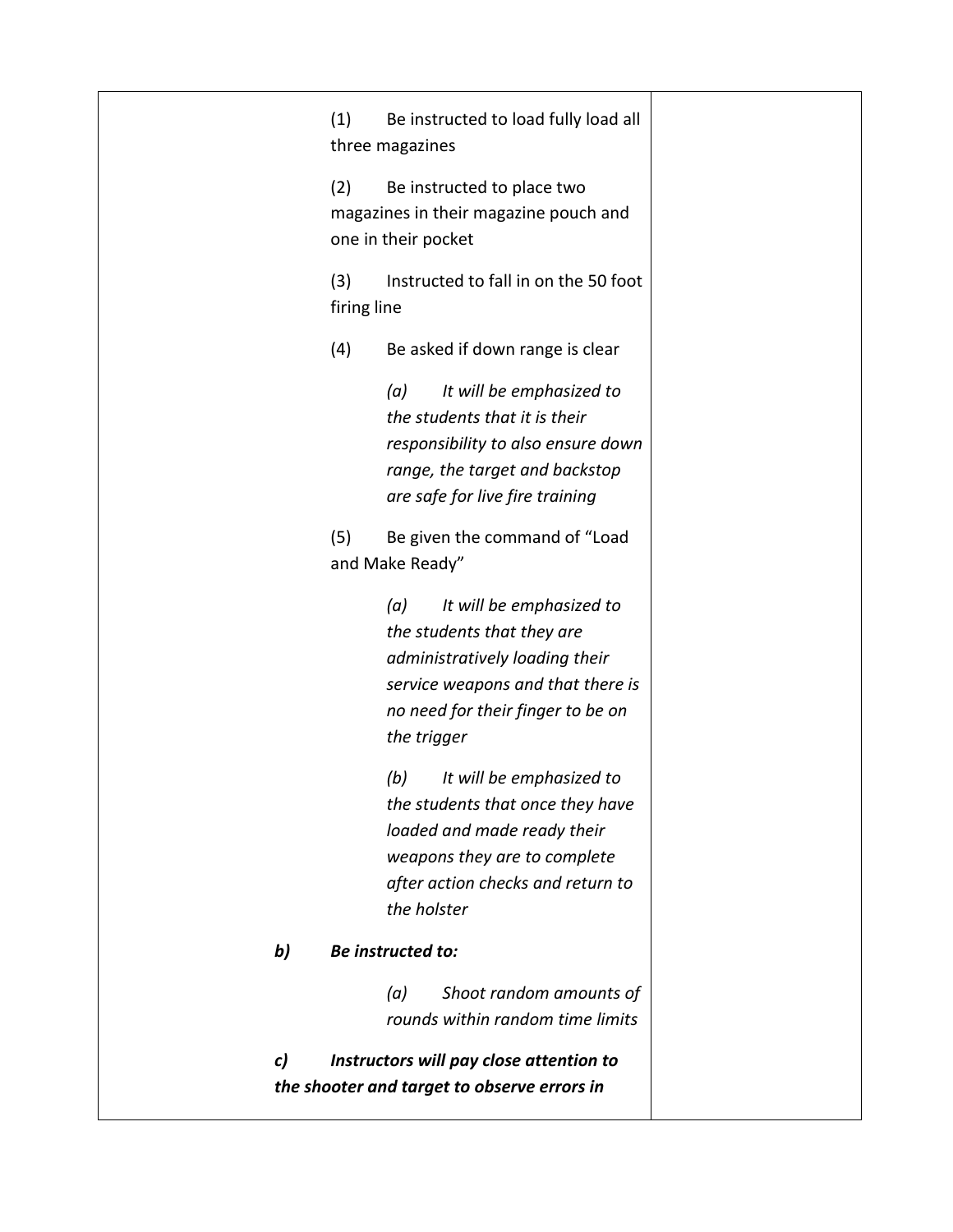|    | regard to:       |                    |                                                                                                                                                                             |
|----|------------------|--------------------|-----------------------------------------------------------------------------------------------------------------------------------------------------------------------------|
|    |                  | (1)                | <b>Stance</b>                                                                                                                                                               |
|    |                  | (2)                | Grip                                                                                                                                                                        |
|    |                  | (3)                | Sight Alignment                                                                                                                                                             |
|    |                  | (4)                | Sight Picture                                                                                                                                                               |
|    |                  | (5)                | Trigger management                                                                                                                                                          |
|    | $\boldsymbol{d}$ | are corrected      | Instructors will provide instruction,<br>guidance and assistance to ensure any errors                                                                                       |
| 7. |                  |                    | <b>One Hand Shooter Live Fire Drill</b>                                                                                                                                     |
|    | a)               |                    | The student will:                                                                                                                                                           |
|    |                  | (1)                | Be instructed to load fully load all<br>three magazines                                                                                                                     |
|    |                  | (2)                | Be instructed to place two<br>magazines in their magazine pouch and<br>one in their pocket                                                                                  |
|    |                  | (3)<br>firing line | Instructed to fall in on the 12 foot                                                                                                                                        |
|    |                  | (4)                | Be asked if down range is clear                                                                                                                                             |
|    |                  |                    | (a)<br>It will be emphasized to<br>the students that it is their<br>responsibility to also ensure down<br>range, the target and backstop<br>are safe for live fire training |
|    |                  | (5)                | Be given the command of "Load<br>and Make Ready"                                                                                                                            |
|    |                  |                    | It will be emphasized to<br>(a)<br>the students that they are<br>administratively loading their<br>service weapons and that there is                                        |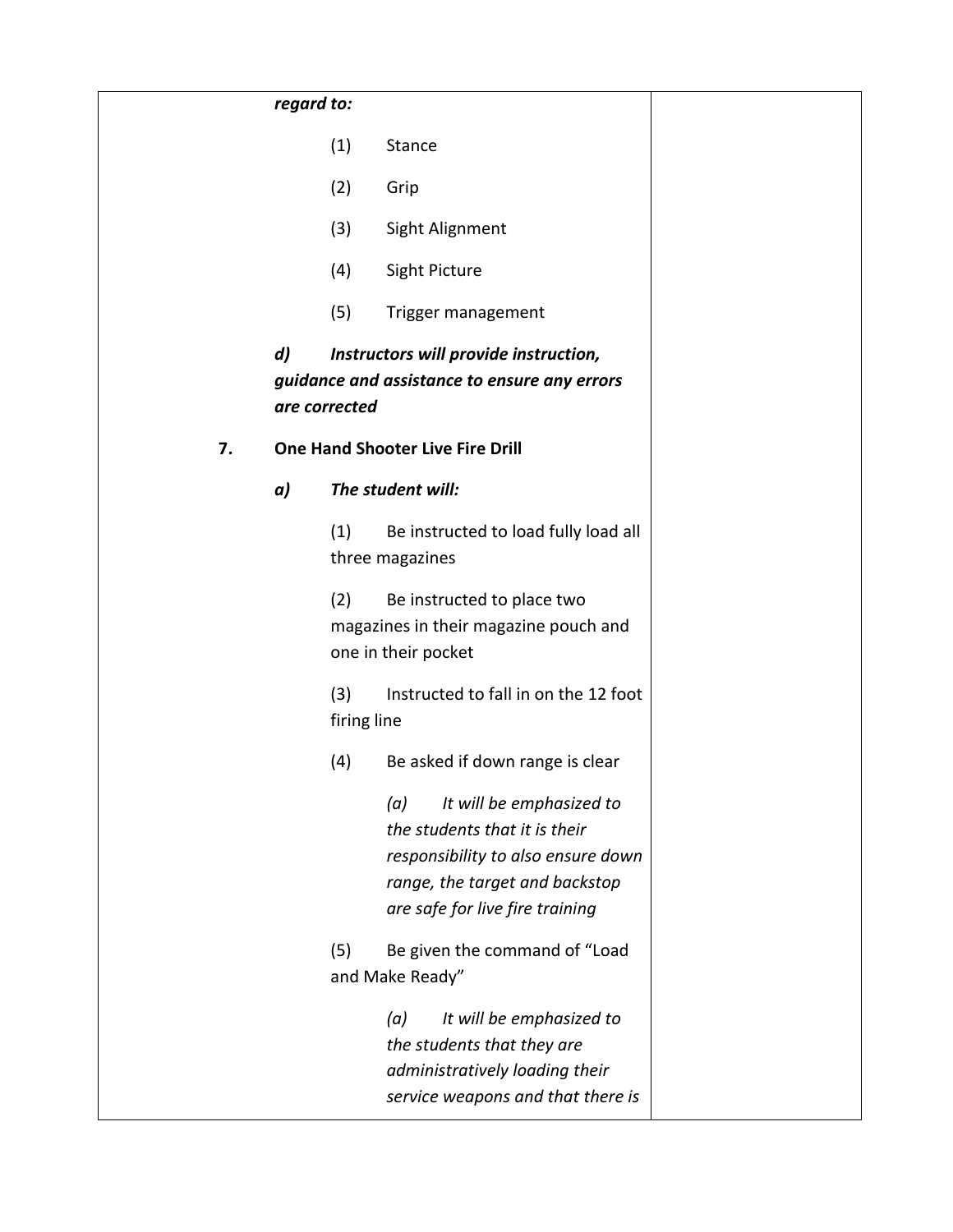*no need for their finger to be on the trigger*

*(b) It will be emphasized to the students that once they have loaded and made ready their weapons they are to complete after action checks and return to the holster*

#### *b) Be instructed to:*

*(a) Shoot random amounts of rounds within random time limits initially with the Strong Hand and then their Support Hand* 

*c) Instructors will pay close attention to the shooter and target to observe errors in regard to:*

(1) Stance (2) Grip (3) Sight Alignment (4) Sight Picture (5) Trigger management *d) Instructors will provide instruction, guidance and assistance to ensure any errors are corrected*  **8. Failure to Stop / Body Armory Live Fire Drill** *a) The purpose of this drill is for the student to understand that well placed rounds to the preferred area (high center mass) of the target may not always stop or incapacitate a threat and that the student will be required to change their aiming point and delivery an* 

*accurate shot to another area (head or pelvic*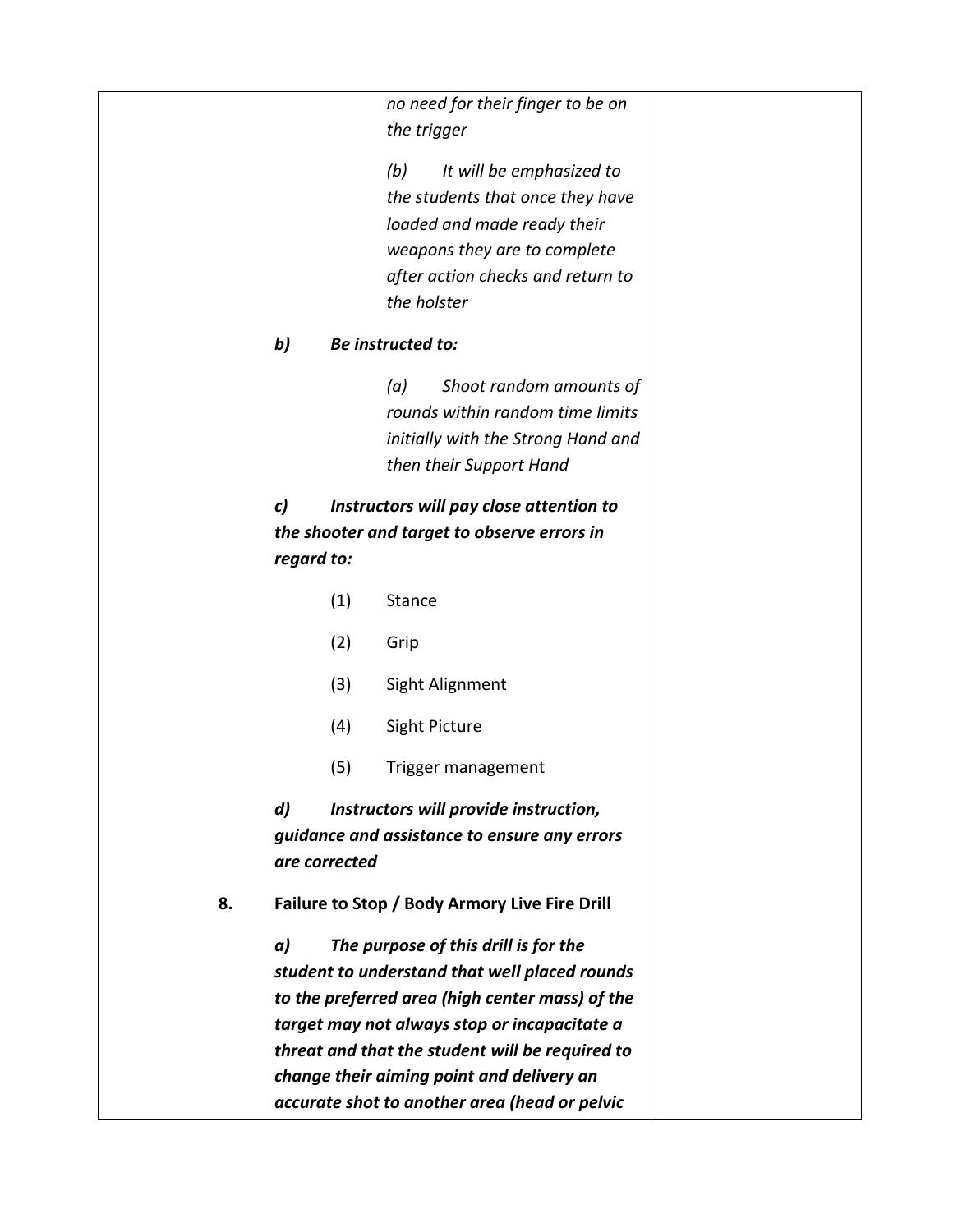|    | socket) to stop or incapacitate the threat                                                                                                                                               |
|----|------------------------------------------------------------------------------------------------------------------------------------------------------------------------------------------|
| b) | The student will:                                                                                                                                                                        |
|    | Be instructed to load fully load all<br>(1)<br>three magazines                                                                                                                           |
|    | (2)<br>Be instructed to place two<br>magazines in their magazine pouch and<br>one in their pocket                                                                                        |
|    | (3)<br>Instructed to fall in on the 12 foot<br>firing line                                                                                                                               |
|    | (4)<br>Be asked if down range is clear                                                                                                                                                   |
|    | It will be emphasized to<br>(a)<br>the students that it is their<br>responsibility to also ensure down<br>range, the target and backstop<br>are safe for live fire training              |
|    | (5)<br>Be given the command of "Load<br>and Make Ready"                                                                                                                                  |
|    | It will be emphasized to<br>(a)<br>the students that they are<br>administratively loading their<br>service weapons and that there is<br>no need for their finger to be on<br>the trigger |
|    | It will be emphasized to<br>(b)<br>the students that once they have<br>loaded and made ready their<br>weapons they are to complete<br>after action checks and return to<br>the holster   |
| c) | Be instructed to:                                                                                                                                                                        |
|    | Shoot two rounds to the<br>(a)<br>high center mass                                                                                                                                       |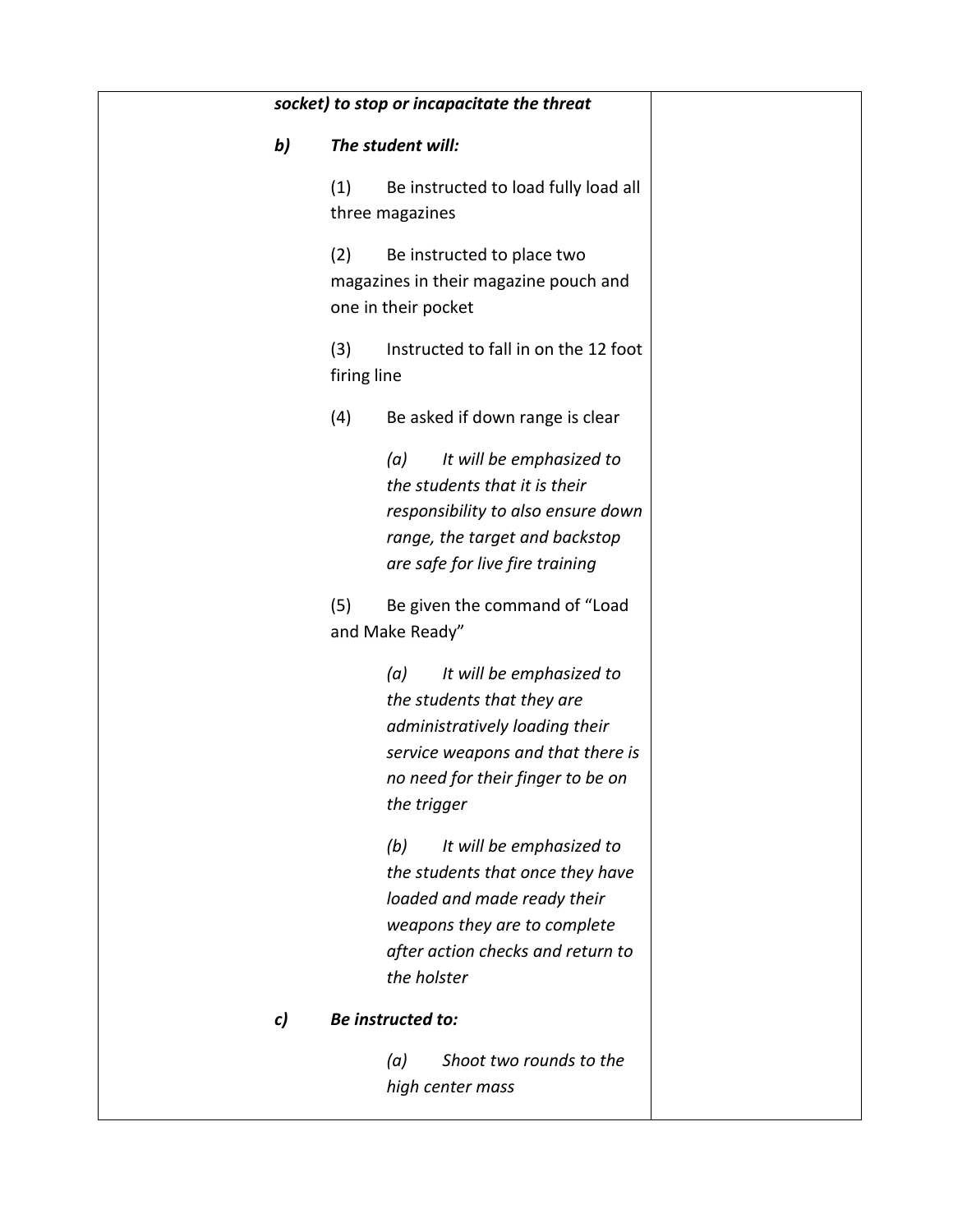|                  |               | (b)                          | Transition and aim in at<br>the center of the head                                                |  |
|------------------|---------------|------------------------------|---------------------------------------------------------------------------------------------------|--|
|                  |               | (c)<br>limits                | Shoot one well aimed shot<br>to the head within random time                                       |  |
| d)<br>regard to: |               |                              | Instructors will pay close attention to<br>the shooter and target to observe errors in            |  |
|                  | (1)           | <b>Stance</b>                |                                                                                                   |  |
|                  | (2)           | Grip                         |                                                                                                   |  |
|                  | (3)           |                              | Sight Alignment                                                                                   |  |
|                  | (4)           | Sight Picture                |                                                                                                   |  |
|                  | (5)           |                              | Trigger management                                                                                |  |
|                  | (6)<br>head   |                              | Proper sight transition to the                                                                    |  |
| e)               | are corrected |                              | Instructors will provide instruction,<br>guidance and assistance to ensure any errors             |  |
|                  |               | Reload (12') Live Fire Drill |                                                                                                   |  |
| a)               |               |                              | The purpose of this drill is to simply<br>understand the proper reload process                    |  |
| b)               |               | weapon has been reloaded     | Students will not fire again after the                                                            |  |
| c)               |               | The student will:            |                                                                                                   |  |
|                  | (1)           |                              | Be instructed to load fully load<br>two of their three magazines, leaving<br>one completely empty |  |
|                  |               |                              |                                                                                                   |  |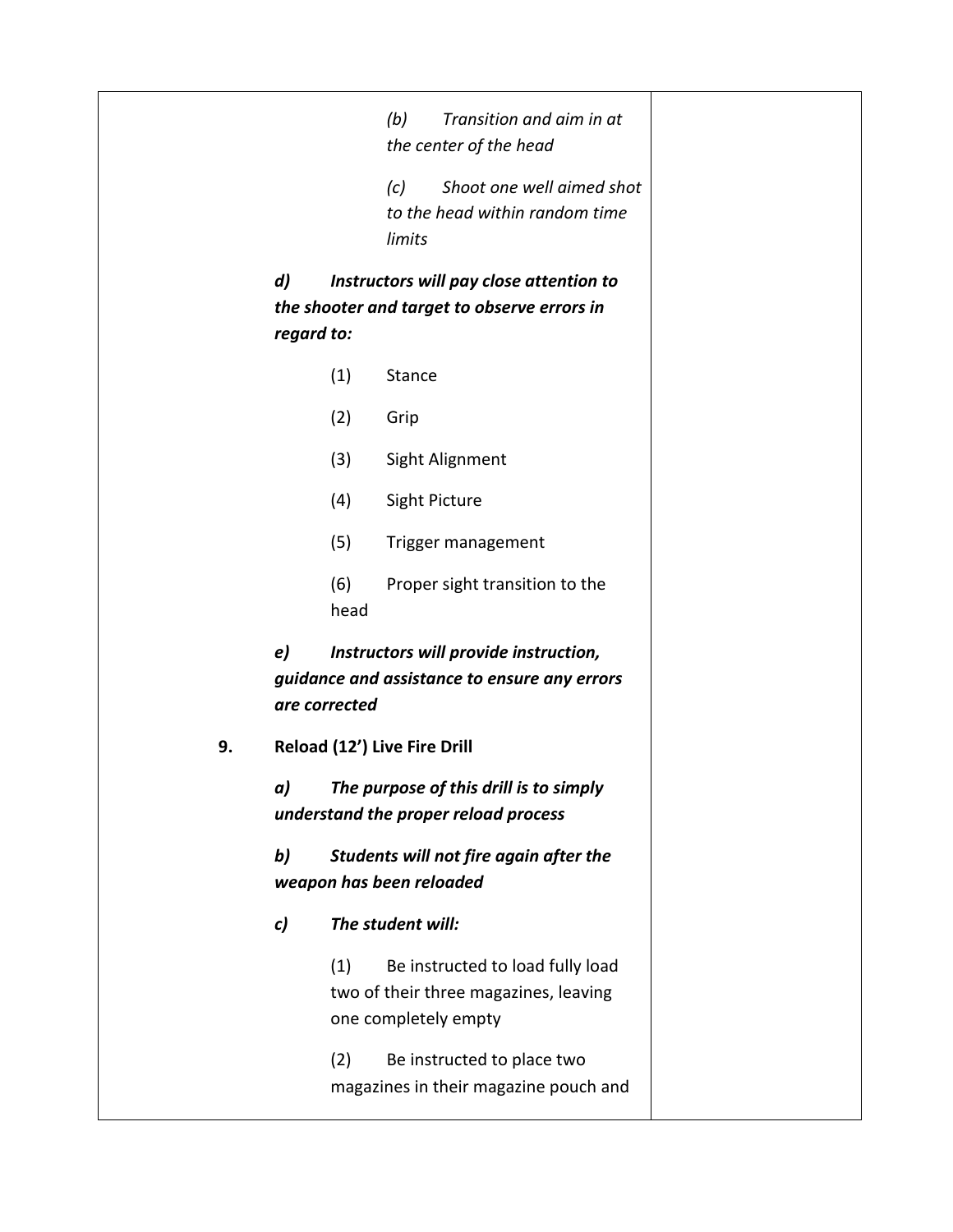the empty one in their pocket (3) Instructed to fall in on the 12 foot firing line (4) Be asked if down range is clear *(a) It will be emphasized to the students that it is their responsibility to also ensure down range, the target and backstop are safe for live fire training d) Be instructed to: (a) Load random amounts of rounds into their empty magazine and to insert that magazine into their holstered weapon, ensuring it is seated (b) Address their target upon its turning until they run empty (c) Conduct a safe, effective and efficient reload (d) Cover their target until the target turns away (e) Complete after action to the holster e) Instructors will pay close attention to the shooter and target to observe errors in regard to:* (1) Stance (2) Grip (3) Sight Alignment

(4) Sight Picture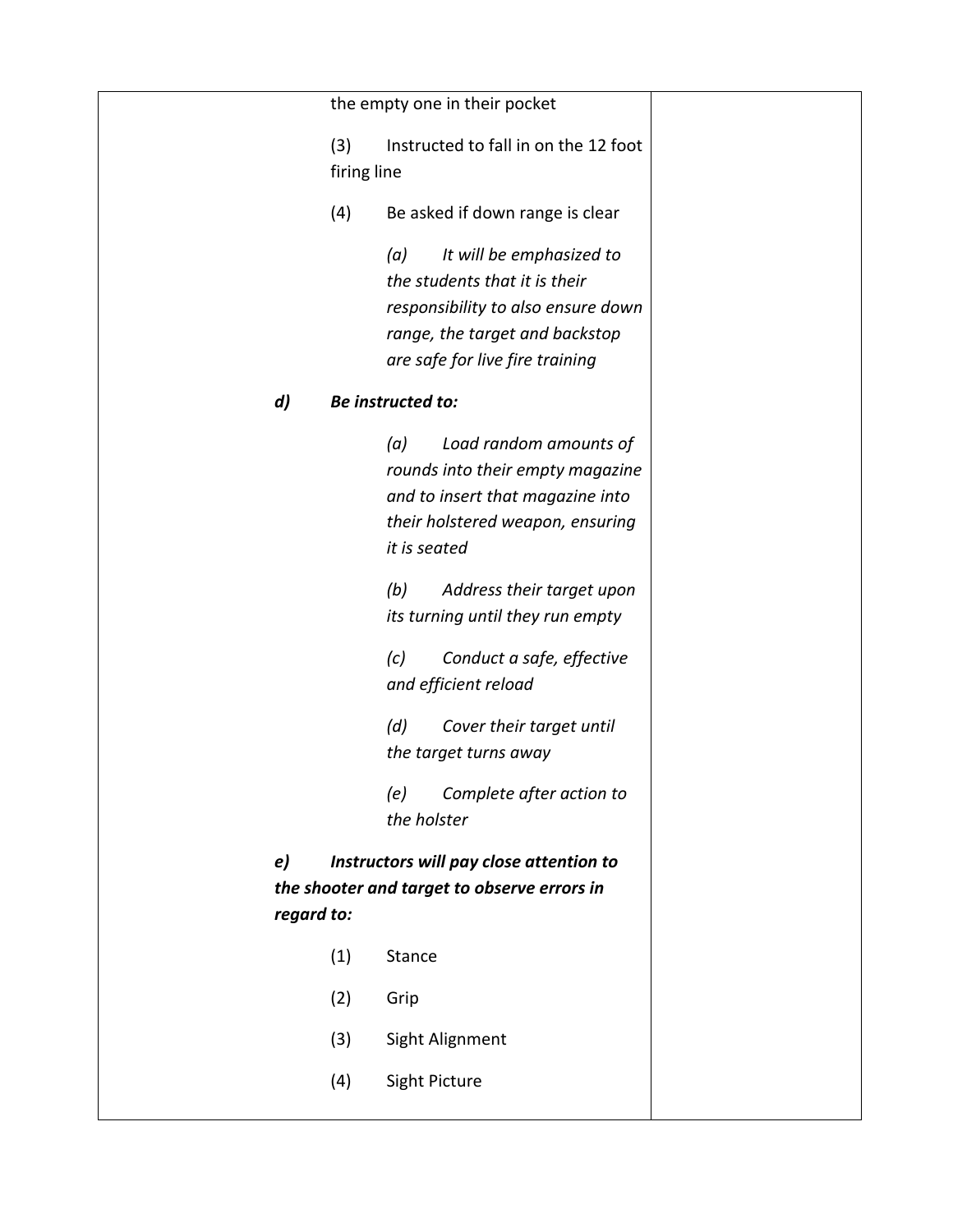- (5) Trigger management
- (6) Proper reload procedures

*f) Instructors will provide instruction, guidance and assistance to ensure any errors are corrected*

**10. Reload (18') Live Fire Drill**

*a) The purpose of this drill is to be able to fire a random amount of rounds until the weapon runs empty, realize the weapon is empty, conduct a proper reload and fire one additional round after the reload*

#### *b) The student will:*

(1) Be instructed to load fully load two of their three magazines, leaving one completely empty

(2) Be instructed to place two magazines in their magazine pouch and the empty one in their pocket

(3) Instructed to fall in on the 18 foot firing line

(4) Be asked if down range is clear

*(a) It will be emphasized to the students that it is their responsibility to also ensure down range, the target and backstop are safe for live fire training*

(5) Be given the command of "Load and Make Ready"

> *(a) It will be emphasized to the students that they are administratively loading their*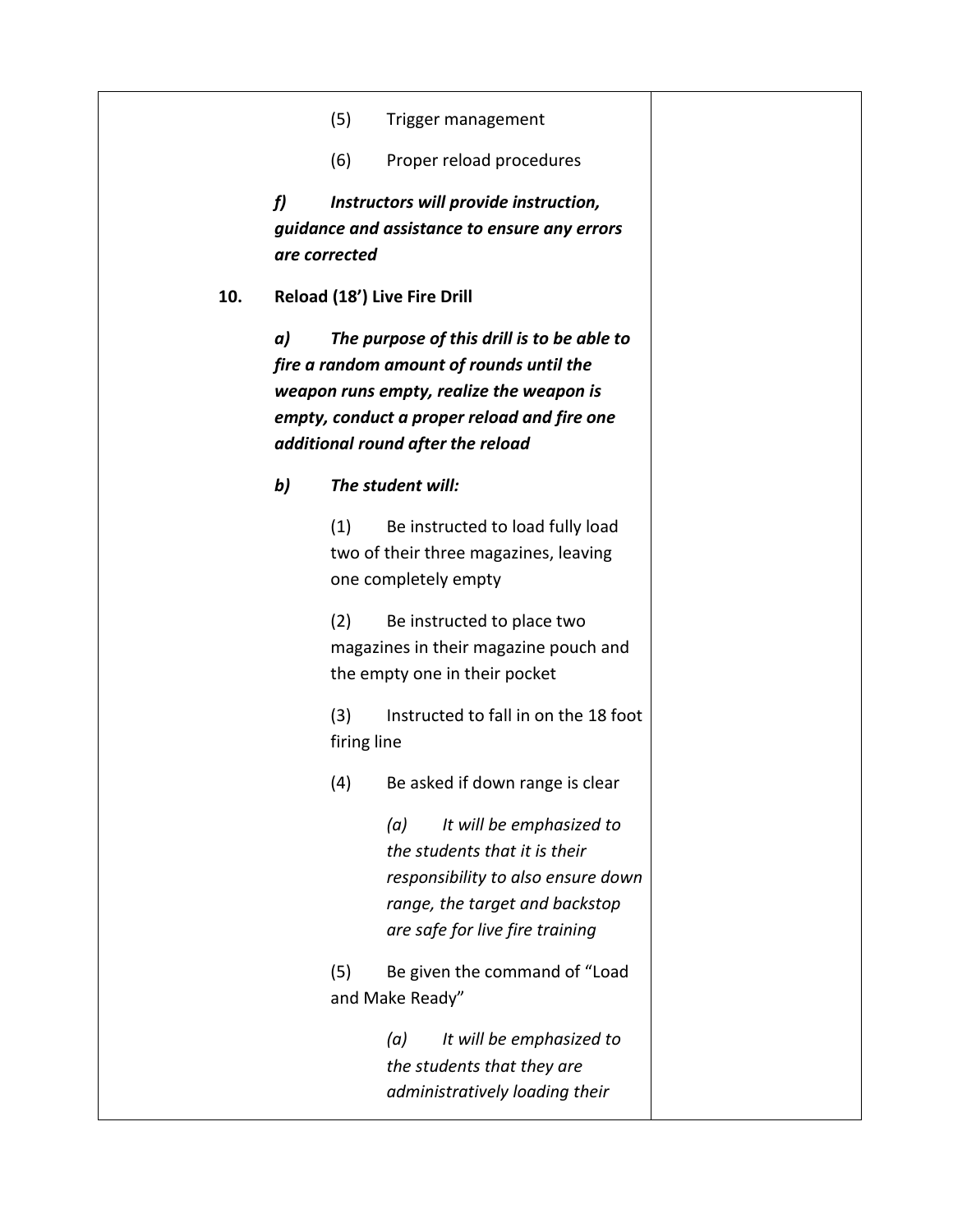*service weapons and that there is no need for their finger to be on the trigger*

*(b) It will be emphasized to the students that once they have loaded and made ready their weapons they are to complete after action checks and return to the holster*

#### *c) Be instructed to:*

*(a) Address their target upon its turning until they run empty, conduct a proper reload and address the target with one additional round*

*(b) Cover their target until the target turns away*

*(c) Complete after action to the holster*

*d) Instructors will pay close attention to the shooter and target to observe errors in regard to:*

- (1) Stance
- (2) Grip
- (3) Sight Alignment
- (4) Sight Picture
- (5) Trigger management
- (6) Proper reload procedures

*e) Instructors will provide instruction, guidance and assistance to ensure any errors are corrected*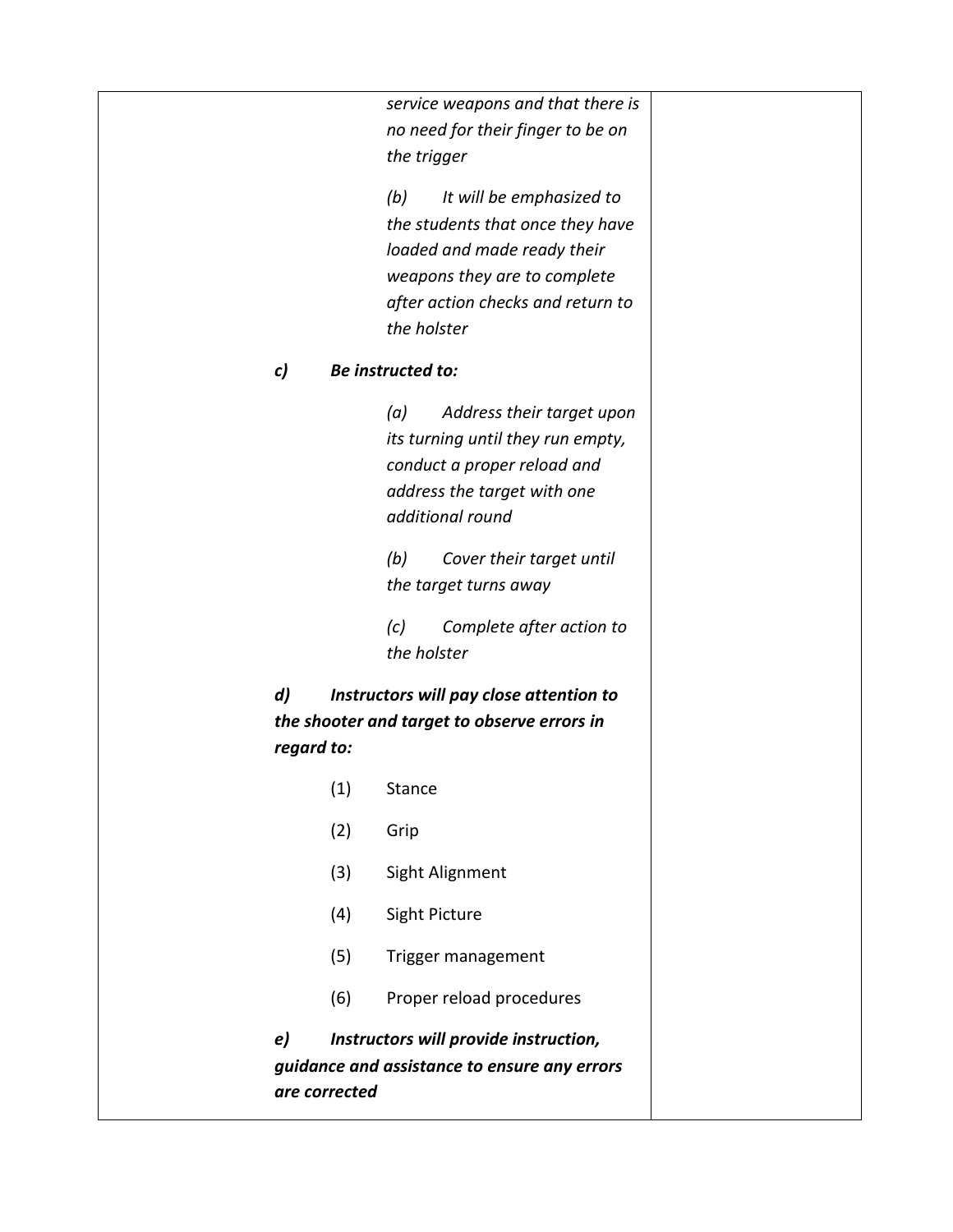#### **11. Reload (20') Live Fire Drill**

*a) The purpose of this drill is to be able to fire three rounds, realize the weapon is empty, conduct a proper reload and fire three more rounds within 12 seconds as required during the OPOTA qualification course*

#### *b) The student will:*

(1) Be instructed to load fully load two of their three magazines, leaving one completely empty

(2) Be instructed to place two magazines in their magazine pouch and the empty one in their pocket

(3) Instructed to fall in on the 20 foot firing line

(4) Be asked if down range is clear

*(a) It will be emphasized to the students that it is their responsibility to also ensure down range, the target and backstop are safe for live fire training*

(5) Be given the command of "Load and Make Ready"

> *(a) It will be emphasized to the students that they are administratively loading their service weapons and that there is no need for their finger to be on the trigger*

*(b) It will be emphasized to the students that once they have loaded and made ready their*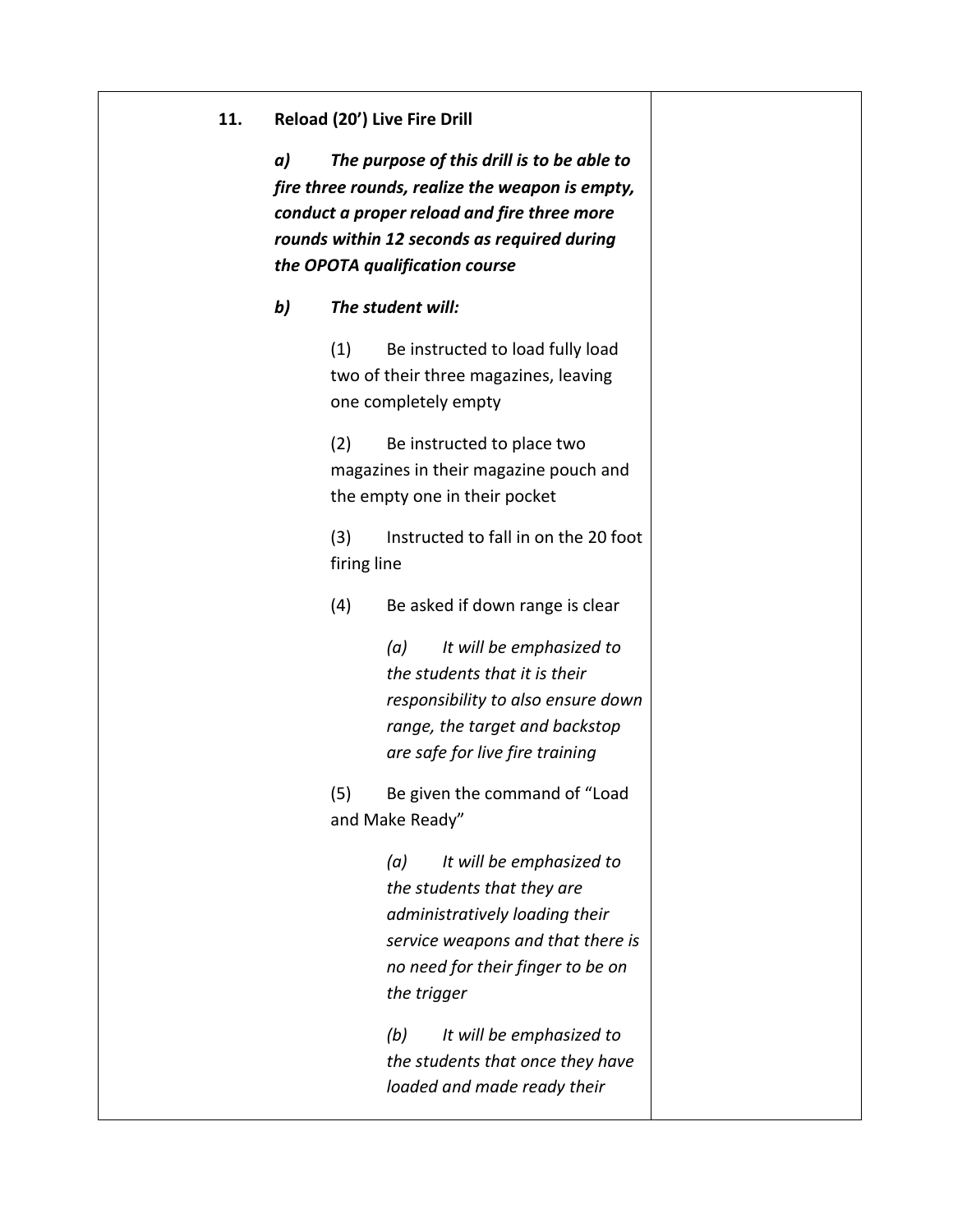*weapons they are to complete after action checks and return to the holster*

#### *c) Be instructed to:*

*(a) Address their target upon its turning until they run empty, conduct a proper reload and address the target with three additional rounds within 12 seconds*

*(b) Cover their target until the target turns away*

*(c) Complete after action to the holster*

*d) Instructors will pay close attention to the shooter and target to observe errors in regard to:*

- (1) Stance
- (2) Grip
- (3) Sight Alignment
- (4) Sight Picture
- (5) Trigger management
- (6) Proper reload procedures

*e) Instructors will provide instruction, guidance and assistance to ensure any errors are corrected*

#### **III. OPOTA QUALIFICATION PISTOL PRACTICE TEST**

- **A. Stage 1**
	- **1. 4 foot line**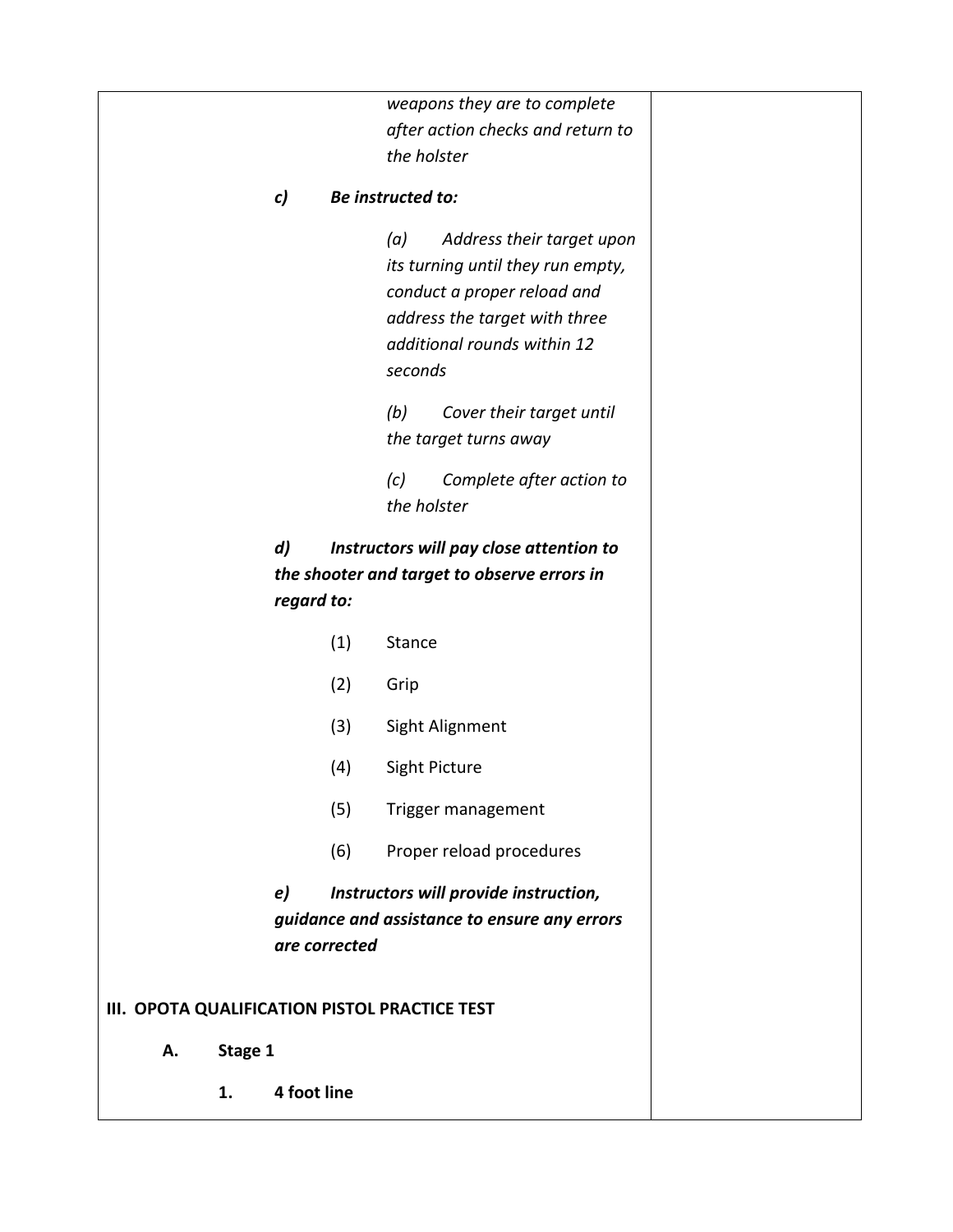|    | 2.      | 5 seconds                                                                                                    |
|----|---------|--------------------------------------------------------------------------------------------------------------|
|    | 3.      | 3 rounds                                                                                                     |
|    | 4.      | Glock pistol fully loaded in the holster                                                                     |
|    | 5.      | On the turning of the target the shooter shall:                                                              |
|    |         | a)<br>Draw to the close quarter's retention<br>position                                                      |
|    |         | b)<br>Ensure their reactionary hand is up out<br>of the way and protecting them                              |
|    |         | Fire 3 rounds into the preferred area of<br>c)<br>the target                                                 |
|    |         | $\boldsymbol{d}$<br>Upon firing the third shot create<br>distance by taking one step back                    |
|    |         | e)<br>Obtain an appropriate sight alignment<br>and sight picture and cover the target until it<br>turns away |
|    |         | f<br>Complete after action to the holster                                                                    |
| В. | Stage 2 |                                                                                                              |
|    | 1.      | 9 foot line                                                                                                  |
|    | 2.      | 6 seconds                                                                                                    |
|    | 3.      | 3 rounds                                                                                                     |
|    | 4.      | Glock pistol loaded in the holster                                                                           |
|    | 5.      | On the turning of the target the shooter shall:                                                              |
|    |         | <b>Flanking step while simultaneously</b><br>a)<br>drawing their pistol to full presentation                 |
|    |         | b)<br>Obtain proper sight alignment / sight<br>picture                                                       |
|    |         | Fire 2 rounds into the preferred area of<br>c)                                                               |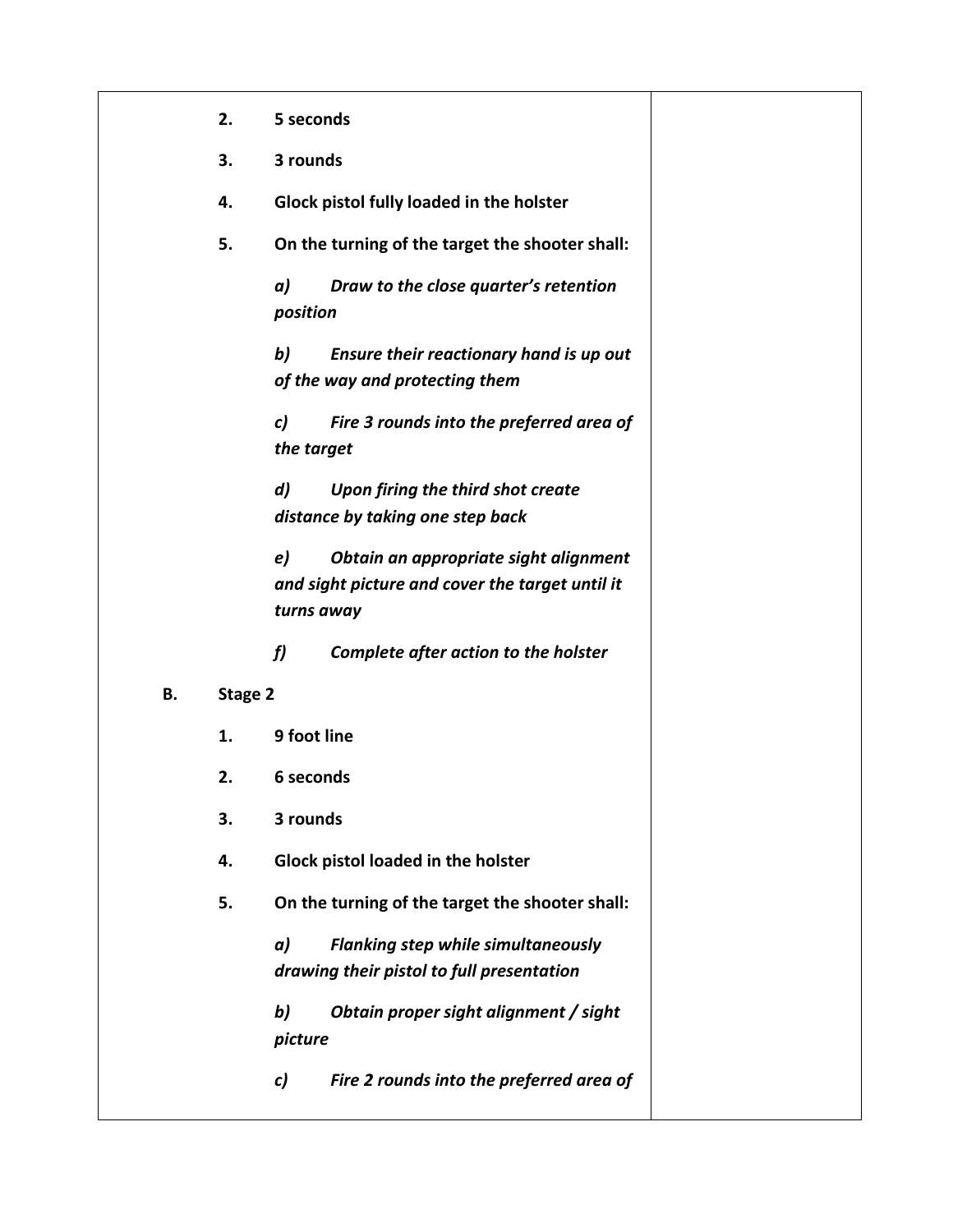|    |          | the target                                                               |  |
|----|----------|--------------------------------------------------------------------------|--|
|    |          | $\boldsymbol{d}$<br>Transition the pistol and obtain proper              |  |
|    |          | sight alignment / sight picture to the head                              |  |
|    |          | Fire 1 well aimed shot to the head<br>e)                                 |  |
|    |          | f<br>Reobtain an appropriate sight                                       |  |
|    |          | alignment and sight picture and cover the                                |  |
|    |          | target until it turns away                                               |  |
|    |          | g)<br>Complete after action to the holster                               |  |
| C. | Stage 3A |                                                                          |  |
|    | 1.       | 12 foot line                                                             |  |
|    | 2.       | 8 seconds                                                                |  |
|    | 3.       | 4 rounds                                                                 |  |
|    | 4.       | Glock pistol loaded in the holster                                       |  |
|    | 5.       | Reaction hand is placed across the chest                                 |  |
|    | 6.       | On the turning of the target the shooter shall:                          |  |
|    |          | a)<br><b>Flanking step while simultaneously</b>                          |  |
|    |          | drawing their pistol to full presentation with<br>their strong hand only |  |
|    |          | b)<br>Obtain proper sight alignment / sight<br>picture                   |  |
|    |          | Fire 4 rounds into the preferred area of<br>c)<br>the target             |  |
|    |          | Reobtain an appropriate sight<br>$\boldsymbol{d}$                        |  |
|    |          | alignment and sight picture and cover the                                |  |
|    |          | target until it turns away                                               |  |
|    |          | Complete after action to the holster<br>e)                               |  |
| D. | Stage 3B |                                                                          |  |
|    | 1.       | 12 foot line                                                             |  |
|    |          |                                                                          |  |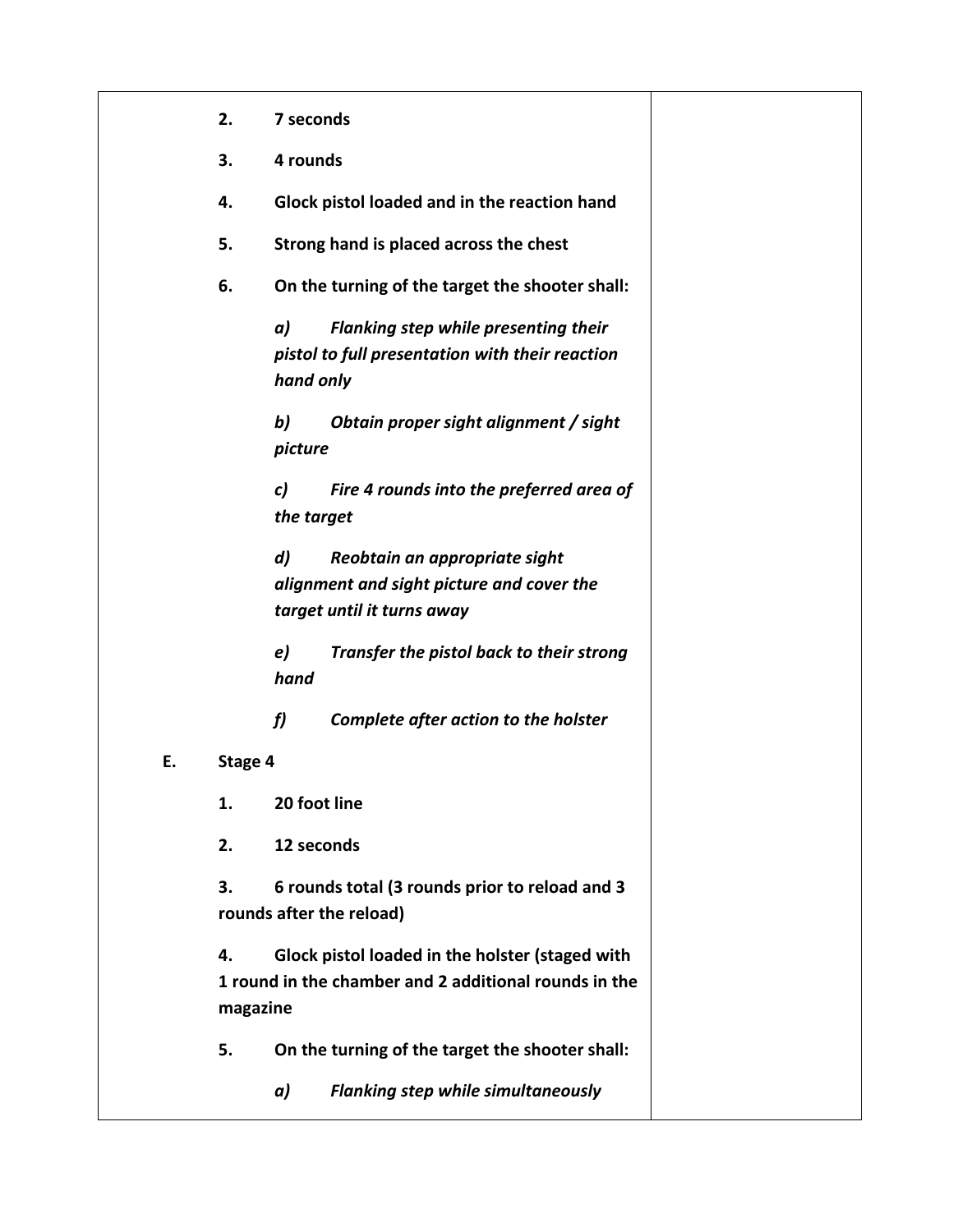|    |         | drawing their pistol to full presentation       |
|----|---------|-------------------------------------------------|
|    |         | b)<br>Obtain proper sight alignment / sight     |
|    |         | picture                                         |
|    |         | Fire 3 rounds into the preferred area of<br>c)  |
|    |         | the target                                      |
|    |         | d)<br>Conduct a proper reload                   |
|    |         | e)<br>Reobtain an appropriate sight             |
|    |         | alignment and sight picture                     |
|    |         | f<br>Fire 3 additional rounds into the          |
|    |         | preferred area of the target                    |
|    |         | Reobtain an appropriate sight<br>g)             |
|    |         | alignment and sight picture and cover the       |
|    |         | target until it turns away                      |
|    |         | h)<br>Complete after action to the holster      |
| F. | Stage 5 |                                                 |
|    | 1.      | 30 foot line                                    |
|    | 2.      | 8 seconds                                       |
|    | 3.      | 3 rounds                                        |
|    | 4.      | Glock pistol loaded in the holster              |
|    | 5.      | On the turning of the target the shooter shall: |
|    |         | <b>Flanking step while simultaneously</b><br>a) |
|    |         | drawing their pistol to full presentation       |
|    |         | b)<br>Obtain proper sight alignment / sight     |
|    |         | picture                                         |
|    |         | Fire 3 rounds into the preferred area of<br>c)  |
|    |         | the target                                      |
|    |         | d)<br>Reobtain an appropriate sight             |
|    |         | alignment and sight picture and cover the       |
|    |         | target until it turns away                      |
|    |         |                                                 |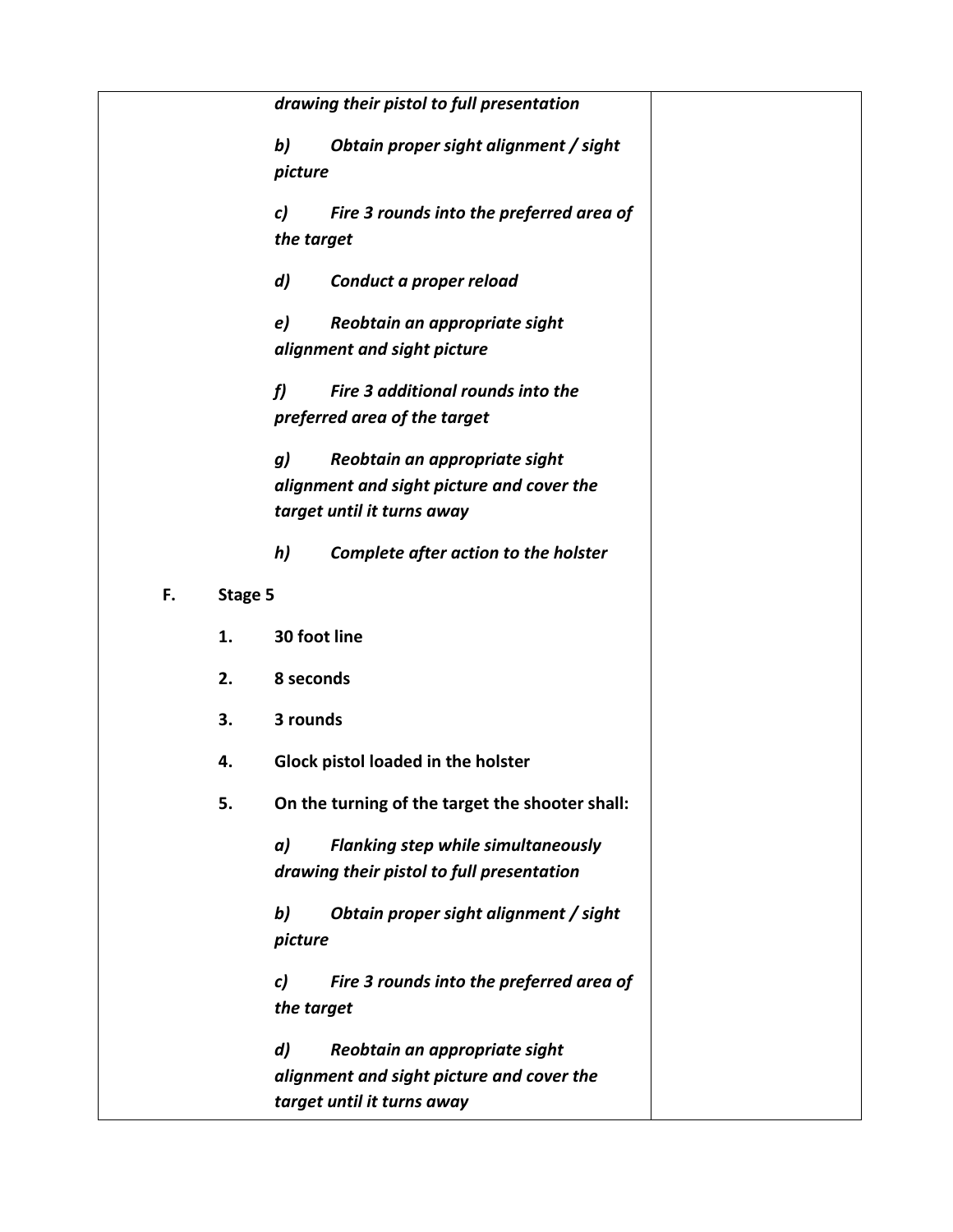|                                     |         | e)               | Complete after action to the holster                                                                     |                                                     |
|-------------------------------------|---------|------------------|----------------------------------------------------------------------------------------------------------|-----------------------------------------------------|
| G.                                  | Stage 6 |                  |                                                                                                          |                                                     |
|                                     | 1.      | 50 foot line     |                                                                                                          |                                                     |
|                                     | 2.      | 8 seconds        |                                                                                                          |                                                     |
|                                     | 3.      | 2 rounds         |                                                                                                          |                                                     |
|                                     | 4.      |                  | Glock pistol loaded in the holster                                                                       |                                                     |
|                                     | 5.      |                  | On the turning of the target the shooter shall:                                                          |                                                     |
|                                     |         | a)               | <b>Flanking step while simultaneously</b><br>drawing their pistol to full presentation                   |                                                     |
|                                     |         | b)<br>picture    | Obtain proper sight alignment / sight                                                                    |                                                     |
|                                     |         | c)<br>the target | Fire 2 rounds into the preferred area of                                                                 |                                                     |
|                                     |         | $\boldsymbol{d}$ | Reobtain an appropriate sight<br>alignment and sight picture and cover the<br>target until it turns away |                                                     |
|                                     |         | e)               | Complete after action to the holster                                                                     |                                                     |
| IV. OPOTA QUALIFICATION PISTOL TEST |         |                  |                                                                                                          | <b>New OPOTA RQT2 target</b><br>to be used for test |
| А.                                  | Stage 1 |                  |                                                                                                          |                                                     |
|                                     | 1.      | 4 foot line      |                                                                                                          |                                                     |
|                                     | 2.      | 5 seconds        |                                                                                                          |                                                     |
|                                     | 3.      | 3 rounds         |                                                                                                          |                                                     |
|                                     | 4.      |                  | Glock pistol fully loaded in the holster                                                                 |                                                     |
|                                     | 5.      |                  | On the turning of the target the shooter shall:                                                          |                                                     |
|                                     |         | a)<br>position   | Draw to the close quarter's retention                                                                    |                                                     |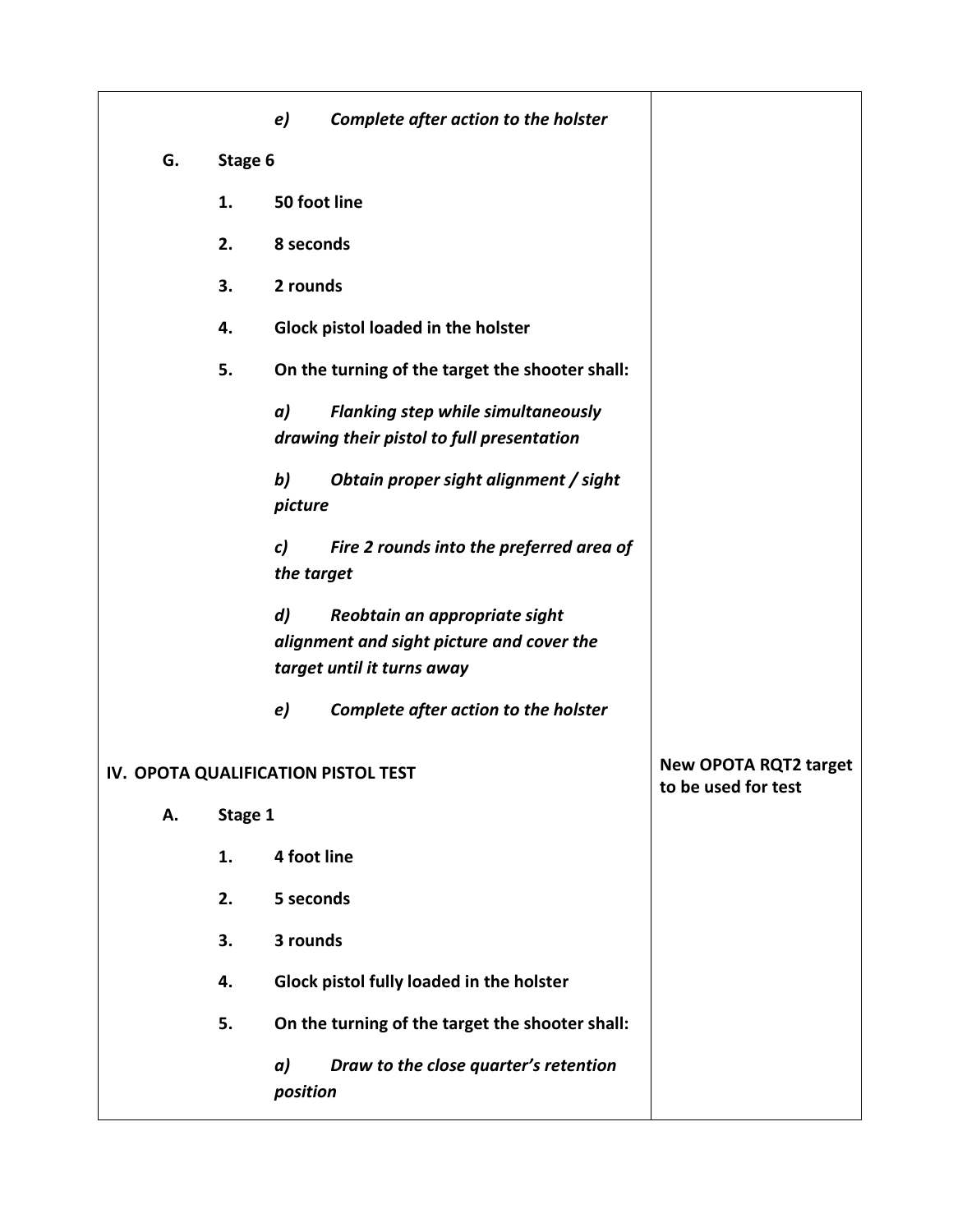|    |         | b)<br>Ensure their reactionary hand is up out<br>of the way and protecting them                                          |  |
|----|---------|--------------------------------------------------------------------------------------------------------------------------|--|
|    |         | Fire 3 rounds into the preferred area of<br>c)<br>the target                                                             |  |
|    |         | d)<br>Upon firing the third shot create<br>distance by taking one step back                                              |  |
|    |         | e)<br>Obtain an appropriate sight alignment<br>and sight picture and cover the target until it<br>turns away             |  |
|    |         | f<br>Complete after action to the holster                                                                                |  |
| В. | Stage 2 |                                                                                                                          |  |
|    | 1.      | 9 foot line                                                                                                              |  |
|    | 2.      | 6 seconds                                                                                                                |  |
|    | 3.      | 3 rounds                                                                                                                 |  |
|    | 4.      | Glock pistol loaded in the holster                                                                                       |  |
|    | 5.      | On the turning of the target the shooter shall:                                                                          |  |
|    |         | <b>Flanking step while simultaneously</b><br>a)<br>drawing their pistol to full presentation                             |  |
|    |         | b)<br>Obtain proper sight alignment / sight<br>picture                                                                   |  |
|    |         | Fire 2 rounds into the preferred area of<br>c)<br>the target                                                             |  |
|    |         | $\boldsymbol{d}$<br>Transition the pistol and obtain proper<br>sight alignment / sight picture to the head               |  |
|    |         | Fire 1 well aimed shot to the head<br>e)                                                                                 |  |
|    |         | $\mathbf{f}$<br>Reobtain an appropriate sight<br>alignment and sight picture and cover the<br>target until it turns away |  |
|    |         |                                                                                                                          |  |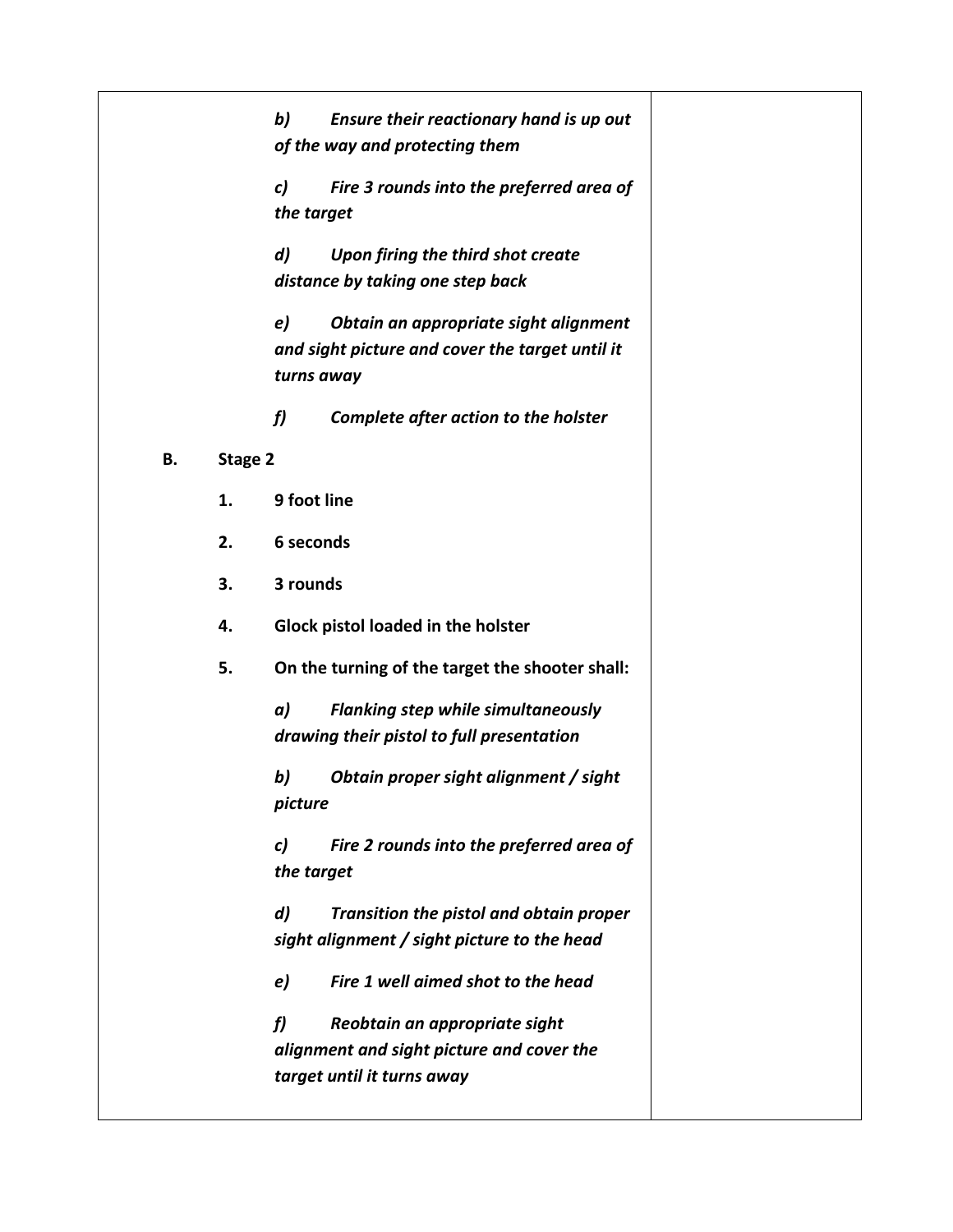|    |          | Complete after action to the holster<br><b>g)</b>                                                                            |
|----|----------|------------------------------------------------------------------------------------------------------------------------------|
| C. | Stage 3A |                                                                                                                              |
|    | 1.       | 12 foot line                                                                                                                 |
|    | 2.       | 8 seconds                                                                                                                    |
|    | 3.       | 4 rounds                                                                                                                     |
|    | 4.       | Glock pistol loaded in the holster                                                                                           |
|    | 5.       | Reaction hand is placed across the chest                                                                                     |
|    | 6.       | On the turning of the target the shooter shall:                                                                              |
|    |          | a)<br><b>Flanking step while simultaneously</b><br>drawing their pistol to full presentation with<br>their strong hand only  |
|    |          | b)<br>Obtain proper sight alignment / sight<br>picture                                                                       |
|    |          | c)<br>Fire 4 rounds into the preferred area of<br>the target                                                                 |
|    |          | $\boldsymbol{d}$<br>Reobtain an appropriate sight<br>alignment and sight picture and cover the<br>target until it turns away |
|    |          | e)<br>Complete after action to the holster                                                                                   |
| D. | Stage 3B |                                                                                                                              |
|    | 1.       | 12 foot line                                                                                                                 |
|    | 2.       | 7 seconds                                                                                                                    |
|    | 3.       | 4 rounds                                                                                                                     |
|    | 4.       | Glock pistol loaded and in the reaction hand                                                                                 |
|    | 5.       | Strong hand is placed across the chest                                                                                       |
|    | 6.       | On the turning of the target the shooter shall:                                                                              |
|    |          |                                                                                                                              |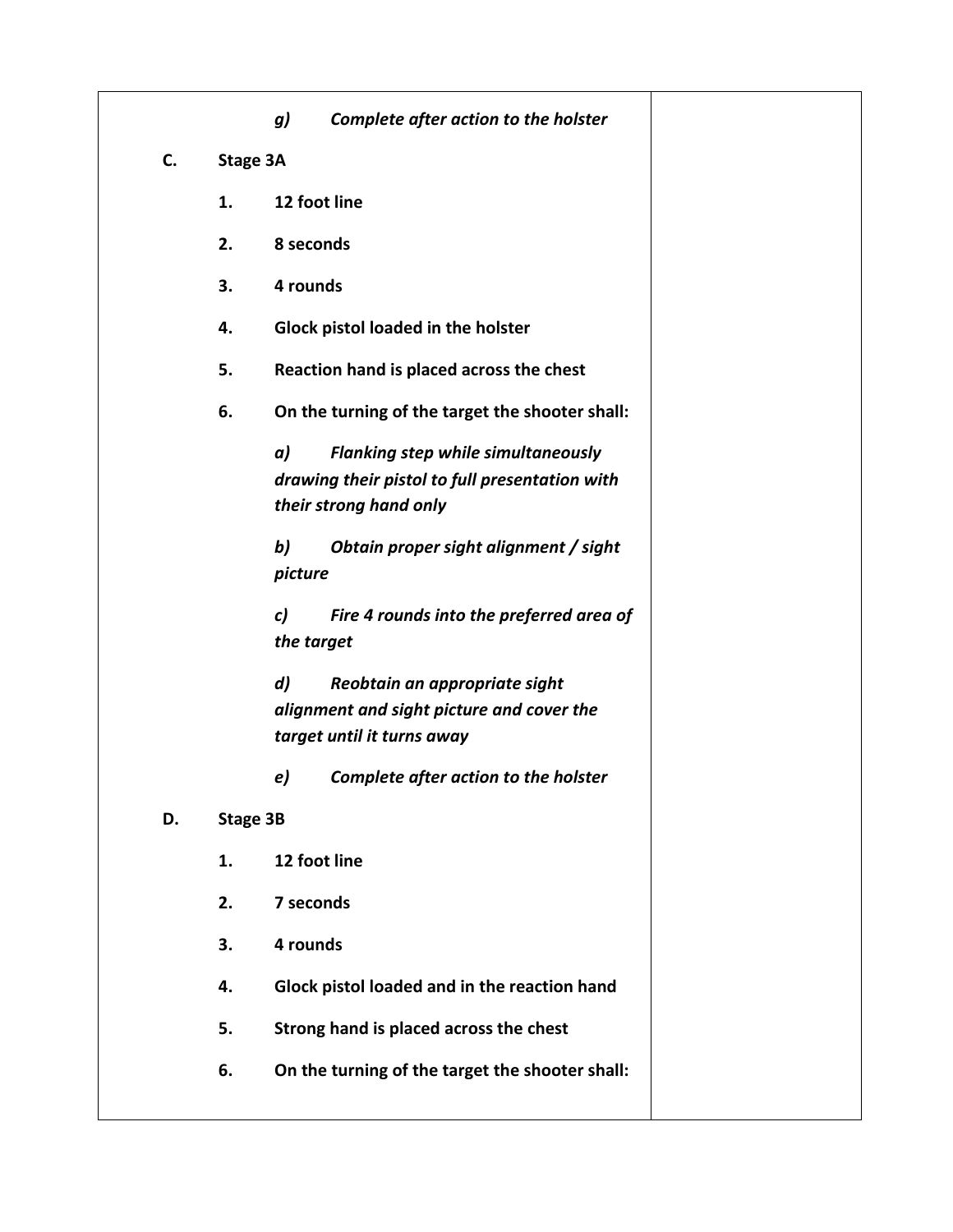|                                                                                                                            | Flanking step while presenting their<br>a)<br>pistol to full presentation with their reaction<br>hand only     |                                          |  |  |  |
|----------------------------------------------------------------------------------------------------------------------------|----------------------------------------------------------------------------------------------------------------|------------------------------------------|--|--|--|
|                                                                                                                            | b)<br>picture                                                                                                  | Obtain proper sight alignment / sight    |  |  |  |
|                                                                                                                            | $\mathcal{C}$<br>Fire 4 rounds into the preferred area of<br>the target                                        |                                          |  |  |  |
|                                                                                                                            | d)<br>Reobtain an appropriate sight<br>alignment and sight picture and cover the<br>target until it turns away |                                          |  |  |  |
|                                                                                                                            | e)<br>hand                                                                                                     | Transfer the pistol back to their strong |  |  |  |
|                                                                                                                            | f                                                                                                              | Complete after action to the holster     |  |  |  |
| Stage 4                                                                                                                    |                                                                                                                |                                          |  |  |  |
| 1.                                                                                                                         | 20 foot line                                                                                                   |                                          |  |  |  |
| 2.                                                                                                                         | 12 seconds                                                                                                     |                                          |  |  |  |
| 3.                                                                                                                         | 6 rounds total (3 rounds prior to reload and 3<br>rounds after the reload)                                     |                                          |  |  |  |
| Glock pistol loaded in the holster (staged with<br>4.<br>1 round in the chamber and 2 additional rounds in the<br>magazine |                                                                                                                |                                          |  |  |  |
| 5.                                                                                                                         | On the turning of the target the shooter shall:                                                                |                                          |  |  |  |
|                                                                                                                            | Flanking step while simultaneously<br>a)<br>drawing their pistol to full presentation                          |                                          |  |  |  |
|                                                                                                                            | b)<br>picture                                                                                                  | Obtain proper sight alignment / sight    |  |  |  |
|                                                                                                                            | c)<br>the target                                                                                               | Fire 3 rounds into the preferred area of |  |  |  |
|                                                                                                                            | d)                                                                                                             | Conduct a proper reload                  |  |  |  |

**E. Stage 4**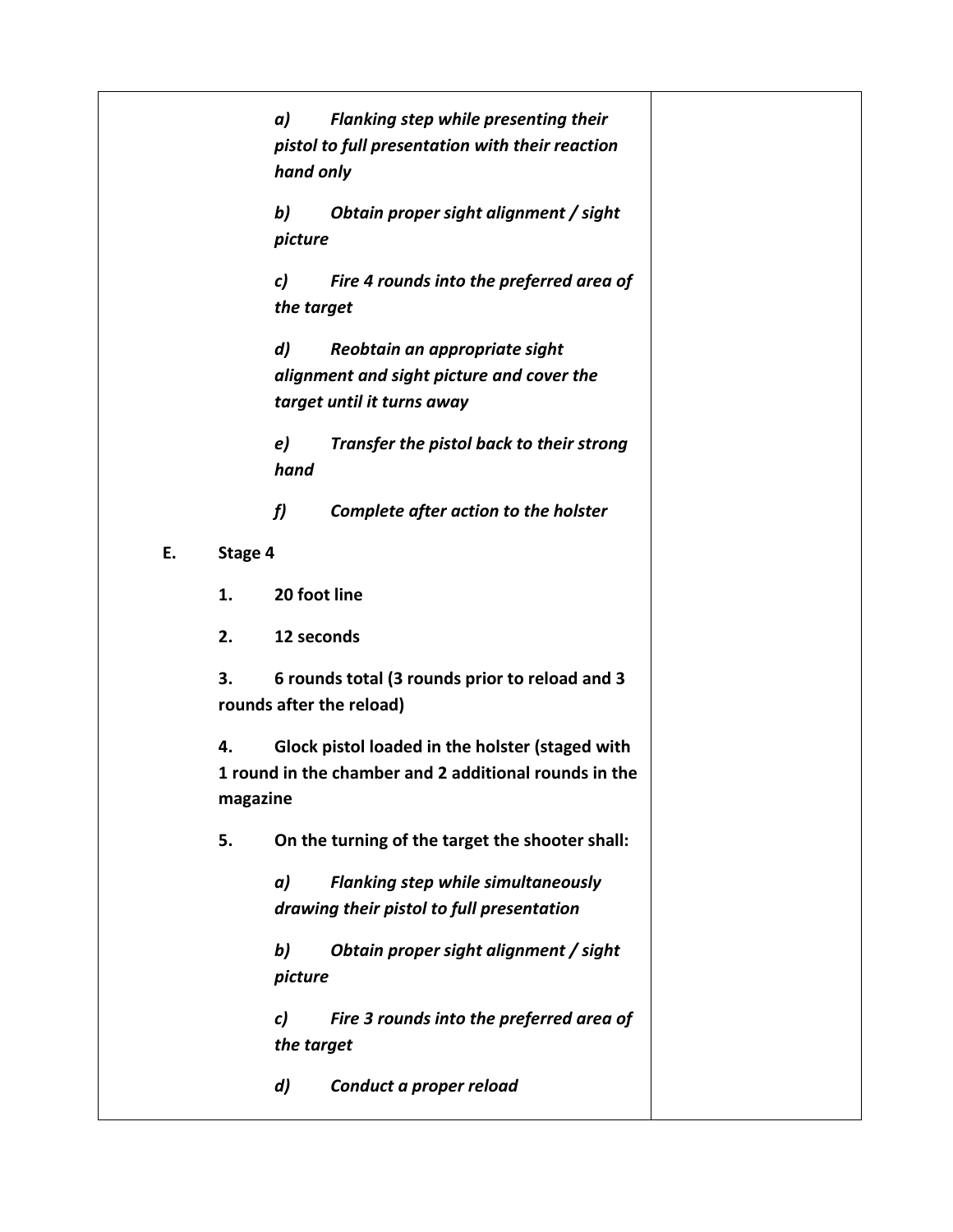|    |         | Reobtain an appropriate sight<br>e)               |  |  |
|----|---------|---------------------------------------------------|--|--|
|    |         | alignment and sight picture                       |  |  |
|    |         | $\mathbf{f}$<br>Fire 3 additional rounds into the |  |  |
|    |         | preferred area of the target                      |  |  |
|    |         | g)<br>Reobtain an appropriate sight               |  |  |
|    |         | alignment and sight picture and cover the         |  |  |
|    |         | target until it turns away                        |  |  |
|    |         | h)<br>Complete after action to the holster        |  |  |
| F. | Stage 5 |                                                   |  |  |
|    | 1.      | 30 foot line                                      |  |  |
|    | 2.      | 8 seconds                                         |  |  |
|    | 3.      | 3 rounds                                          |  |  |
|    | 4.      | Glock pistol loaded in the holster                |  |  |
|    | 5.      | On the turning of the target the shooter shall:   |  |  |
|    |         | a)<br><b>Flanking step while simultaneously</b>   |  |  |
|    |         | drawing their pistol to full presentation         |  |  |
|    |         | b)<br>Obtain proper sight alignment / sight       |  |  |
|    |         | picture                                           |  |  |
|    |         | Fire 3 rounds into the preferred area of<br>c)    |  |  |
|    |         | the target                                        |  |  |
|    |         | Reobtain an appropriate sight<br>$\boldsymbol{d}$ |  |  |
|    |         | alignment and sight picture and cover the         |  |  |
|    |         | target until it turns away                        |  |  |
|    |         | Complete after action to the holster<br>e)        |  |  |
| G. | Stage 6 |                                                   |  |  |
|    | 1.      | 50 foot line                                      |  |  |
|    | 2.      | 8 seconds                                         |  |  |
|    |         |                                                   |  |  |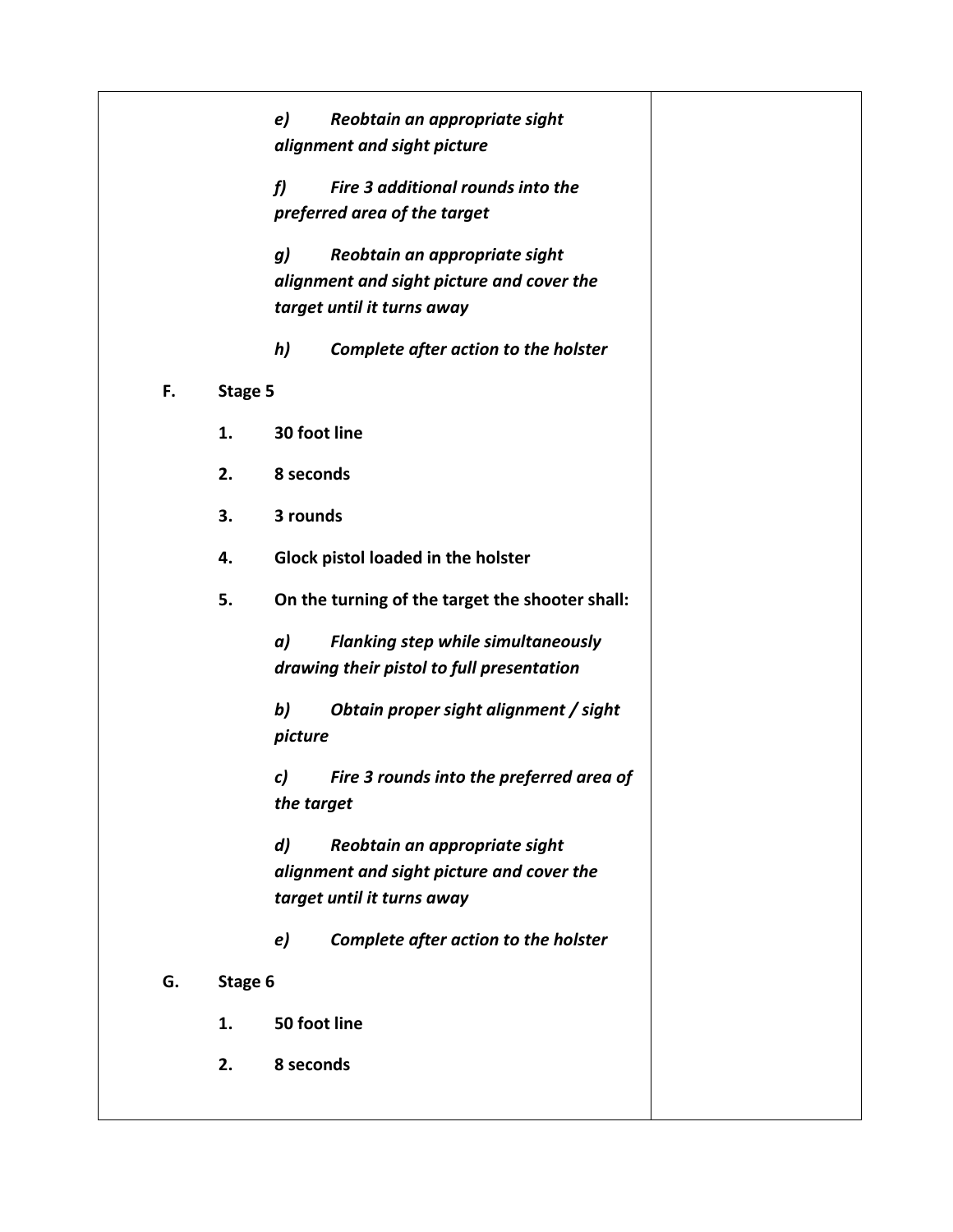| 3. | 2 rounds                                                                                                                                                                   |                                                                                                     |
|----|----------------------------------------------------------------------------------------------------------------------------------------------------------------------------|-----------------------------------------------------------------------------------------------------|
| 4. | Glock pistol loaded in the holster                                                                                                                                         |                                                                                                     |
| 5. | On the turning of the target the shooter shall:                                                                                                                            |                                                                                                     |
|    | a)<br><b>Flanking step while simultaneously</b><br>drawing their pistol to full presentation                                                                               |                                                                                                     |
|    | b)<br>Obtain proper sight alignment / sight<br>picture                                                                                                                     |                                                                                                     |
|    | Fire 2 rounds into the preferred area of<br>c)<br>the target                                                                                                               |                                                                                                     |
|    | $\boldsymbol{d}$<br>Reobtain an appropriate sight<br>alignment and sight picture and cover the<br>target until it turns away<br>e)<br>Complete after action to the holster | <b>SCORING: Students must</b><br>have no less than 20<br>points (80%) to pass the<br>course of fire |
|    |                                                                                                                                                                            |                                                                                                     |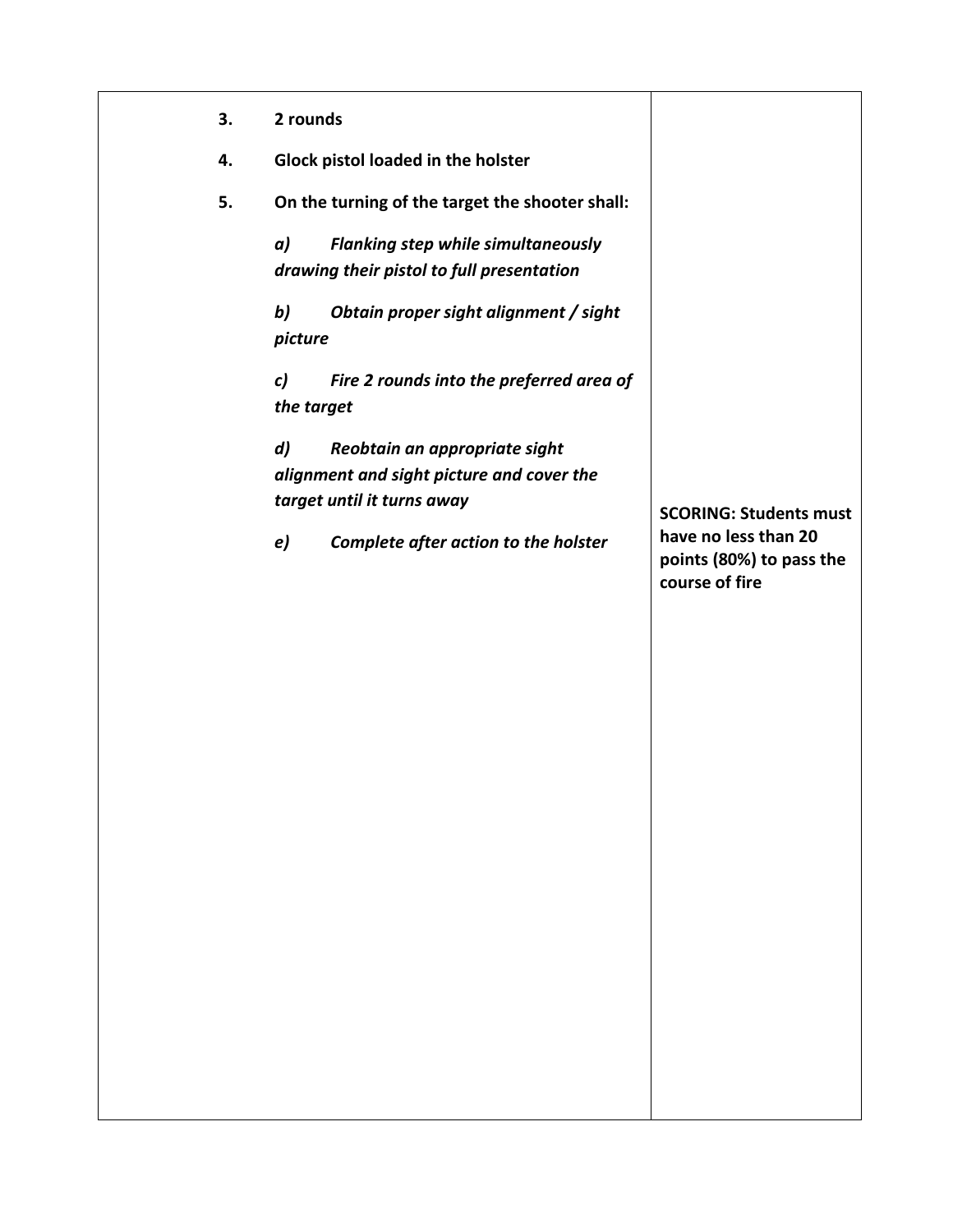**HANDOUT #1 – FOUR PRIMARY FIREARMS SAFETY RULES**

# **FOUR PRIMARY FIREARMS SAFETY RULES**

Treat all firearms as if they were loaded / know the status of your firearm

Keep your finger off the trigger and outside the trigger guard until you have made the conscious decision to shoot

Keep your firearm pointed in a safe direction, predetermined by your environment and situation.

Be aware of your surroundings, target, backstop, and beyond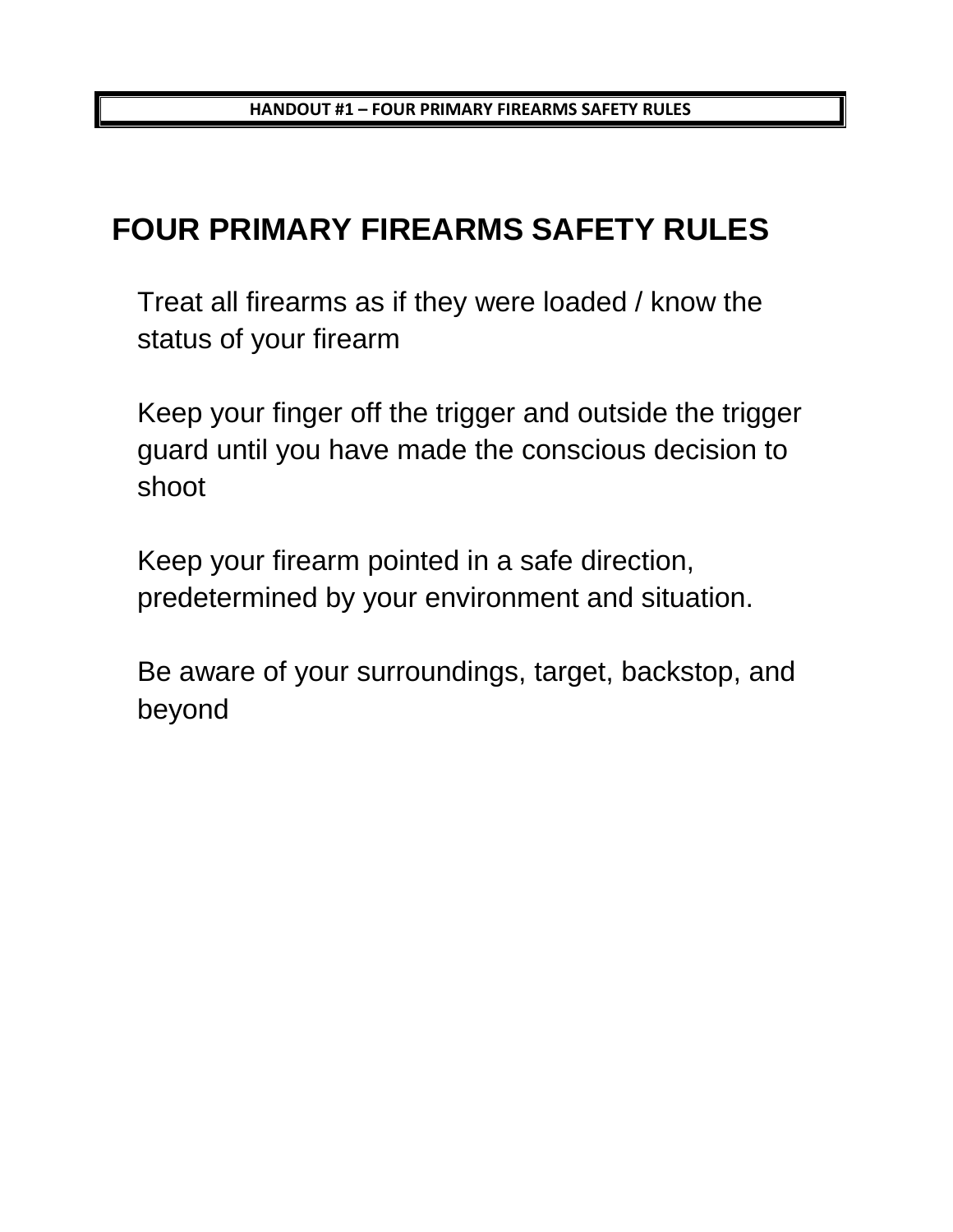## **Safety / Ammo / Action / Inspect**

## **Safety**

- Treat all firearms as if they were loaded / know the status of your firearm
- Keep your finger off the trigger and outside the trigger guard until you have made the conscious decision to shoot
- Keep your firearm pointed in a safe direction, predetermined by your environment and situation
- Be aware of your surroundings, target, backstop, and beyond

## **Ammo**

• Remove the source of ammunition, which for the semi-auto pistol is the magazine

## **Action**

- "Run" the action (slide) several times (3 to 5) while observing the ejection port
- Only one cartridge should be ejected (if chamber is loaded)
- Multiple cartridges being ejected indicates an error of not removing the magazine and the student needs to stop and remove the magazine
- Lock the slide to the rear using the slide stop located on the left side of the pistol
- Right handed students will use their right thumb
- Left handed students can use their right thumb or left index finger

## **Inspect**

- Visibly/physically inspect the chamber and magazine well to ensure they are clear
- Break their focal attention by looking away
- Visibly/physically inspect the chamber and magazine well to ensure they are clear a second time to confirm they are both clear
- Verbally announce clear if the pistol is determine to be safe and clear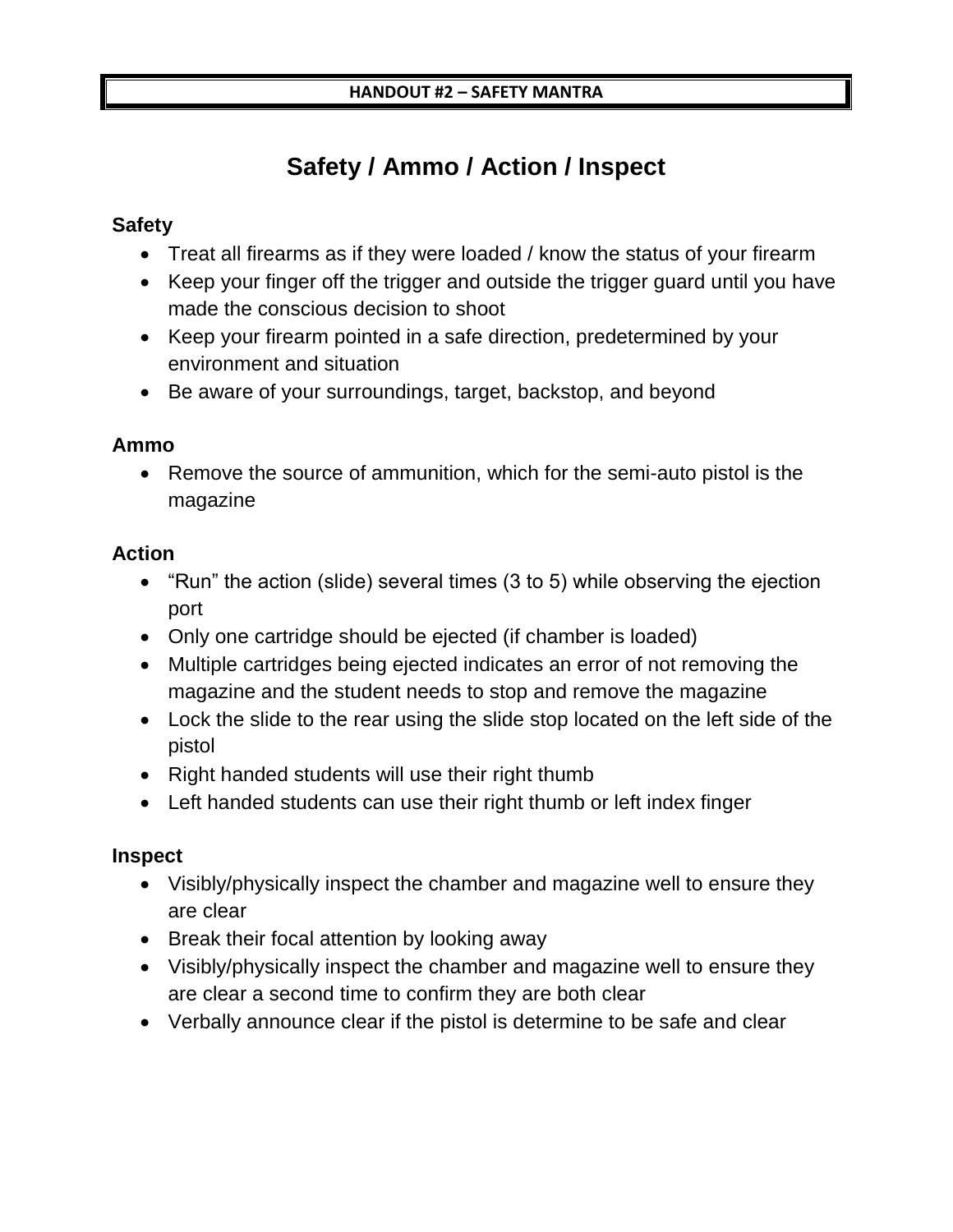**Various Live Fire Drills**

**OPOTA State Requalification Course of Fire Semi-Automatic Pistol**